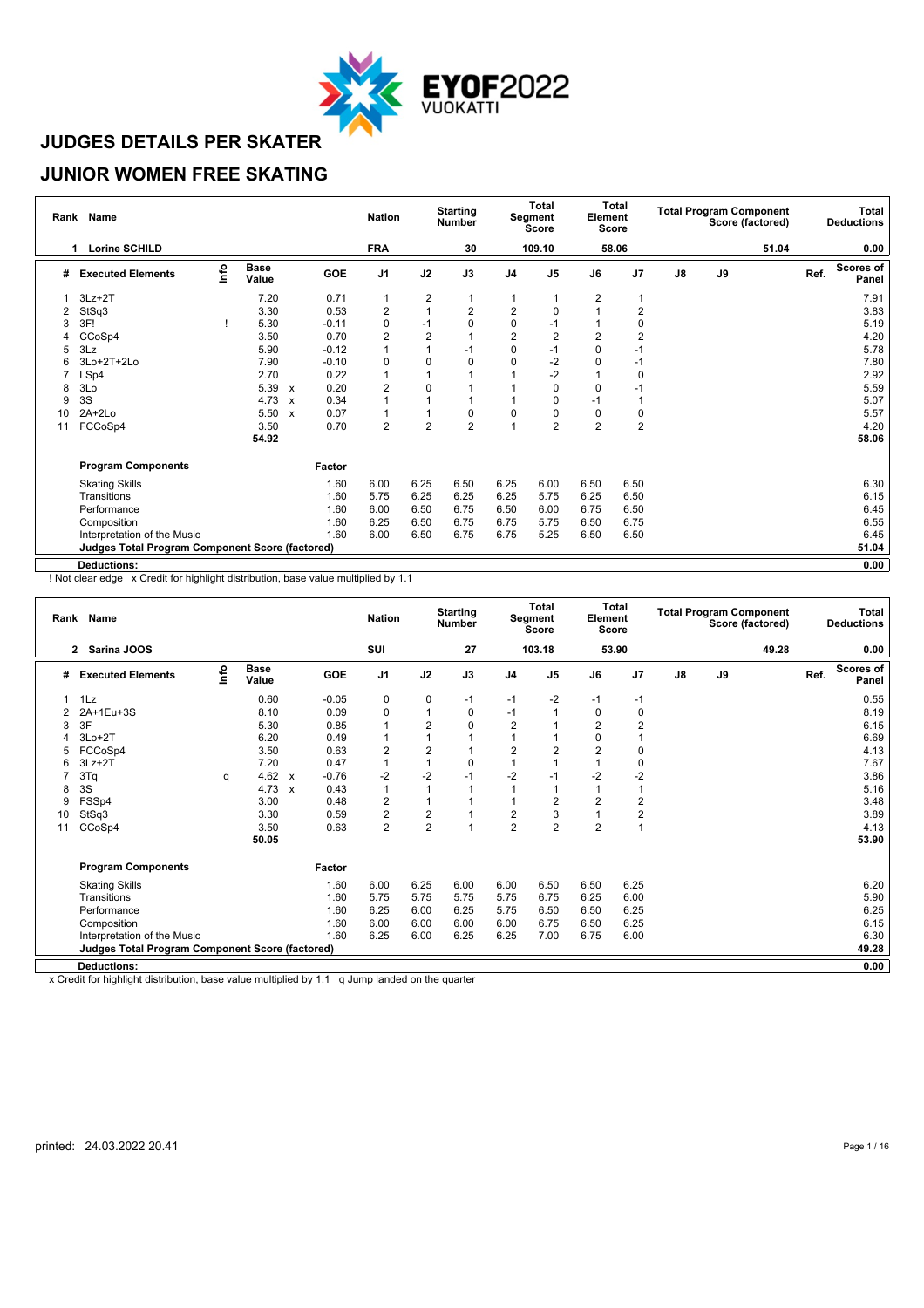

#### **JUNIOR WOMEN FREE SKATING**

| Rank | <b>Name</b>                                     |         |                      |                           |            | <b>Nation</b>  |                | <b>Starting</b><br><b>Number</b> |                | Total<br>Segment<br>Score | Element        | <b>Total</b><br>Score |               |    | <b>Total Program Component</b><br>Score (factored) |      | Total<br><b>Deductions</b> |
|------|-------------------------------------------------|---------|----------------------|---------------------------|------------|----------------|----------------|----------------------------------|----------------|---------------------------|----------------|-----------------------|---------------|----|----------------------------------------------------|------|----------------------------|
|      | Ginevra Lavinia NEGRELLO                        |         |                      |                           |            | <b>ITA</b>     |                | 28                               |                | 100.54                    |                | 48.78                 |               |    | 51.76                                              |      | 0.00                       |
| #    | <b>Executed Elements</b>                        | info    | <b>Base</b><br>Value |                           | <b>GOE</b> | J <sub>1</sub> | J2             | J3                               | J <sub>4</sub> | J <sub>5</sub>            | J6             | J7                    | $\mathsf{J}8$ | J9 |                                                    | Ref. | <b>Scores of</b><br>Panel  |
|      | $2A+3T$                                         |         | 7.50                 |                           | 0.84       | 2              | $\overline{2}$ | $\overline{c}$                   | 2              | 2                         | 0              | 2                     |               |    |                                                    |      | 8.34                       |
| 2    | $3Lz$ !<                                        | $\prec$ | 4.72                 |                           | $-1.51$    | $-4$           | $-4$           | $-3$                             | $-2$           | $-3$                      | $-3$           | $-3$                  |               |    |                                                    |      | 3.21                       |
|      | 1F                                              |         | 0.50                 |                           | 0.00       | $\mathbf 0$    | $\mathbf 0$    | $\Omega$                         | $\Omega$       | $\Omega$                  | 0              | $-1$                  |               |    |                                                    |      | 0.50                       |
|      | 3Lo+2T                                          |         | 6.20                 |                           | 0.00       | $\overline{1}$ | $\mathbf 0$    | $\mathbf 0$                      | 0              | $\Omega$                  | 0              | 0                     |               |    |                                                    |      | 6.20                       |
|      | CCoSp4                                          |         | 3.50                 |                           | 1.05       | 2              | 3              | 3                                | 3              | 3                         | 3              | 3                     |               |    |                                                    |      | 4.55                       |
|      | 3T+1Eu+2S                                       |         | 6.60                 | $\boldsymbol{\mathsf{x}}$ | 0.17       | 1              | $\mathbf 0$    |                                  |                | 0                         | 0              | 0                     |               |    |                                                    |      | 6.77                       |
|      | 3Lo<                                            | $\prec$ | 4.31                 | $\boldsymbol{\mathsf{x}}$ | $-0.86$    | $-2$           | $-2$           | -1                               | $-2$           | -3                        | $-2$           | -3                    |               |    |                                                    |      | 3.45                       |
| 8    | StSq3                                           |         | 3.30                 |                           | 0.86       | $\overline{2}$ | 3              | 3                                | 3              | $\overline{2}$            | 3              | $\sqrt{2}$            |               |    |                                                    |      | 4.16                       |
| 9    | 2Aq                                             | q       | 3.63                 | X                         | $-0.40$    | $-1$           | $-1$           | 0                                | $-1$           | $-1$                      | $-2$           | $-2$                  |               |    |                                                    |      | 3.23                       |
| 10   | FCSp4                                           |         | 3.20                 |                           | 0.83       | $\overline{c}$ | $\sqrt{3}$     | 2                                | 3              | 4                         | 3              | $\overline{2}$        |               |    |                                                    |      | 4.03                       |
| 11   | FCCoSp4                                         |         | 3.50                 |                           | 0.84       | $\overline{2}$ | $\overline{2}$ | 3                                | 3              | 3                         | $\overline{2}$ | 1                     |               |    |                                                    |      | 4.34                       |
|      |                                                 |         | 46.96                |                           |            |                |                |                                  |                |                           |                |                       |               |    |                                                    |      | 48.78                      |
|      | <b>Program Components</b>                       |         |                      |                           | Factor     |                |                |                                  |                |                           |                |                       |               |    |                                                    |      |                            |
|      | <b>Skating Skills</b>                           |         |                      |                           | 1.60       | 6.25           | 6.50           | 6.50                             | 6.50           | 6.25                      | 6.75           | 6.50                  |               |    |                                                    |      | 6.45                       |
|      | Transitions                                     |         |                      |                           | 1.60       | 6.00           | 6.25           | 6.25                             | 6.50           | 6.50                      | 6.75           | 6.25                  |               |    |                                                    |      | 6.35                       |
|      | Performance                                     |         |                      |                           | 1.60       | 6.00           | 6.25           | 6.75                             | 6.50           | 6.75                      | 7.25           | 6.50                  |               |    |                                                    |      | 6.55                       |
|      | Composition                                     |         |                      |                           | 1.60       | 6.25           | 6.50           | 6.50                             | 6.75           | 6.50                      | 6.50           | 6.25                  |               |    |                                                    |      | 6.45                       |
|      | Interpretation of the Music                     |         |                      |                           | 1.60       | 6.25           | 6.50           | 6.75                             | 6.50           | 6.50                      | 7.25           | 6.50                  |               |    |                                                    |      | 6.55                       |
|      | Judges Total Program Component Score (factored) |         |                      |                           |            |                |                |                                  |                |                           |                |                       |               |    |                                                    |      | 51.76                      |
|      | <b>Deductions:</b>                              |         |                      |                           |            |                |                |                                  |                |                           |                |                       |               |    |                                                    |      | 0.00                       |

< Under-rotated jump ! Not clear edge x Credit for highlight distribution, base value multiplied by 1.1 q Jump landed on the quarter

| 97.09<br>46.69<br>0.00<br>Olivia LISKO<br><b>FIN</b><br>31<br>50.40<br>4<br>$\mathop{\mathsf{Irr}}\nolimits$<br><b>Base</b><br><b>Scores of</b><br>J9<br>Ref.<br>GOE<br>J <sub>1</sub><br>J2<br>J3<br>J <sub>7</sub><br>$\mathsf{J}8$<br><b>Executed Elements</b><br>J <sub>4</sub><br>J <sub>5</sub><br>J6<br>#<br>Value<br>Panel<br>$-2$<br>8.06<br>$3T+3Tq$<br>8.40<br>$-0.34$<br>0<br>$-1$<br>0<br>-1<br>$-1$<br>$-1$<br>q<br>0.00<br>$\mathbf 0$<br>0<br>$\mathbf 0$<br>2Lo<br>1.70<br>1<br>$\mathbf 0$<br>0<br>1.70<br>0<br>$\pmb{0}$<br>-3<br>0.60<br>$-0.05$<br>0<br>$-1$<br>0.55<br>1Lz<br>$-1$<br>$-1$<br>$-1$<br>3<br>$\overline{2}$<br>$\overline{2}$<br>$\overline{2}$<br>3.42<br>FSSp4<br>0.42<br>3.00<br>$\overline{c}$<br>5.30<br>0.42<br>$\overline{2}$<br>$\mathbf 0$<br>5.72<br>3F<br>$\Omega$<br>$-1$<br>5<br>5.87<br>5.61<br>0.26<br>$\mathbf 0$<br>2A+1Eu+2S<br>1<br>0<br>6<br>$\boldsymbol{\mathsf{x}}$<br>2<br>3S<br>4.73<br>0.17<br>4.90<br>$\Omega$<br>$\Omega$<br>0<br>$-1$<br>$\boldsymbol{\mathsf{x}}$<br>$\overline{\mathbf{c}}$<br>2.92<br>LSp4<br>2.70<br>0.22<br>0<br>$\Omega$<br>8<br>$\overline{2}$<br>$\overline{2}$<br>3<br>2<br>$\overline{2}$<br>3.96<br>3.30<br>0.66<br>$\overline{2}$<br>StSq3<br>9<br>$\overline{\mathbf{c}}$<br>$\overline{c}$<br>$\pmb{0}$<br>$\overline{A}$<br>0<br>5.32<br>$2A+2T$<br>5.06<br>0.26<br>$\Omega$<br>10<br>$\boldsymbol{\mathsf{x}}$<br>$\overline{2}$<br>3<br>$\overline{2}$<br>3<br>$\overline{2}$<br>3.50<br>0.77<br>$\overline{2}$<br>4.27<br>CCoSp4<br>11<br>46.69<br>43.90<br><b>Program Components</b><br>Factor<br>5.75<br>6.25<br>6.25<br>6.50<br>6.50<br>6.50<br>6.00<br>6.30<br><b>Skating Skills</b><br>1.60<br>Transitions<br>1.60<br>6.00<br>6.25<br>6.25<br>6.00<br>6.10<br>6.50<br>5.50<br>6.00<br>6.20<br>1.60<br>6.50<br>5.75<br>6.00<br>6.00<br>Performance<br>6.50<br>6.50<br>6.00<br>6.45<br>1.60<br>6.25<br>6.50<br>Composition<br>6.50<br>6.50<br>6.75<br>6.50<br>5.50<br>6.45<br>6.25<br>6.25<br>Interpretation of the Music<br>1.60<br>6.50<br>6.50<br>6.75<br>6.75<br>5.50<br><b>Judges Total Program Component Score (factored)</b><br>50.40 | Rank Name          |  |  | <b>Nation</b> | <b>Starting</b><br><b>Number</b> | Total<br>Segment<br><b>Score</b> | Element | <b>Total</b><br>Score | <b>Total Program Component</b> | Score (factored) | <b>Total</b><br><b>Deductions</b> |
|----------------------------------------------------------------------------------------------------------------------------------------------------------------------------------------------------------------------------------------------------------------------------------------------------------------------------------------------------------------------------------------------------------------------------------------------------------------------------------------------------------------------------------------------------------------------------------------------------------------------------------------------------------------------------------------------------------------------------------------------------------------------------------------------------------------------------------------------------------------------------------------------------------------------------------------------------------------------------------------------------------------------------------------------------------------------------------------------------------------------------------------------------------------------------------------------------------------------------------------------------------------------------------------------------------------------------------------------------------------------------------------------------------------------------------------------------------------------------------------------------------------------------------------------------------------------------------------------------------------------------------------------------------------------------------------------------------------------------------------------------------------------------------------------------------------------------------------------------------------------------------------------------------------------------------------------------------------------------------------------------------------------------------------------------------------------------------------------------------------------------------------------------|--------------------|--|--|---------------|----------------------------------|----------------------------------|---------|-----------------------|--------------------------------|------------------|-----------------------------------|
|                                                                                                                                                                                                                                                                                                                                                                                                                                                                                                                                                                                                                                                                                                                                                                                                                                                                                                                                                                                                                                                                                                                                                                                                                                                                                                                                                                                                                                                                                                                                                                                                                                                                                                                                                                                                                                                                                                                                                                                                                                                                                                                                                    |                    |  |  |               |                                  |                                  |         |                       |                                |                  |                                   |
|                                                                                                                                                                                                                                                                                                                                                                                                                                                                                                                                                                                                                                                                                                                                                                                                                                                                                                                                                                                                                                                                                                                                                                                                                                                                                                                                                                                                                                                                                                                                                                                                                                                                                                                                                                                                                                                                                                                                                                                                                                                                                                                                                    |                    |  |  |               |                                  |                                  |         |                       |                                |                  |                                   |
|                                                                                                                                                                                                                                                                                                                                                                                                                                                                                                                                                                                                                                                                                                                                                                                                                                                                                                                                                                                                                                                                                                                                                                                                                                                                                                                                                                                                                                                                                                                                                                                                                                                                                                                                                                                                                                                                                                                                                                                                                                                                                                                                                    |                    |  |  |               |                                  |                                  |         |                       |                                |                  |                                   |
|                                                                                                                                                                                                                                                                                                                                                                                                                                                                                                                                                                                                                                                                                                                                                                                                                                                                                                                                                                                                                                                                                                                                                                                                                                                                                                                                                                                                                                                                                                                                                                                                                                                                                                                                                                                                                                                                                                                                                                                                                                                                                                                                                    |                    |  |  |               |                                  |                                  |         |                       |                                |                  |                                   |
|                                                                                                                                                                                                                                                                                                                                                                                                                                                                                                                                                                                                                                                                                                                                                                                                                                                                                                                                                                                                                                                                                                                                                                                                                                                                                                                                                                                                                                                                                                                                                                                                                                                                                                                                                                                                                                                                                                                                                                                                                                                                                                                                                    |                    |  |  |               |                                  |                                  |         |                       |                                |                  |                                   |
|                                                                                                                                                                                                                                                                                                                                                                                                                                                                                                                                                                                                                                                                                                                                                                                                                                                                                                                                                                                                                                                                                                                                                                                                                                                                                                                                                                                                                                                                                                                                                                                                                                                                                                                                                                                                                                                                                                                                                                                                                                                                                                                                                    |                    |  |  |               |                                  |                                  |         |                       |                                |                  |                                   |
|                                                                                                                                                                                                                                                                                                                                                                                                                                                                                                                                                                                                                                                                                                                                                                                                                                                                                                                                                                                                                                                                                                                                                                                                                                                                                                                                                                                                                                                                                                                                                                                                                                                                                                                                                                                                                                                                                                                                                                                                                                                                                                                                                    |                    |  |  |               |                                  |                                  |         |                       |                                |                  |                                   |
|                                                                                                                                                                                                                                                                                                                                                                                                                                                                                                                                                                                                                                                                                                                                                                                                                                                                                                                                                                                                                                                                                                                                                                                                                                                                                                                                                                                                                                                                                                                                                                                                                                                                                                                                                                                                                                                                                                                                                                                                                                                                                                                                                    |                    |  |  |               |                                  |                                  |         |                       |                                |                  |                                   |
|                                                                                                                                                                                                                                                                                                                                                                                                                                                                                                                                                                                                                                                                                                                                                                                                                                                                                                                                                                                                                                                                                                                                                                                                                                                                                                                                                                                                                                                                                                                                                                                                                                                                                                                                                                                                                                                                                                                                                                                                                                                                                                                                                    |                    |  |  |               |                                  |                                  |         |                       |                                |                  |                                   |
|                                                                                                                                                                                                                                                                                                                                                                                                                                                                                                                                                                                                                                                                                                                                                                                                                                                                                                                                                                                                                                                                                                                                                                                                                                                                                                                                                                                                                                                                                                                                                                                                                                                                                                                                                                                                                                                                                                                                                                                                                                                                                                                                                    |                    |  |  |               |                                  |                                  |         |                       |                                |                  |                                   |
|                                                                                                                                                                                                                                                                                                                                                                                                                                                                                                                                                                                                                                                                                                                                                                                                                                                                                                                                                                                                                                                                                                                                                                                                                                                                                                                                                                                                                                                                                                                                                                                                                                                                                                                                                                                                                                                                                                                                                                                                                                                                                                                                                    |                    |  |  |               |                                  |                                  |         |                       |                                |                  |                                   |
|                                                                                                                                                                                                                                                                                                                                                                                                                                                                                                                                                                                                                                                                                                                                                                                                                                                                                                                                                                                                                                                                                                                                                                                                                                                                                                                                                                                                                                                                                                                                                                                                                                                                                                                                                                                                                                                                                                                                                                                                                                                                                                                                                    |                    |  |  |               |                                  |                                  |         |                       |                                |                  |                                   |
|                                                                                                                                                                                                                                                                                                                                                                                                                                                                                                                                                                                                                                                                                                                                                                                                                                                                                                                                                                                                                                                                                                                                                                                                                                                                                                                                                                                                                                                                                                                                                                                                                                                                                                                                                                                                                                                                                                                                                                                                                                                                                                                                                    |                    |  |  |               |                                  |                                  |         |                       |                                |                  |                                   |
|                                                                                                                                                                                                                                                                                                                                                                                                                                                                                                                                                                                                                                                                                                                                                                                                                                                                                                                                                                                                                                                                                                                                                                                                                                                                                                                                                                                                                                                                                                                                                                                                                                                                                                                                                                                                                                                                                                                                                                                                                                                                                                                                                    |                    |  |  |               |                                  |                                  |         |                       |                                |                  |                                   |
|                                                                                                                                                                                                                                                                                                                                                                                                                                                                                                                                                                                                                                                                                                                                                                                                                                                                                                                                                                                                                                                                                                                                                                                                                                                                                                                                                                                                                                                                                                                                                                                                                                                                                                                                                                                                                                                                                                                                                                                                                                                                                                                                                    |                    |  |  |               |                                  |                                  |         |                       |                                |                  |                                   |
|                                                                                                                                                                                                                                                                                                                                                                                                                                                                                                                                                                                                                                                                                                                                                                                                                                                                                                                                                                                                                                                                                                                                                                                                                                                                                                                                                                                                                                                                                                                                                                                                                                                                                                                                                                                                                                                                                                                                                                                                                                                                                                                                                    |                    |  |  |               |                                  |                                  |         |                       |                                |                  |                                   |
|                                                                                                                                                                                                                                                                                                                                                                                                                                                                                                                                                                                                                                                                                                                                                                                                                                                                                                                                                                                                                                                                                                                                                                                                                                                                                                                                                                                                                                                                                                                                                                                                                                                                                                                                                                                                                                                                                                                                                                                                                                                                                                                                                    |                    |  |  |               |                                  |                                  |         |                       |                                |                  |                                   |
|                                                                                                                                                                                                                                                                                                                                                                                                                                                                                                                                                                                                                                                                                                                                                                                                                                                                                                                                                                                                                                                                                                                                                                                                                                                                                                                                                                                                                                                                                                                                                                                                                                                                                                                                                                                                                                                                                                                                                                                                                                                                                                                                                    |                    |  |  |               |                                  |                                  |         |                       |                                |                  |                                   |
|                                                                                                                                                                                                                                                                                                                                                                                                                                                                                                                                                                                                                                                                                                                                                                                                                                                                                                                                                                                                                                                                                                                                                                                                                                                                                                                                                                                                                                                                                                                                                                                                                                                                                                                                                                                                                                                                                                                                                                                                                                                                                                                                                    |                    |  |  |               |                                  |                                  |         |                       |                                |                  |                                   |
|                                                                                                                                                                                                                                                                                                                                                                                                                                                                                                                                                                                                                                                                                                                                                                                                                                                                                                                                                                                                                                                                                                                                                                                                                                                                                                                                                                                                                                                                                                                                                                                                                                                                                                                                                                                                                                                                                                                                                                                                                                                                                                                                                    |                    |  |  |               |                                  |                                  |         |                       |                                |                  |                                   |
|                                                                                                                                                                                                                                                                                                                                                                                                                                                                                                                                                                                                                                                                                                                                                                                                                                                                                                                                                                                                                                                                                                                                                                                                                                                                                                                                                                                                                                                                                                                                                                                                                                                                                                                                                                                                                                                                                                                                                                                                                                                                                                                                                    |                    |  |  |               |                                  |                                  |         |                       |                                |                  |                                   |
|                                                                                                                                                                                                                                                                                                                                                                                                                                                                                                                                                                                                                                                                                                                                                                                                                                                                                                                                                                                                                                                                                                                                                                                                                                                                                                                                                                                                                                                                                                                                                                                                                                                                                                                                                                                                                                                                                                                                                                                                                                                                                                                                                    | <b>Deductions:</b> |  |  |               |                                  |                                  |         |                       |                                |                  | 0.00                              |

q Jump landed on the quarter x Credit for highlight distribution, base value multiplied by 1.1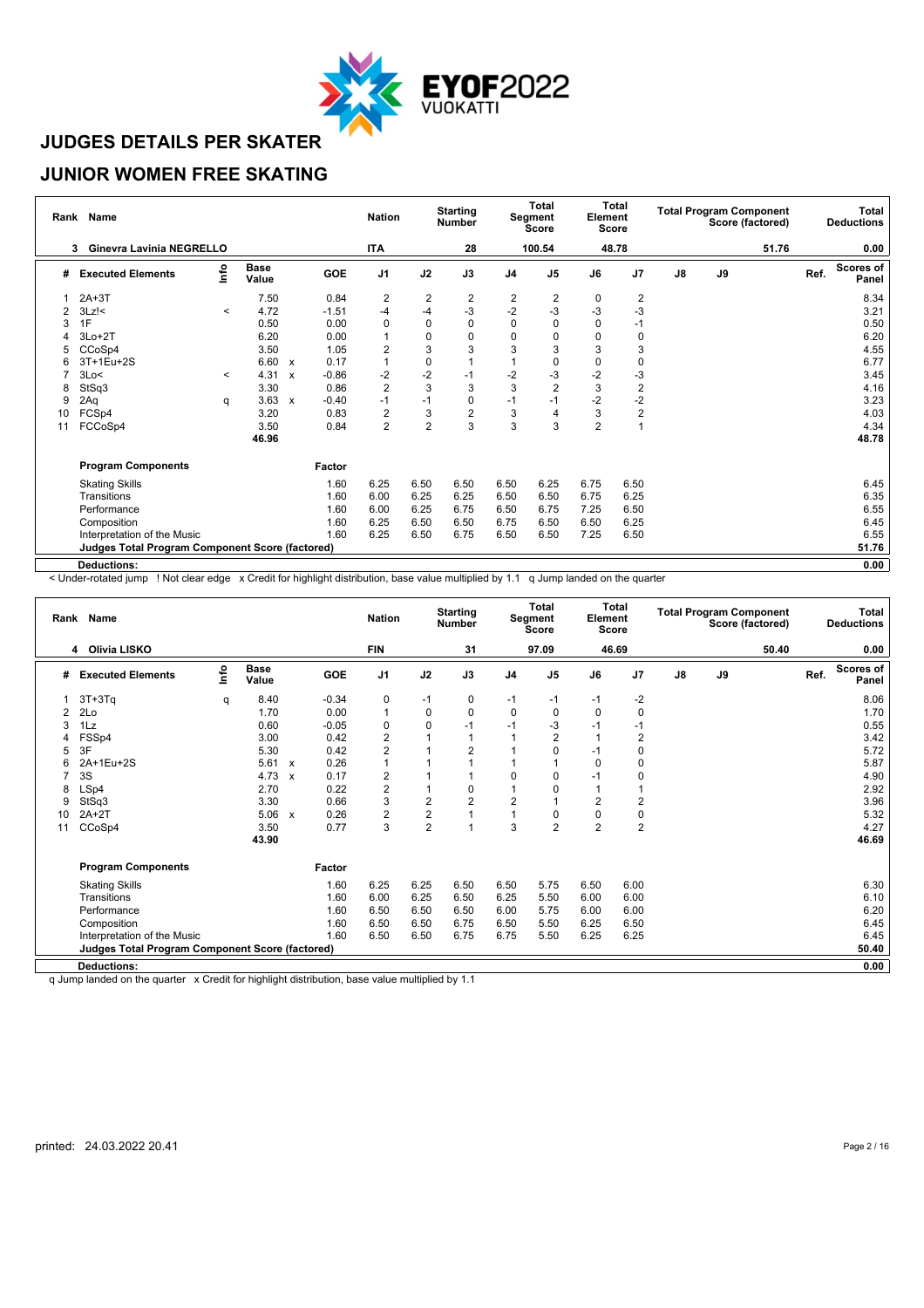

#### **JUNIOR WOMEN FREE SKATING**

| Rank | Name                                            |         |                      |                           |         | <b>Nation</b>  |                | <b>Starting</b><br><b>Number</b> |                | <b>Total</b><br>Segment<br>Score | Element<br><b>Score</b> | <b>Total</b>   |               |    | <b>Total Program Component</b><br>Score (factored) |      | Total<br><b>Deductions</b> |
|------|-------------------------------------------------|---------|----------------------|---------------------------|---------|----------------|----------------|----------------------------------|----------------|----------------------------------|-------------------------|----------------|---------------|----|----------------------------------------------------|------|----------------------------|
|      | <b>Julija LOVRENCIC</b><br>5                    |         |                      |                           |         | <b>SLO</b>     |                | 15                               |                | 90.74                            |                         | 47.14          |               |    | 43.60                                              |      | 0.00                       |
| #    | <b>Executed Elements</b>                        | lnfo    | <b>Base</b><br>Value |                           | GOE     | J <sub>1</sub> | J2             | J3                               | J <sub>4</sub> | J <sub>5</sub>                   | J6                      | J <sub>7</sub> | $\mathsf{J}8$ | J9 |                                                    | Ref. | <b>Scores of</b><br>Panel  |
|      | 3Lo<                                            | $\prec$ | 3.92                 |                           | $-0.70$ | $-2$           | $-2$           | $-2$                             | $-2$           | $-2$                             | $-1$                    | $-1$           |               |    |                                                    |      | 3.22                       |
| 2    | $3S+2T$                                         |         | 5.60                 |                           | 0.09    | 1              | $\mathbf 0$    | $\mathbf 0$                      |                | $\Omega$                         | 0                       | 0              |               |    |                                                    |      | 5.69                       |
|      | CCoSp4                                          |         | 3.50                 |                           | 0.42    | $\overline{2}$ |                |                                  |                |                                  | $\overline{2}$          |                |               |    |                                                    |      | 3.92                       |
|      | $3T+2T$                                         |         | 5.50                 |                           | 0.25    |                | 0              | 0                                | $\overline{2}$ |                                  |                         | 0              |               |    |                                                    |      | 5.75                       |
| 5    | 3T                                              |         | 4.20                 |                           | 0.17    |                |                | $\Omega$                         |                | $\Omega$                         | 0                       | 0              |               |    |                                                    |      | 4.37                       |
| 6    | FCCoSp3                                         |         | 3.00                 |                           | 0.48    | 2              |                |                                  |                | $\overline{2}$                   | $\overline{2}$          | $\overline{2}$ |               |    |                                                    |      | 3.48                       |
|      | 2A                                              |         | 3.63                 | $\boldsymbol{\mathsf{x}}$ | 0.33    |                |                |                                  |                |                                  |                         | $\mathbf 0$    |               |    |                                                    |      | 3.96                       |
| 8    | 2A                                              |         | 3.63                 | X                         | 0.33    |                |                |                                  |                | 0                                |                         |                |               |    |                                                    |      | 3.96                       |
| 9    | 2Lz+2Loq+2Lo                                    | q       | 6.05                 | $\boldsymbol{\mathsf{x}}$ | $-0.38$ | $-1$           | $-2$           | $-1$                             | -2             | $-2$                             | $-2$                    | $-2$           |               |    |                                                    |      | 5.67                       |
| 10   | StSq3                                           |         | 3.30                 |                           | 0.53    | 2              | $\mathbf{1}$   | $\overline{2}$                   | $\overline{c}$ |                                  | $\overline{2}$          | 1              |               |    |                                                    |      | 3.83                       |
| 11   | LSp4                                            |         | 2.70                 |                           | 0.59    | 3              | $\overline{2}$ | $\overline{2}$                   | $\overline{2}$ | $\overline{2}$                   | $\overline{2}$          | 3              |               |    |                                                    |      | 3.29                       |
|      |                                                 |         | 45.03                |                           |         |                |                |                                  |                |                                  |                         |                |               |    |                                                    |      | 47.14                      |
|      | <b>Program Components</b>                       |         |                      |                           | Factor  |                |                |                                  |                |                                  |                         |                |               |    |                                                    |      |                            |
|      | <b>Skating Skills</b>                           |         |                      |                           | 1.60    | 5.50           | 5.50           | 5.50                             | 5.50           | 5.50                             | 6.25                    | 5.50           |               |    |                                                    |      | 5.50                       |
|      | Transitions                                     |         |                      |                           | 1.60    | 5.25           | 5.00           | 5.25                             | 5.25           | 5.25                             | 5.75                    | 5.25           |               |    |                                                    |      | 5.25                       |
|      | Performance                                     |         |                      |                           | 1.60    | 5.50           | 5.25           | 5.50                             | 5.50           | 5.75                             | 6.50                    | 5.50           |               |    |                                                    |      | 5.55                       |
|      | Composition                                     |         |                      |                           | 1.60    | 5.50           | 5.25           | 5.50                             | 5.75           | 5.50                             | 6.25                    | 5.50           |               |    |                                                    |      | 5.55                       |
|      | Interpretation of the Music                     |         |                      |                           | 1.60    | 5.50           | 5.25           | 5.50                             | 5.50           | 5.00                             | 6.50                    | 5.25           |               |    |                                                    |      | 5.40                       |
|      | Judges Total Program Component Score (factored) |         |                      |                           |         |                |                |                                  |                |                                  |                         |                |               |    |                                                    |      | 43.60                      |
|      | <b>Deductions:</b>                              |         |                      |                           |         |                |                |                                  |                |                                  |                         |                |               |    |                                                    |      | 0.00                       |

< Under-rotated jump x Credit for highlight distribution, base value multiplied by 1.1 q Jump landed on the quarter

| Rank | <b>Name</b>                                            |      |                      |                           |            | <b>Nation</b>  |             | <b>Starting</b><br><b>Number</b> |                | Total<br>Segment<br><b>Score</b> | Element | Total<br><b>Score</b>   |               | <b>Total Program Component</b> | Score (factored) |      | <b>Total</b><br><b>Deductions</b> |
|------|--------------------------------------------------------|------|----------------------|---------------------------|------------|----------------|-------------|----------------------------------|----------------|----------------------------------|---------|-------------------------|---------------|--------------------------------|------------------|------|-----------------------------------|
|      | Alexandra Michaela FILCOVA<br>6                        |      |                      |                           |            | <b>SVK</b>     |             | 21                               |                | 88.39                            |         | 45.83                   |               |                                | 42.56            |      | 0.00                              |
| #    | <b>Executed Elements</b>                               | lnfo | <b>Base</b><br>Value |                           | <b>GOE</b> | J <sub>1</sub> | J2          | J3                               | J <sub>4</sub> | J <sub>5</sub>                   | J6      | J7                      | $\mathsf{J}8$ | J9                             |                  | Ref. | Scores of<br>Panel                |
|      | $3F+2T$                                                |      | 6.60                 |                           | 0.42       | $\mathbf{1}$   | 0           |                                  |                | 0                                |         | -1                      |               |                                |                  |      | 7.02                              |
|      | $3S+2T$                                                |      | 5.60                 |                           | 0.09       | 0              | $\pmb{0}$   | $\mathbf 0$                      |                |                                  | 0       | 0                       |               |                                |                  |      | 5.69                              |
| 3    | 2A                                                     |      | 3.30                 |                           | 0.26       | 1              |             |                                  |                | O                                |         | 0                       |               |                                |                  |      | 3.56                              |
| 4    | SSp4                                                   |      | 2.50                 |                           | 0.30       | 1              |             | 0                                |                |                                  | 2       | $\overline{\mathbf{c}}$ |               |                                |                  |      | 2.80                              |
| 5    | 3T+1Eu+2F                                              |      | 6.50                 |                           | 0.08       | 1              |             |                                  | $\mathbf 0$    | -1                               | $-1$    | 0                       |               |                                |                  |      | 6.58                              |
| 6    | 3T                                                     |      | 4.20                 |                           | 0.17       | 1              | $\mathbf 0$ | $\mathbf 0$                      |                |                                  | $-1$    | $\mathbf 0$             |               |                                |                  |      | 4.37                              |
|      | 2S                                                     |      | 1.43                 | $\mathbf{x}$              | $-0.10$    | 0              | $-1$        | $-1$                             | $-1$           | $-1$                             | 0       | -1                      |               |                                |                  |      | 1.33                              |
| 8    | 2A                                                     |      | 3.63                 | $\boldsymbol{\mathsf{x}}$ | 0.13       | 1              | $\mathbf 0$ |                                  | $\mathbf 0$    | $\Omega$                         |         | 0                       |               |                                |                  |      | 3.76                              |
| 9    | FCCoSp4                                                |      | 3.50                 |                           | 0.14       | 0              | $\mathbf 0$ | 0                                |                | $\Omega$                         |         |                         |               |                                |                  |      | 3.64                              |
| 10   | StSq3                                                  |      | 3.30                 |                           | 0.00       | 1              | $\mathbf 0$ | $\mathbf 0$                      | $\mathbf 0$    | $\Omega$                         | 0       | 0                       |               |                                |                  |      | 3.30                              |
| 11   | CCoSp4                                                 |      | 3.50                 |                           | 0.28       | 1              | $\mathbf 0$ |                                  |                |                                  |         | $\mathbf 0$             |               |                                |                  |      | 3.78                              |
|      |                                                        |      | 44.06                |                           |            |                |             |                                  |                |                                  |         |                         |               |                                |                  |      | 45.83                             |
|      | <b>Program Components</b>                              |      |                      |                           | Factor     |                |             |                                  |                |                                  |         |                         |               |                                |                  |      |                                   |
|      | <b>Skating Skills</b>                                  |      |                      |                           | 1.60       | 5.75           | 5.25        | 5.25                             | 5.75           | 5.75                             | 5.25    | 5.50                    |               |                                |                  |      | 5.50                              |
|      | Transitions                                            |      |                      |                           | 1.60       | 5.25           | 5.00        | 5.00                             | 5.25           | 5.25                             | 4.75    | 4.75                    |               |                                |                  |      | 5.05                              |
|      | Performance                                            |      |                      |                           | 1.60       | 5.50           | 5.25        | 5.50                             | 5.50           | 5.50                             | 5.50    | 5.50                    |               |                                |                  |      | 5.50                              |
|      | Composition                                            |      |                      |                           | 1.60       | 5.75           | 5.00        | 5.50                             | 5.50           | 5.25                             | 5.00    | 5.00                    |               |                                |                  |      | 5.25                              |
|      | Interpretation of the Music                            |      |                      |                           | 1.60       | 5.50           | 5.25        | 5.25                             | 5.50           | 5.00                             | 5.50    | 5.00                    |               |                                |                  |      | 5.30                              |
|      | <b>Judges Total Program Component Score (factored)</b> |      |                      |                           |            |                |             |                                  |                |                                  |         |                         |               |                                |                  |      | 42.56                             |
|      | <b>Deductions:</b>                                     |      |                      |                           |            |                |             |                                  |                |                                  |         |                         |               |                                |                  |      | 0.00                              |
|      |                                                        |      |                      |                           |            |                |             |                                  |                |                                  |         |                         |               |                                |                  |      |                                   |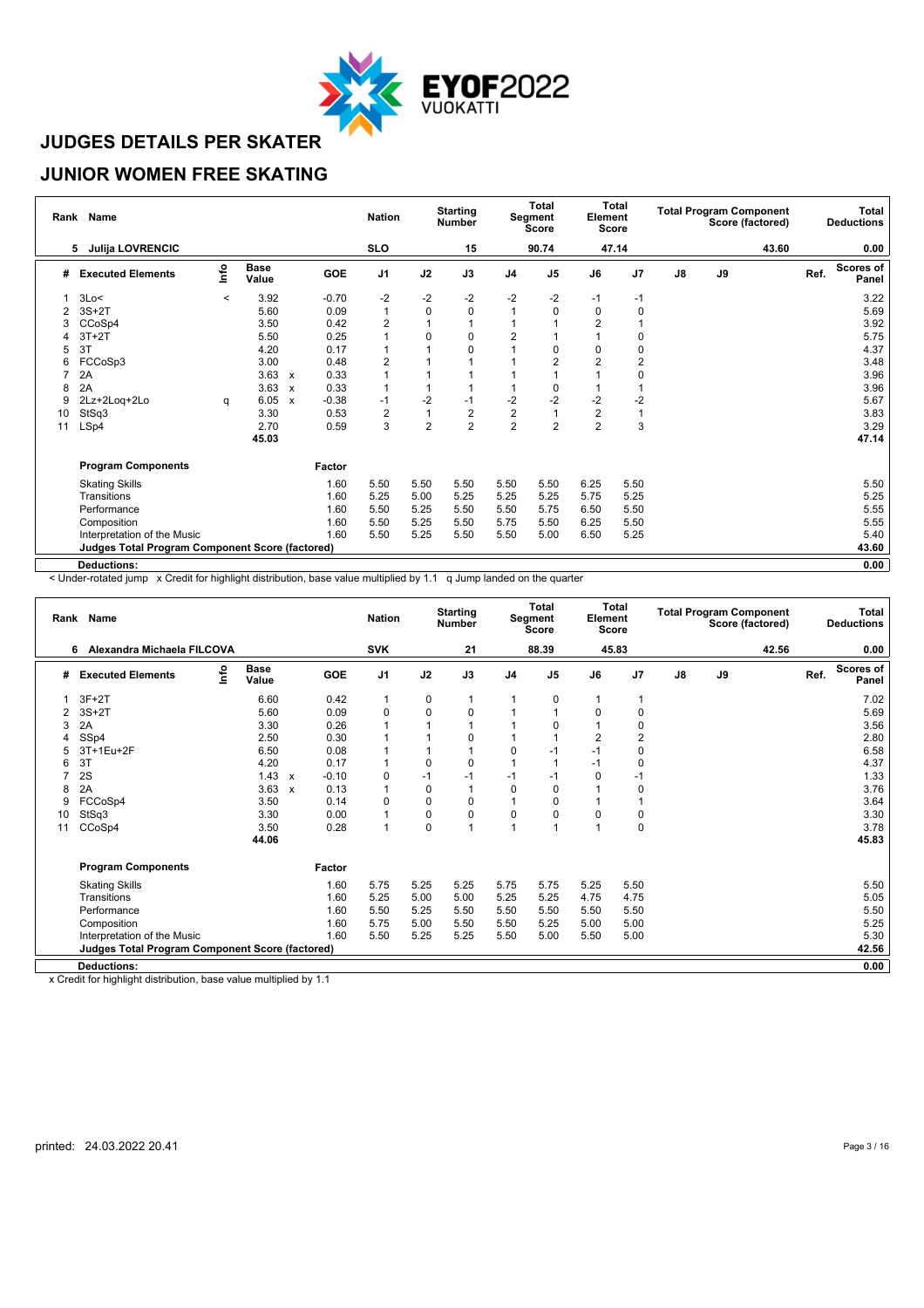

#### **JUNIOR WOMEN FREE SKATING**

|    | Rank Name                                       |         |                      |                           |            | <b>Nation</b>  |                | <b>Starting</b><br><b>Number</b> |                | <b>Total</b><br>Segment<br><b>Score</b> | Element        | Total<br>Score |               |    | <b>Total Program Component</b><br>Score (factored) |      | Total<br><b>Deductions</b> |
|----|-------------------------------------------------|---------|----------------------|---------------------------|------------|----------------|----------------|----------------------------------|----------------|-----------------------------------------|----------------|----------------|---------------|----|----------------------------------------------------|------|----------------------------|
|    | <b>Mariia SENIUK</b>                            |         |                      |                           |            | <b>ISR</b>     |                | 29                               |                | 88.31                                   |                | 43.83          |               |    | 44.48                                              |      | 0.00                       |
| #  | <b>Executed Elements</b>                        | Info    | <b>Base</b><br>Value |                           | <b>GOE</b> | J <sub>1</sub> | J2             | J3                               | J <sub>4</sub> | J <sub>5</sub>                          | J6             | J <sub>7</sub> | $\mathsf{J}8$ | J9 |                                                    | Ref. | <b>Scores of</b><br>Panel  |
|    | 3Lz+1Eu+SEQ+3Sq*                                | $\star$ | 5.12                 |                           | $-1.89$    | $-2$           | $-2$           | $-5$                             | $-2$           | -4                                      | -4             | -4             |               |    |                                                    |      | 3.23                       |
| 2  | 3F!                                             |         | 5.30                 |                           | $-0.64$    | $-1$           | $-2$           | $-1$                             | $-1$           | $-2$                                    | $-1$           | -1             |               |    |                                                    |      | 4.66                       |
| 3  | 3Log                                            | q       | 4.90                 |                           | $-2.35$    | $-5$           | -5             | $-3$                             | $-5$           | $-5$                                    | $-5$           | $-4$           |               |    |                                                    |      | 2.55                       |
| 4  | CCoSp4                                          |         | 3.50                 |                           | 0.70       | $\mathbf{1}$   | $\overline{2}$ | $\overline{2}$                   | $\overline{2}$ | $\overline{2}$                          | $\overline{2}$ | $\overline{2}$ |               |    |                                                    |      | 4.20                       |
| 5  | 2A                                              |         | 3.30                 |                           | 0.66       | $\overline{2}$ | $\overline{2}$ | $\overline{2}$                   | $\overline{2}$ | $\overline{2}$                          |                | 2              |               |    |                                                    |      | 3.96                       |
| 6  | $3Lz + 2T$                                      |         | 7.92 x               |                           | 0.24       | 1              |                | 0                                |                |                                         | 0              | 0              |               |    |                                                    |      | 8.16                       |
|    | StSq3                                           |         | 3.30                 |                           | 0.40       | 1              |                |                                  | $\overline{2}$ |                                         | $\overline{2}$ |                |               |    |                                                    |      | 3.70                       |
| 8  | $3F!q+2T$                                       |         | 7.26 x               |                           | $-1.70$    | $-4$           | $-3$           | $-1$                             | $-3$           | -4                                      | $-3$           | $-3$           |               |    |                                                    |      | 5.56                       |
| 9  | 2A                                              |         | 3.63                 | $\boldsymbol{\mathsf{x}}$ | $-1.12$    | $-3$           | $-3$           | $-2$                             | $-3$           | -4                                      | $-4$           | -4             |               |    |                                                    |      | 2.51                       |
| 10 | FSSp3                                           |         | 2.60                 |                           | 0.16       | $\mathbf{1}$   | $\overline{1}$ | $\mathbf 0$                      | $\overline{1}$ | $\Omega$                                | $\Omega$       | 2              |               |    |                                                    |      | 2.76                       |
| 11 | LSp3                                            |         | 2.40                 |                           | 0.14       | $\overline{2}$ | $\mathbf 0$    | $\mathbf 0$                      | $\overline{ }$ |                                         | 0              | 1              |               |    |                                                    |      | 2.54                       |
|    |                                                 |         | 49.23                |                           |            |                |                |                                  |                |                                         |                |                |               |    |                                                    |      | 43.83                      |
|    | <b>Program Components</b>                       |         |                      |                           | Factor     |                |                |                                  |                |                                         |                |                |               |    |                                                    |      |                            |
|    | <b>Skating Skills</b>                           |         |                      |                           | 1.60       | 5.50           | 5.50           | 5.75                             | 6.00           | 5.50                                    | 5.75           | 6.25           |               |    |                                                    |      | 5.70                       |
|    | Transitions                                     |         |                      |                           | 1.60       | 5.00           | 5.25           | 5.50                             | 5.50           | 4.50                                    | 5.75           | 5.75           |               |    |                                                    |      | 5.40                       |
|    | Performance                                     |         |                      |                           | 1.60       | 5.50           | 5.25           | 5.75                             | 5.75           | 4.75                                    | 6.00           | 6.25           |               |    |                                                    |      | 5.65                       |
|    | Composition                                     |         |                      |                           | 1.60       | 5.25           | 5.50           | 5.50                             | 5.75           | 5.00                                    | 5.75           | 6.00           |               |    |                                                    |      | 5.55                       |
|    | Interpretation of the Music                     |         |                      |                           | 1.60       | 5.25           | 5.50           | 5.75                             | 5.50           | 4.50                                    | 5.50           | 6.25           |               |    |                                                    |      | 5.50                       |
|    | Judges Total Program Component Score (factored) |         |                      |                           |            |                |                |                                  |                |                                         |                |                |               |    |                                                    |      | 44.48                      |
|    | <b>Deductions:</b>                              |         |                      |                           |            |                |                |                                  |                |                                         |                |                |               |    |                                                    |      | 0.00                       |

\* Invalid element q Jump landed on the quarter ! Not clear edge x Credit for highlight distribution, base value multiplied by 1.1

|    | Rank Name                                              |                           |                      |                           |                | <b>Nation</b>  |              | <b>Starting</b><br><b>Number</b> |                | Total<br>Segment<br><b>Score</b> | Element        | <b>Total</b><br><b>Score</b> |               | <b>Total Program Component</b> | Score (factored) |      | Total<br><b>Deductions</b> |
|----|--------------------------------------------------------|---------------------------|----------------------|---------------------------|----------------|----------------|--------------|----------------------------------|----------------|----------------------------------|----------------|------------------------------|---------------|--------------------------------|------------------|------|----------------------------|
| 8  | <b>Karolina BIALAS</b>                                 |                           |                      |                           |                | POL            |              | 16                               |                | 85.34                            |                | 41.54                        |               |                                | 44.80            |      | $-1.00$                    |
| #  | <b>Executed Elements</b>                               | $\mathsf{Int} \mathsf{o}$ | <b>Base</b><br>Value |                           | GOE            | J <sub>1</sub> | J2           | J3                               | J <sub>4</sub> | J <sub>5</sub>                   | J6             | J <sub>7</sub>               | $\mathsf{J}8$ | $\mathsf{J}9$                  |                  | Ref. | <b>Scores of</b><br>Panel  |
|    | $3T+2T$                                                |                           | 5.50                 |                           | 0.34           | $\mathbf{1}$   | 1            | 1                                |                | 0                                | 1              | 0                            |               |                                |                  |      | 5.84                       |
|    | 3Fq                                                    | q                         | 5.30                 |                           | $-2.65$        | $-5$           | $-5$         | $-5$                             | $-5$           | $-5$                             | $-5$           | -5                           |               |                                |                  |      | 2.65                       |
| 3  | $3Lo < +2T$                                            | $\overline{\phantom{a}}$  | 5.22                 |                           | $-0.78$        | $-2$           | $-2$         | $-2$                             | $-2$           | $-2$                             | $-2$           | -3                           |               |                                |                  |      | 4.44                       |
|    | 2S                                                     |                           | 1.30                 |                           | 0.10           | $\mathbf{1}$   | $\Omega$     | $\overline{1}$                   | $\mathbf 0$    |                                  | 1              |                              |               |                                |                  |      | 1.40                       |
| 5  | 3T                                                     |                           | 4.20                 |                           | $-0.08$        | 0              | $\pmb{0}$    | 0                                | $\Omega$       | 0                                | $-1$           | -1                           |               |                                |                  |      | 4.12                       |
| 6  | 2A+1Eu+2S                                              |                           | 5.10                 |                           | 0.07           | 0              | $\mathbf 0$  |                                  |                | $\Omega$                         | $\Omega$       | 0                            |               |                                |                  |      | 5.17                       |
|    | CSp4                                                   |                           | 2.60                 |                           | 0.05           | 0              | $\mathbf 0$  | 0                                |                | $-1$                             |                | 0                            |               |                                |                  |      | 2.65                       |
| 8  | StSq3                                                  |                           | 3.30                 |                           | 0.59           | $\overline{2}$ | 1            | $\overline{2}$                   |                | $\overline{2}$                   | $\overline{2}$ | $\overline{2}$               |               |                                |                  |      | 3.89                       |
| 9  | 2A                                                     |                           | 3.63                 | $\boldsymbol{\mathsf{x}}$ | 0.26           | 1              | $\mathbf 0$  | 1                                | 0              |                                  |                |                              |               |                                |                  |      | 3.89                       |
| 10 | CCoSp4                                                 |                           | 3.50                 |                           | 0.49           | 1              | $\mathbf{1}$ | 2                                | $\overline{c}$ |                                  |                | $\overline{2}$               |               |                                |                  |      | 3.99                       |
| 11 | FCCoSp4                                                |                           | 3.50                 |                           | 0.00           | $\mathbf 0$    | $-2$         | $\mathbf 0$                      | $\overline{1}$ | $-2$                             |                | 1                            |               |                                |                  |      | 3.50                       |
|    |                                                        |                           | 43.15                |                           |                |                |              |                                  |                |                                  |                |                              |               |                                |                  |      | 41.54                      |
|    | <b>Program Components</b>                              |                           |                      |                           | Factor         |                |              |                                  |                |                                  |                |                              |               |                                |                  |      |                            |
|    | <b>Skating Skills</b>                                  |                           |                      |                           | 1.60           | 5.50           | 5.25         | 5.50                             | 5.75           | 5.75                             | 6.00           | 5.75                         |               |                                |                  |      | 5.65                       |
|    | Transitions                                            |                           |                      |                           | 1.60           | 5.50           | 5.25         | 5.50                             | 5.50           | 5.75                             | 5.50           | 5.50                         |               |                                |                  |      | 5.50                       |
|    | Performance                                            |                           |                      |                           | 1.60           | 5.75           | 5.25         | 5.50                             | 5.50           | 5.50                             | 6.00           | 5.50                         |               |                                |                  |      | 5.55                       |
|    | Composition                                            |                           |                      |                           | 1.60           | 5.75           | 5.00         | 5.75                             | 5.75           | 5.75                             | 5.50           | 5.50                         |               |                                |                  |      | 5.65                       |
|    | Interpretation of the Music                            |                           |                      |                           | 1.60           | 5.75           | 5.25         | 5.75                             | 5.50           | 5.75                             | 6.00           | 5.50                         |               |                                |                  |      | 5.65                       |
|    | <b>Judges Total Program Component Score (factored)</b> |                           |                      |                           |                |                |              |                                  |                |                                  |                |                              |               |                                |                  |      | 44.80                      |
|    | Falls<br><b>Deductions:</b>                            |                           |                      |                           | $-1.00$<br>(1) |                |              |                                  |                |                                  |                |                              |               |                                |                  |      | $-1.00$                    |

q Jump landed on the quarter < Under-rotated jump x Credit for highlight distribution, base value multiplied by 1.1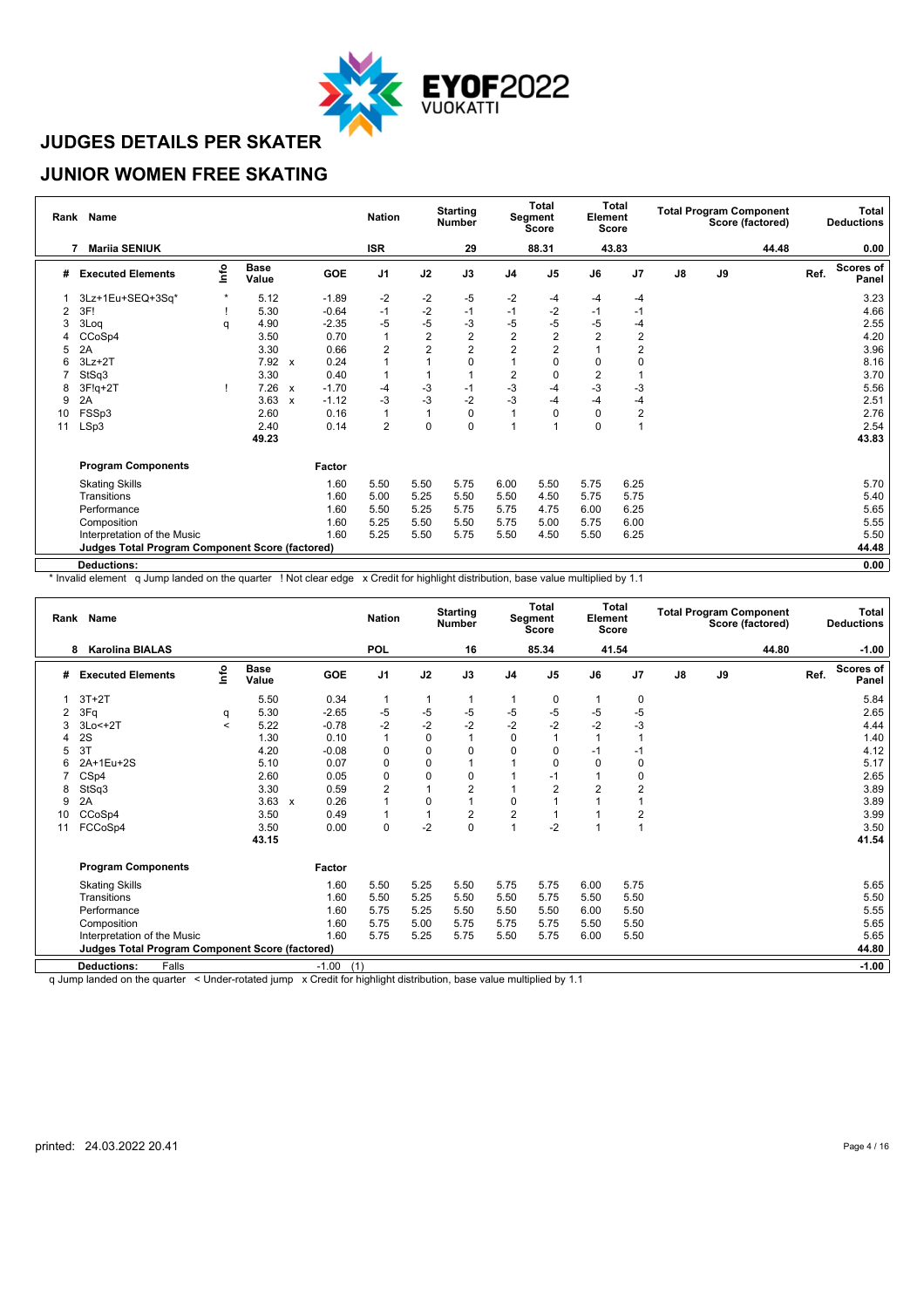

#### **JUNIOR WOMEN FREE SKATING**

| Rank | <b>Name</b>                                            |      |                      |              |         | <b>Nation</b>           |                | <b>Starting</b><br><b>Number</b> |                | <b>Total</b><br>Segment<br><b>Score</b> | Element | <b>Total</b><br><b>Score</b> |               |    | <b>Total Program Component</b><br>Score (factored) |      | <b>Total</b><br><b>Deductions</b> |
|------|--------------------------------------------------------|------|----------------------|--------------|---------|-------------------------|----------------|----------------------------------|----------------|-----------------------------------------|---------|------------------------------|---------------|----|----------------------------------------------------|------|-----------------------------------|
|      | <b>Catharina Victoria PETERSEN</b><br>9.               |      |                      |              |         | <b>DEN</b>              |                | 22                               |                | 84.48                                   |         | 39.44                        |               |    | 45.04                                              |      | 0.00                              |
| #    | <b>Executed Elements</b>                               | ١nfo | <b>Base</b><br>Value |              | GOE     | J1                      | J2             | J3                               | J <sub>4</sub> | J <sub>5</sub>                          | J6      | J <sub>7</sub>               | $\mathsf{J}8$ | J9 |                                                    | Ref. | <b>Scores of</b><br>Panel         |
|      | $3S+2T$                                                |      | 5.60                 |              | 0.00    | 1                       | 0              | 0                                | 0              | 0                                       | 0       | 0                            |               |    |                                                    |      | 5.60                              |
| 2    | 3T+1Eu+2F                                              |      | 6.50                 |              | 0.50    | $\overline{\mathbf{c}}$ | 1              |                                  |                |                                         | 2       |                              |               |    |                                                    |      | 7.00                              |
|      | 3S                                                     |      | 4.30                 |              | $-0.69$ | 0                       | $-3$           | $-2$                             | -1             | -1                                      | $-3$    | $-1$                         |               |    |                                                    |      | 3.61                              |
| 4    | 3T                                                     |      | 4.20                 |              | $-1.26$ | $-3$                    | $-3$           | -3                               | -3             | $-3$                                    | -3      | -3                           |               |    |                                                    |      | 2.94                              |
| 5    | FCSp3                                                  |      | 2.80                 |              | 0.45    | 2                       | 1              |                                  | 2              | 3                                       | 2       |                              |               |    |                                                    |      | 3.25                              |
| 6    | $2A+2T$                                                |      | 4.60                 |              | 0.33    |                         | 0              |                                  |                |                                         |         |                              |               |    |                                                    |      | 4.93                              |
|      | 1A                                                     |      | 1.21                 | $\mathsf{x}$ | $-0.40$ | $-3$                    | $-3$           | -3                               | -4             | -5                                      | $-4$    | -4                           |               |    |                                                    |      | 0.81                              |
| 8    | 2F                                                     |      | 1.98                 | X            | 0.18    | $\overline{\mathbf{c}}$ | 1              |                                  |                |                                         |         |                              |               |    |                                                    |      | 2.16                              |
| 9    | CCoSp3                                                 |      | 3.00                 |              | 0.54    | 2                       | $\overline{2}$ | 2                                | $\overline{c}$ |                                         |         | $\overline{2}$               |               |    |                                                    |      | 3.54                              |
| 10   | StSq2                                                  |      | 2.60                 |              | 0.36    | $\overline{2}$          |                | $\overline{\mathbf{c}}$          |                |                                         | 2       |                              |               |    |                                                    |      | 2.96                              |
| 11   | LSp3                                                   |      | 2.40                 |              | 0.24    |                         |                |                                  | $\overline{2}$ | $\Omega$                                |         | 1                            |               |    |                                                    |      | 2.64                              |
|      |                                                        |      | 39.19                |              |         |                         |                |                                  |                |                                         |         |                              |               |    |                                                    |      | 39.44                             |
|      | <b>Program Components</b>                              |      |                      |              | Factor  |                         |                |                                  |                |                                         |         |                              |               |    |                                                    |      |                                   |
|      | <b>Skating Skills</b>                                  |      |                      |              | 1.60    | 6.00                    | 5.75           | 5.75                             | 5.75           | 6.00                                    | 5.75    | 5.50                         |               |    |                                                    |      | 5.80                              |
|      | Transitions                                            |      |                      |              | 1.60    | 5.50                    | 5.50           | 5.25                             | 5.75           | 5.50                                    | 5.25    | 5.50                         |               |    |                                                    |      | 5.45                              |
|      | Performance                                            |      |                      |              | 1.60    | 5.75                    | 5.50           | 5.50                             | 5.75           | 6.25                                    | 6.00    | 5.50                         |               |    |                                                    |      | 5.70                              |
|      | Composition                                            |      |                      |              | 1.60    | 5.75                    | 5.50           | 5.50                             | 6.00           | 5.50                                    | 5.50    | 5.50                         |               |    |                                                    |      | 5.55                              |
|      | Interpretation of the Music                            |      |                      |              | 1.60    | 5.50                    | 5.50           | 5.50                             | 6.00           | 5.75                                    | 6.00    | 5.50                         |               |    |                                                    |      | 5.65                              |
|      | <b>Judges Total Program Component Score (factored)</b> |      |                      |              |         |                         |                |                                  |                |                                         |         |                              |               |    |                                                    |      | 45.04                             |
|      | <b>Deductions:</b>                                     |      |                      |              |         |                         |                |                                  |                |                                         |         |                              |               |    |                                                    |      | 0.00                              |

x Credit for highlight distribution, base value multiplied by 1.1

| Rank | <b>Name</b>                                            |      |                      |                           |         | <b>Nation</b>           |                | <b>Starting</b><br><b>Number</b> |                | <b>Total</b><br>Segment<br><b>Score</b> | Element  | <b>Total</b><br>Score |               | <b>Total Program Component</b><br>Score (factored) |      | <b>Total</b><br><b>Deductions</b> |
|------|--------------------------------------------------------|------|----------------------|---------------------------|---------|-------------------------|----------------|----------------------------------|----------------|-----------------------------------------|----------|-----------------------|---------------|----------------------------------------------------|------|-----------------------------------|
| 10   | Anastasija KONGA                                       |      |                      |                           |         | LAT                     |                | 19                               |                | 83.00                                   |          | 41.40                 |               | 41.60                                              |      | 0.00                              |
| #    | <b>Executed Elements</b>                               | lnfo | <b>Base</b><br>Value |                           | GOE     | J1                      | J2             | J3                               | J <sub>4</sub> | J <sub>5</sub>                          | J6       | J7                    | $\mathsf{J}8$ | J9                                                 | Ref. | <b>Scores of</b><br>Panel         |
|      | $3Lz + 2T$                                             |      | 7.20                 |                           | 0.00    | 0                       | 0              | 0                                | 0              | 0                                       | 0        | $-1$                  |               |                                                    |      | 7.20                              |
| 2    | 1Lz                                                    |      | 0.60                 |                           | $-0.07$ | $-2$                    | $-1$           | $-1$                             | $-1$           | $-1$                                    | $-1$     | $-2$                  |               |                                                    |      | 0.53                              |
| 3    | $2A+2T$                                                |      | 4.60                 |                           | 0.00    | 0                       | $\mathbf 0$    | 0                                | 0              | 0                                       | 0        | $-1$                  |               |                                                    |      | 4.60                              |
| 4    | CCoSp4                                                 |      | 3.50                 |                           | 0.42    | $\overline{\mathbf{c}}$ | 1              |                                  |                | 2                                       |          | 1                     |               |                                                    |      | 3.92                              |
| 5    | 2A                                                     |      | 3.30                 |                           | 0.13    | 0                       | 0              |                                  |                |                                         | 0        | $-1$                  |               |                                                    |      | 3.43                              |
| 6    | 3S+1Eu+2F                                              |      | 7.26                 | $\mathsf{x}$              | 0.00    | 0                       | $\mathbf 0$    | 0                                | $\mathbf 0$    | $\Omega$                                | $-1$     | 0                     |               |                                                    |      | 7.26                              |
|      | 3Sq                                                    | q    | 4.73                 | $\boldsymbol{\mathsf{x}}$ | $-1.38$ | $-4$                    | $-3$           | $-3$                             | -3             | -3                                      | $-4$     | -3                    |               |                                                    |      | 3.35                              |
| 8    | 2F                                                     |      | 1.98                 | $\boldsymbol{\mathsf{x}}$ | 0.11    | $\mathbf 0$             | $\overline{ }$ |                                  | $\overline{A}$ |                                         | $\Omega$ | 0                     |               |                                                    |      | 2.09                              |
| 9    | FCSp3                                                  |      | 2.80                 |                           | 0.22    | 0                       | $\overline{2}$ |                                  |                |                                         |          | 0                     |               |                                                    |      | 3.02                              |
| 10   | StSq2                                                  |      | 2.60                 |                           | 0.16    | 1                       | 1              |                                  | $\mathbf 0$    |                                         | 0        | 0                     |               |                                                    |      | 2.76                              |
| 11   | FCCoSp3                                                |      | 3.00                 |                           | 0.24    | 1                       | и              |                                  | $\overline{ }$ | $\overline{2}$                          | 0        | 0                     |               |                                                    |      | 3.24                              |
|      |                                                        |      | 41.57                |                           |         |                         |                |                                  |                |                                         |          |                       |               |                                                    |      | 41.40                             |
|      | <b>Program Components</b>                              |      |                      |                           | Factor  |                         |                |                                  |                |                                         |          |                       |               |                                                    |      |                                   |
|      | <b>Skating Skills</b>                                  |      |                      |                           | 1.60    | 5.25                    | 6.00           | 5.50                             | 5.00           | 5.50                                    | 5.00     | 5.00                  |               |                                                    |      | 5.25                              |
|      | Transitions                                            |      |                      |                           | 1.60    | 5.00                    | 5.75           | 5.25                             | 4.75           | 5.25                                    | 5.25     | 4.75                  |               |                                                    |      | 5.10                              |
|      | Performance                                            |      |                      |                           | 1.60    | 5.00                    | 6.00           | 5.50                             | 5.00           | 5.25                                    | 5.50     | 5.00                  |               |                                                    |      | 5.25                              |
|      | Composition                                            |      |                      |                           | 1.60    | 5.25                    | 6.00           | 5.50                             | 5.00           | 5.00                                    | 5.50     | 5.00                  |               |                                                    |      | 5.25                              |
|      | Interpretation of the Music                            |      |                      |                           | 1.60    | 5.00                    | 6.00           | 5.25                             | 4.50           | 5.25                                    | 5.50     | 4.75                  |               |                                                    |      | 5.15                              |
|      | <b>Judges Total Program Component Score (factored)</b> |      |                      |                           |         |                         |                |                                  |                |                                         |          |                       |               |                                                    |      | 41.60                             |
|      | <b>Deductions:</b>                                     |      |                      |                           |         |                         |                |                                  |                |                                         |          |                       |               |                                                    |      | 0.00                              |
|      |                                                        |      |                      |                           |         |                         |                |                                  |                |                                         |          |                       |               |                                                    |      |                                   |

x Credit for highlight distribution, base value multiplied by 1.1 q Jump landed on the quarter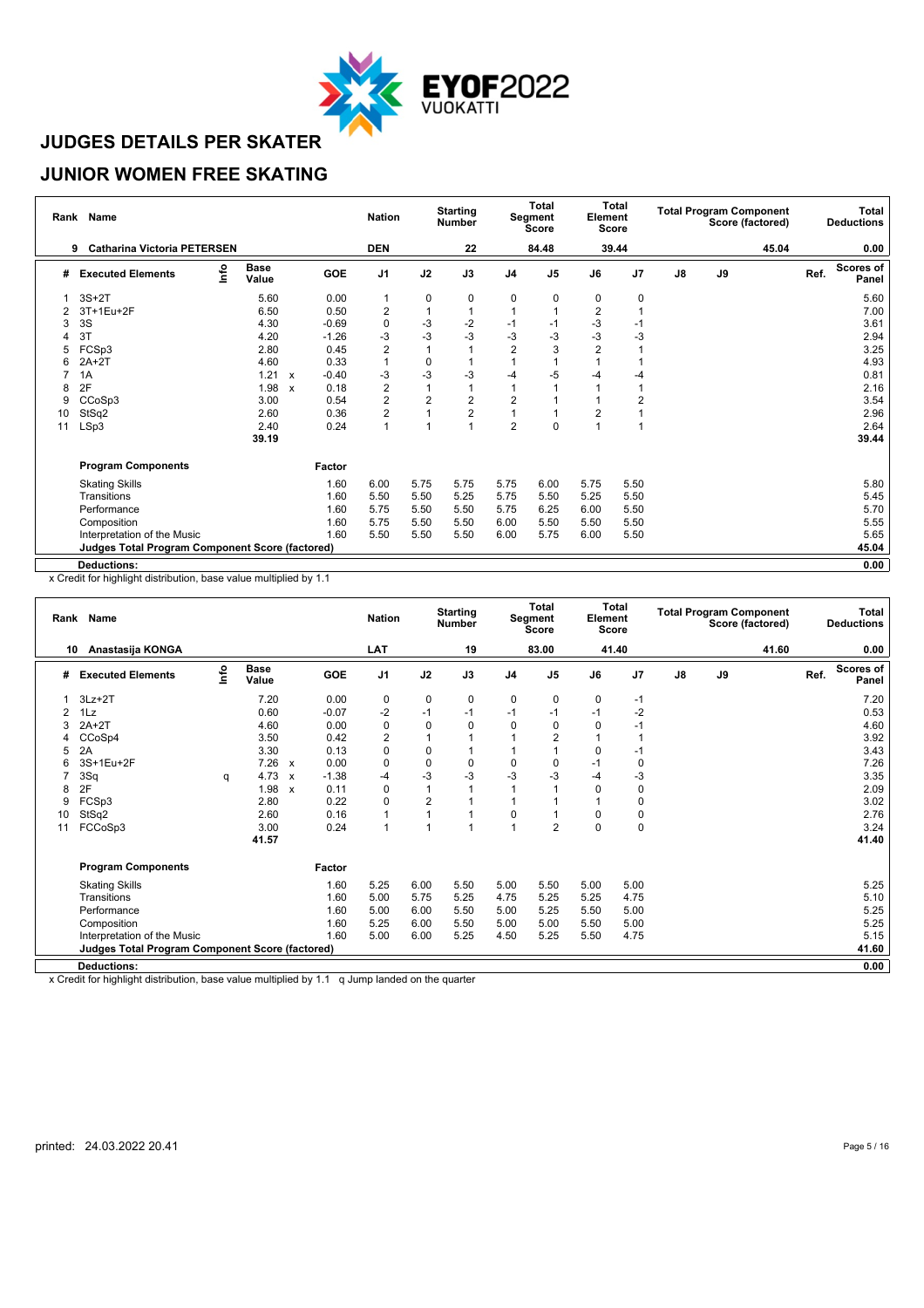

#### **JUNIOR WOMEN FREE SKATING**

| Rank | Name                                                   |         |                      |                           |                | <b>Nation</b>           |                | <b>Starting</b><br><b>Number</b> |                | Total<br>Segment<br><b>Score</b> | Element        | Total<br>Score |               |    | <b>Total Program Component</b><br>Score (factored) |      | Total<br><b>Deductions</b> |
|------|--------------------------------------------------------|---------|----------------------|---------------------------|----------------|-------------------------|----------------|----------------------------------|----------------|----------------------------------|----------------|----------------|---------------|----|----------------------------------------------------|------|----------------------------|
| 11   | Jogaile AGLINSKYTE                                     |         |                      |                           |                | <b>LTU</b>              |                | 24                               |                | 82.52                            |                | 38.80          |               |    | 46.72                                              |      | $-3.00$                    |
| #    | <b>Executed Elements</b>                               | ۴o      | <b>Base</b><br>Value |                           | GOE            | J <sub>1</sub>          | J2             | J3                               | J <sub>4</sub> | J <sub>5</sub>                   | J6             | J <sub>7</sub> | $\mathsf{J}8$ | J9 |                                                    | Ref. | Scores of<br>Panel         |
|      | $3Lz + 2T$                                             |         | 7.20                 |                           | 0.94           | $\overline{\mathbf{c}}$ | $\overline{2}$ | 2                                |                |                                  | 2              |                |               |    |                                                    |      | 8.14                       |
| 2    | 3F                                                     |         | 5.30                 |                           | 1.17           | $\overline{c}$          | $\overline{2}$ | $\overline{c}$                   | $\overline{2}$ | 3                                | $\overline{2}$ | 3              |               |    |                                                    |      | 6.47                       |
| 3    | 3S                                                     |         | 4.30                 |                           | $-2.15$        | $-5$                    | $-5$           | $-5$                             | $-5$           | -5                               | $-5$           | -5             |               |    |                                                    |      | 2.15                       |
|      | 2A                                                     |         | 3.30                 |                           | 0.07           | $\mathbf{1}$            | $\mathbf 0$    | 0                                | $\mathbf 0$    | 0                                | 0              |                |               |    |                                                    |      | 3.37                       |
| 5    | FCSp3                                                  |         | 2.80                 |                           | $-0.06$        | 0                       | $\mathbf 0$    | 0                                | $\mathbf 0$    | -1                               | $-1$           | 0              |               |    |                                                    |      | 2.74                       |
| 6    | 3Lzq                                                   | q       | 6.49                 | $\boldsymbol{\mathsf{x}}$ | $-2.95$        | -5                      | $-5$           | $-5$                             | $-5$           | -5                               | -5             | -5             |               |    |                                                    |      | 3.54                       |
|      | 3F<+REP                                                | $\,<\,$ | 3.26                 | $\boldsymbol{\mathsf{x}}$ | $-2.12$        | -5                      | $-5$           | $-5$                             | $-5$           | -5                               | -5             | -5             |               |    |                                                    |      | 1.14                       |
| 8    | 1A                                                     |         | 1.21                 | X                         | $-0.44$        | $-4$                    | $-3$           | $-5$                             | $-4$           | $-4$                             | $-4$           | -4             |               |    |                                                    |      | 0.77                       |
| 9    | StSq3                                                  |         | 3.30                 |                           | 0.40           | $\mathbf{1}$            | $\overline{2}$ |                                  | 1              | 2                                |                |                |               |    |                                                    |      | 3.70                       |
| 10   | CCoSp4                                                 |         | 3.50                 |                           | 0.63           | $\boldsymbol{2}$        | 1              | $\overline{c}$                   | $\overline{2}$ | 3                                |                | $\overline{2}$ |               |    |                                                    |      | 4.13                       |
| 11   | LSp4                                                   |         | 2.70                 |                           | $-0.05$        | 0                       | $\mathbf 0$    | $-1$                             | 0              |                                  | $-1$           | 0              |               |    |                                                    |      | 2.65                       |
|      |                                                        |         | 43.36                |                           |                |                         |                |                                  |                |                                  |                |                |               |    |                                                    |      | 38.80                      |
|      | <b>Program Components</b>                              |         |                      |                           | Factor         |                         |                |                                  |                |                                  |                |                |               |    |                                                    |      |                            |
|      | <b>Skating Skills</b>                                  |         |                      |                           | 1.60           | 5.75                    | 6.00           | 6.25                             | 6.00           | 6.25                             | 5.75           | 6.25           |               |    |                                                    |      | 6.05                       |
|      | Transitions                                            |         |                      |                           | 1.60           | 5.50                    | 5.75           | 5.50                             | 5.75           | 6.00                             | 5.00           | 6.00           |               |    |                                                    |      | 5.70                       |
|      | Performance                                            |         |                      |                           | 1.60           | 5.50                    | 5.50           | 5.75                             | 5.50           | 6.00                             | 5.50           | 6.00           |               |    |                                                    |      | 5.65                       |
|      | Composition                                            |         |                      |                           | 1.60           | 5.75                    | 5.75           | 6.00                             | 6.00           | 6.00                             | 5.50           | 6.50           |               |    |                                                    |      | 5.90                       |
|      | Interpretation of the Music                            |         |                      |                           | 1.60           | 5.75                    | 5.75           | 6.00                             | 5.75           | 6.25                             | 5.25           | 6.25           |               |    |                                                    |      | 5.90                       |
|      | <b>Judges Total Program Component Score (factored)</b> |         |                      |                           |                |                         |                |                                  |                |                                  |                |                |               |    |                                                    |      | 46.72                      |
|      | Falls<br><b>Deductions:</b>                            |         |                      |                           | $-3.00$<br>(3) |                         |                |                                  |                |                                  |                |                |               |    |                                                    |      | $-3.00$                    |

x Credit for highlight distribution, base value multiplied by 1.1 q Jump landed on the quarter < Under-rotated jump REP Jump repetition

| <b>EST</b><br>82.06<br>40.06<br>42.00<br>0.00<br><b>Marianne MUST</b><br>10<br>12<br>lnfo<br><b>Base</b><br>Scores of<br><b>GOE</b><br>J <sub>1</sub><br>J2<br>J3<br>J <sub>7</sub><br>$\mathsf{J}8$<br>J9<br>Ref.<br>J <sub>4</sub><br>J <sub>5</sub><br>J6<br><b>Executed Elements</b><br>#<br>Value<br>Panel<br>$-2$<br>$-2$<br>3Lz!<br>5.90<br>$-1.06$<br>$-2$<br>-3<br>-2<br>4.84<br>$-1$<br>$-1$<br>$\mathbf 0$<br>2F<br>1.80<br>0.00<br>0<br>0<br>$\mathbf 0$<br>$\Omega$<br>0<br>1.80<br>5.10<br>0.33<br>2A+1Eu+2S<br>1<br>5.43<br>3<br>$\overline{\mathbf{c}}$<br>$\overline{\mathbf{c}}$<br>FSSp4<br>3.00<br>0.48<br>2<br>3.48<br>$\overline{2}$<br>$-3$<br>-3<br>$-3$<br>-3<br>7.20<br>$-1.89$<br>-4<br>5.31<br>$3Lz!q+2T$<br>-1<br>-4<br>$-2$<br>$-2$<br>$-2$<br>$-2$<br>$-2$<br>$-2$<br>$-2$<br>4.31<br>$-0.78$<br>3Lo<<br>3.53<br>$\overline{\phantom{a}}$<br>$\boldsymbol{\mathsf{x}}$<br>6<br>$-2$<br>$2S+2T$<br>2.86<br>$-0.13$<br>$-1$<br>$-1$<br>2.73<br>$-1$<br>$-1$<br>$-1$<br>$-1$<br>$\mathbf{x}$<br>$\overline{1}$<br>2A<br>3.63<br>0.26<br>0<br>3.89<br>1<br>$\Omega$<br>8<br>$\boldsymbol{\mathsf{x}}$<br>2.60<br>0.10<br>$\mathbf 0$<br>2.70<br>StSq2<br>0<br>0<br>$\Omega$<br>9<br>$\overline{2}$<br>1<br>1<br>3.85<br>CCoSp4<br>3.50<br>0.35<br>10<br>$\overline{2}$<br>2.40<br>0.10<br>0<br>$\mathbf 0$<br>LSp3<br>$\mathbf{1}$<br>0<br>$\Omega$<br>2.50<br>11<br>42.30<br>40.06<br><b>Program Components</b><br>Factor<br>5.50<br>1.60<br>5.25<br>5.25<br>5.50<br>5.50<br>5.75<br>5.50<br>5.45<br><b>Skating Skills</b><br>Transitions<br>1.60<br>4.75<br>5.25<br>5.25<br>5.25<br>5.00<br>5.10<br>5.00<br>5.00<br>5.30<br>Performance<br>1.60<br>5.00<br>5.00<br>5.25<br>5.75<br>5.50<br>5.25<br>5.50<br>1.60<br>5.25<br>4.75<br>5.25<br>5.25<br>5.20<br>Composition<br>4.75<br>5.50<br>5.50<br>1.60<br>5.00<br>4.50<br>5.25<br>5.50<br>5.25<br>5.20<br>Interpretation of the Music<br>5.25<br>5.25<br><b>Judges Total Program Component Score (factored)</b><br>42.00 | Rank Name          |  |  | <b>Nation</b> | <b>Starting</b><br><b>Number</b> | Total<br>Segment<br><b>Score</b> | Element | <b>Total</b><br>Score |  | <b>Total Program Component</b><br>Score (factored) | Total<br><b>Deductions</b> |
|-------------------------------------------------------------------------------------------------------------------------------------------------------------------------------------------------------------------------------------------------------------------------------------------------------------------------------------------------------------------------------------------------------------------------------------------------------------------------------------------------------------------------------------------------------------------------------------------------------------------------------------------------------------------------------------------------------------------------------------------------------------------------------------------------------------------------------------------------------------------------------------------------------------------------------------------------------------------------------------------------------------------------------------------------------------------------------------------------------------------------------------------------------------------------------------------------------------------------------------------------------------------------------------------------------------------------------------------------------------------------------------------------------------------------------------------------------------------------------------------------------------------------------------------------------------------------------------------------------------------------------------------------------------------------------------------------------------------------------------------------------------------------------------------------------------------------------------------------------------------------------------------------------------------------------------------------------------------------------------------------------|--------------------|--|--|---------------|----------------------------------|----------------------------------|---------|-----------------------|--|----------------------------------------------------|----------------------------|
|                                                                                                                                                                                                                                                                                                                                                                                                                                                                                                                                                                                                                                                                                                                                                                                                                                                                                                                                                                                                                                                                                                                                                                                                                                                                                                                                                                                                                                                                                                                                                                                                                                                                                                                                                                                                                                                                                                                                                                                                       |                    |  |  |               |                                  |                                  |         |                       |  |                                                    |                            |
|                                                                                                                                                                                                                                                                                                                                                                                                                                                                                                                                                                                                                                                                                                                                                                                                                                                                                                                                                                                                                                                                                                                                                                                                                                                                                                                                                                                                                                                                                                                                                                                                                                                                                                                                                                                                                                                                                                                                                                                                       |                    |  |  |               |                                  |                                  |         |                       |  |                                                    |                            |
|                                                                                                                                                                                                                                                                                                                                                                                                                                                                                                                                                                                                                                                                                                                                                                                                                                                                                                                                                                                                                                                                                                                                                                                                                                                                                                                                                                                                                                                                                                                                                                                                                                                                                                                                                                                                                                                                                                                                                                                                       |                    |  |  |               |                                  |                                  |         |                       |  |                                                    |                            |
|                                                                                                                                                                                                                                                                                                                                                                                                                                                                                                                                                                                                                                                                                                                                                                                                                                                                                                                                                                                                                                                                                                                                                                                                                                                                                                                                                                                                                                                                                                                                                                                                                                                                                                                                                                                                                                                                                                                                                                                                       |                    |  |  |               |                                  |                                  |         |                       |  |                                                    |                            |
|                                                                                                                                                                                                                                                                                                                                                                                                                                                                                                                                                                                                                                                                                                                                                                                                                                                                                                                                                                                                                                                                                                                                                                                                                                                                                                                                                                                                                                                                                                                                                                                                                                                                                                                                                                                                                                                                                                                                                                                                       |                    |  |  |               |                                  |                                  |         |                       |  |                                                    |                            |
|                                                                                                                                                                                                                                                                                                                                                                                                                                                                                                                                                                                                                                                                                                                                                                                                                                                                                                                                                                                                                                                                                                                                                                                                                                                                                                                                                                                                                                                                                                                                                                                                                                                                                                                                                                                                                                                                                                                                                                                                       |                    |  |  |               |                                  |                                  |         |                       |  |                                                    |                            |
|                                                                                                                                                                                                                                                                                                                                                                                                                                                                                                                                                                                                                                                                                                                                                                                                                                                                                                                                                                                                                                                                                                                                                                                                                                                                                                                                                                                                                                                                                                                                                                                                                                                                                                                                                                                                                                                                                                                                                                                                       |                    |  |  |               |                                  |                                  |         |                       |  |                                                    |                            |
|                                                                                                                                                                                                                                                                                                                                                                                                                                                                                                                                                                                                                                                                                                                                                                                                                                                                                                                                                                                                                                                                                                                                                                                                                                                                                                                                                                                                                                                                                                                                                                                                                                                                                                                                                                                                                                                                                                                                                                                                       |                    |  |  |               |                                  |                                  |         |                       |  |                                                    |                            |
|                                                                                                                                                                                                                                                                                                                                                                                                                                                                                                                                                                                                                                                                                                                                                                                                                                                                                                                                                                                                                                                                                                                                                                                                                                                                                                                                                                                                                                                                                                                                                                                                                                                                                                                                                                                                                                                                                                                                                                                                       |                    |  |  |               |                                  |                                  |         |                       |  |                                                    |                            |
|                                                                                                                                                                                                                                                                                                                                                                                                                                                                                                                                                                                                                                                                                                                                                                                                                                                                                                                                                                                                                                                                                                                                                                                                                                                                                                                                                                                                                                                                                                                                                                                                                                                                                                                                                                                                                                                                                                                                                                                                       |                    |  |  |               |                                  |                                  |         |                       |  |                                                    |                            |
|                                                                                                                                                                                                                                                                                                                                                                                                                                                                                                                                                                                                                                                                                                                                                                                                                                                                                                                                                                                                                                                                                                                                                                                                                                                                                                                                                                                                                                                                                                                                                                                                                                                                                                                                                                                                                                                                                                                                                                                                       |                    |  |  |               |                                  |                                  |         |                       |  |                                                    |                            |
|                                                                                                                                                                                                                                                                                                                                                                                                                                                                                                                                                                                                                                                                                                                                                                                                                                                                                                                                                                                                                                                                                                                                                                                                                                                                                                                                                                                                                                                                                                                                                                                                                                                                                                                                                                                                                                                                                                                                                                                                       |                    |  |  |               |                                  |                                  |         |                       |  |                                                    |                            |
|                                                                                                                                                                                                                                                                                                                                                                                                                                                                                                                                                                                                                                                                                                                                                                                                                                                                                                                                                                                                                                                                                                                                                                                                                                                                                                                                                                                                                                                                                                                                                                                                                                                                                                                                                                                                                                                                                                                                                                                                       |                    |  |  |               |                                  |                                  |         |                       |  |                                                    |                            |
|                                                                                                                                                                                                                                                                                                                                                                                                                                                                                                                                                                                                                                                                                                                                                                                                                                                                                                                                                                                                                                                                                                                                                                                                                                                                                                                                                                                                                                                                                                                                                                                                                                                                                                                                                                                                                                                                                                                                                                                                       |                    |  |  |               |                                  |                                  |         |                       |  |                                                    |                            |
|                                                                                                                                                                                                                                                                                                                                                                                                                                                                                                                                                                                                                                                                                                                                                                                                                                                                                                                                                                                                                                                                                                                                                                                                                                                                                                                                                                                                                                                                                                                                                                                                                                                                                                                                                                                                                                                                                                                                                                                                       |                    |  |  |               |                                  |                                  |         |                       |  |                                                    |                            |
|                                                                                                                                                                                                                                                                                                                                                                                                                                                                                                                                                                                                                                                                                                                                                                                                                                                                                                                                                                                                                                                                                                                                                                                                                                                                                                                                                                                                                                                                                                                                                                                                                                                                                                                                                                                                                                                                                                                                                                                                       |                    |  |  |               |                                  |                                  |         |                       |  |                                                    |                            |
|                                                                                                                                                                                                                                                                                                                                                                                                                                                                                                                                                                                                                                                                                                                                                                                                                                                                                                                                                                                                                                                                                                                                                                                                                                                                                                                                                                                                                                                                                                                                                                                                                                                                                                                                                                                                                                                                                                                                                                                                       |                    |  |  |               |                                  |                                  |         |                       |  |                                                    |                            |
|                                                                                                                                                                                                                                                                                                                                                                                                                                                                                                                                                                                                                                                                                                                                                                                                                                                                                                                                                                                                                                                                                                                                                                                                                                                                                                                                                                                                                                                                                                                                                                                                                                                                                                                                                                                                                                                                                                                                                                                                       |                    |  |  |               |                                  |                                  |         |                       |  |                                                    |                            |
|                                                                                                                                                                                                                                                                                                                                                                                                                                                                                                                                                                                                                                                                                                                                                                                                                                                                                                                                                                                                                                                                                                                                                                                                                                                                                                                                                                                                                                                                                                                                                                                                                                                                                                                                                                                                                                                                                                                                                                                                       |                    |  |  |               |                                  |                                  |         |                       |  |                                                    |                            |
|                                                                                                                                                                                                                                                                                                                                                                                                                                                                                                                                                                                                                                                                                                                                                                                                                                                                                                                                                                                                                                                                                                                                                                                                                                                                                                                                                                                                                                                                                                                                                                                                                                                                                                                                                                                                                                                                                                                                                                                                       |                    |  |  |               |                                  |                                  |         |                       |  |                                                    |                            |
|                                                                                                                                                                                                                                                                                                                                                                                                                                                                                                                                                                                                                                                                                                                                                                                                                                                                                                                                                                                                                                                                                                                                                                                                                                                                                                                                                                                                                                                                                                                                                                                                                                                                                                                                                                                                                                                                                                                                                                                                       |                    |  |  |               |                                  |                                  |         |                       |  |                                                    |                            |
|                                                                                                                                                                                                                                                                                                                                                                                                                                                                                                                                                                                                                                                                                                                                                                                                                                                                                                                                                                                                                                                                                                                                                                                                                                                                                                                                                                                                                                                                                                                                                                                                                                                                                                                                                                                                                                                                                                                                                                                                       | <b>Deductions:</b> |  |  |               |                                  |                                  |         |                       |  |                                                    | 0.00                       |

! Not clear edge q Jump landed on the quarter x Credit for highlight distribution, base value multiplied by 1.1 < Under-rotated jump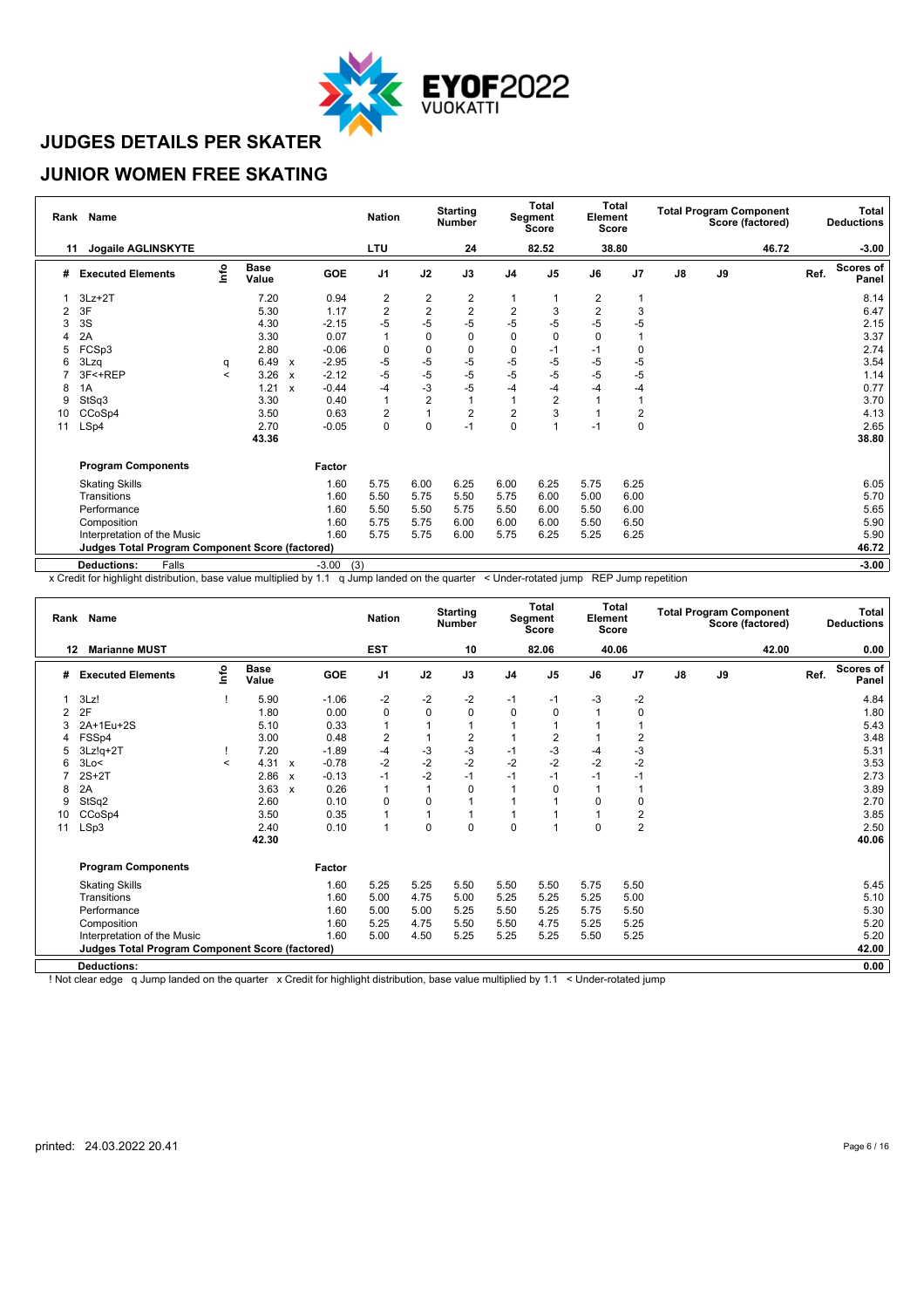

#### **JUNIOR WOMEN FREE SKATING**

| Rank           | <b>Name</b>                                            |      |                      |                           |                | <b>Nation</b>  |             | <b>Starting</b><br><b>Number</b> |                | Total<br>Segment<br>Score | Element<br><b>Score</b> | <b>Total</b> |               |    | <b>Total Program Component</b><br>Score (factored) |      | <b>Total</b><br><b>Deductions</b> |
|----------------|--------------------------------------------------------|------|----------------------|---------------------------|----------------|----------------|-------------|----------------------------------|----------------|---------------------------|-------------------------|--------------|---------------|----|----------------------------------------------------|------|-----------------------------------|
| 13             | <b>Josefin BROVALL</b>                                 |      |                      |                           |                | <b>SWE</b>     |             | 25                               |                | 81.45                     |                         | 37.97        |               |    | 44.48                                              |      | $-1.00$                           |
| #              | <b>Executed Elements</b>                               | lnfo | <b>Base</b><br>Value |                           | GOE            | J <sub>1</sub> | J2          | J3                               | J <sub>4</sub> | J <sub>5</sub>            | J6                      | J7           | $\mathsf{J}8$ | J9 |                                                    | Ref. | <b>Scores of</b><br>Panel         |
|                | 3S                                                     |      | 4.30                 |                           | $-1.29$        | $-3$           | $-3$        | -3                               | -3             | -3                        | -3                      | -3           |               |    |                                                    |      | 3.01                              |
| $\overline{2}$ | $3T+2T$                                                |      | 5.50                 |                           | 0.00           | $\overline{1}$ | $\mathbf 0$ | $\mathbf 0$                      | $\mathbf 0$    | $\Omega$                  | 0                       | 0            |               |    |                                                    |      | 5.50                              |
| 3              | S                                                      |      | 0.00                 |                           | 0.00           |                |             |                                  |                |                           |                         |              |               |    |                                                    |      | 0.00                              |
|                | 2A                                                     |      | 3.30                 |                           | 0.07           |                | 0           | 0                                |                | $\Omega$                  | 0                       | 0            |               |    |                                                    |      | 3.37                              |
|                | CCoSp4                                                 |      | 3.50                 |                           | 0.56           | 2              |             | $\overline{c}$                   | $\overline{2}$ |                           | $\overline{2}$          |              |               |    |                                                    |      | 4.06                              |
| 6              | StSq3                                                  |      | 3.30                 |                           | 0.33           |                |             |                                  |                |                           |                         | 2            |               |    |                                                    |      | 3.63                              |
|                | 2A                                                     |      | 3.63                 | $\boldsymbol{\mathsf{x}}$ | 0.20           |                | 0           | $\Omega$                         |                |                           | 0                       | 1            |               |    |                                                    |      | 3.83                              |
| 8              | 2Lz+2Lo+2Lo                                            |      | 6.05                 | $\boldsymbol{\mathsf{x}}$ | $-0.21$        | 0              | $-1$        | $-1$                             | $-1$           | $-1$                      | $-1$                    | $-1$         |               |    |                                                    |      | 5.84                              |
| 9              | $2F+2T$                                                |      | 3.41                 | $\boldsymbol{\mathsf{x}}$ | 0.00           | 0              | 0           | 0                                | 0              | $\Omega$                  | 0                       | 0            |               |    |                                                    |      | 3.41                              |
| 10             | LSp4                                                   |      | 2.70                 |                           | 0.27           | 1              |             |                                  | $\overline{2}$ |                           |                         | 1            |               |    |                                                    |      | 2.97                              |
| 11             | FCSSp2                                                 |      | 2.30                 |                           | 0.05           | 0              | 0           | $\Omega$                         |                | $\Omega$                  |                         | 0            |               |    |                                                    |      | 2.35                              |
|                |                                                        |      | 37.99                |                           |                |                |             |                                  |                |                           |                         |              |               |    |                                                    |      | 37.97                             |
|                | <b>Program Components</b>                              |      |                      |                           | Factor         |                |             |                                  |                |                           |                         |              |               |    |                                                    |      |                                   |
|                | <b>Skating Skills</b>                                  |      |                      |                           | 1.60           | 5.75           | 5.50        | 6.00                             | 5.75           | 5.50                      | 5.75                    | 5.50         |               |    |                                                    |      | 5.65                              |
|                | Transitions                                            |      |                      |                           | 1.60           | 5.50           | 5.25        | 5.50                             | 5.50           | 5.50                      | 5.50                    | 5.25         |               |    |                                                    |      | 5.45                              |
|                | Performance                                            |      |                      |                           | 1.60           | 5.50           | 5.50        | 5.75                             | 5.50           | 5.25                      | 6.00                    | 5.25         |               |    |                                                    |      | 5.50                              |
|                | Composition                                            |      |                      |                           | 1.60           | 5.50           | 5.75        | 6.00                             | 5.50           | 5.25                      | 6.00                    | 5.50         |               |    |                                                    |      | 5.65                              |
|                | Interpretation of the Music                            |      |                      |                           | 1.60           | 5.25           | 5.50        | 6.00                             | 5.50           | 5.50                      | 6.00                    | 5.25         |               |    |                                                    |      | 5.55                              |
|                | <b>Judges Total Program Component Score (factored)</b> |      |                      |                           |                |                |             |                                  |                |                           |                         |              |               |    |                                                    |      | 44.48                             |
|                | <b>Deductions:</b><br>Falls                            |      |                      |                           | $-1.00$<br>(1) |                |             |                                  |                |                           |                         |              |               |    |                                                    |      | $-1.00$                           |

x Credit for highlight distribution, base value multiplied by 1.1

|    | Rank Name                                                                                                                                                        |      |                      |  |            | <b>Nation</b>  |                | <b>Starting</b><br><b>Number</b> |      | Total<br>Segment<br><b>Score</b> | Element | Total<br>Score |               |    | <b>Total Program Component</b><br>Score (factored) |      | Total<br><b>Deductions</b> |
|----|------------------------------------------------------------------------------------------------------------------------------------------------------------------|------|----------------------|--|------------|----------------|----------------|----------------------------------|------|----------------------------------|---------|----------------|---------------|----|----------------------------------------------------|------|----------------------------|
| 14 | <b>Dani LOONSTRA</b>                                                                                                                                             |      |                      |  |            | <b>NED</b>     |                | 26                               |      | 81.18                            |         | 39.02          |               |    | 42.16                                              |      | 0.00                       |
| #  | <b>Executed Elements</b>                                                                                                                                         | lnfo | <b>Base</b><br>Value |  | <b>GOE</b> | J <sub>1</sub> | J2             | J3                               | J4   | J <sub>5</sub>                   | J6      | J7             | $\mathsf{J}8$ | J9 |                                                    | Ref. | <b>Scores of</b><br>Panel  |
| 1  | $3Lz + 2T$                                                                                                                                                       |      | 7.20                 |  | $-0.24$    | 0              | 0              | 0                                | 0    | -1                               | $-1$    | $-1$           |               |    |                                                    |      | 6.96                       |
|    | 1A+1Eu+2S                                                                                                                                                        |      | 2.90                 |  | 0.00       | $\mathbf 0$    | $\mathbf 0$    | 0                                | 0    | 0                                | 0       | $\mathbf 0$    |               |    |                                                    |      | 2.90                       |
| 3  | 3F                                                                                                                                                               |      | 5.30                 |  | $-1.27$    | -3             | $-2$           | $-3$                             | $-1$ | $-2$                             | -3      | $-2$           |               |    |                                                    |      | 4.03                       |
|    | $-5$<br>$-5$<br>$-5$<br>$-5$<br>-5<br>$-0.20$<br>$-5$<br>-5<br>2S <<br>0.40<br><<<br>0.07<br>FCCoSp4<br>3.50<br>0<br>$\mathbf 0$<br>1<br>$\Omega$<br>0<br>0<br>5 |      |                      |  |            |                |                |                                  |      |                                  |         |                |               |    |                                                    | 0.20 |                            |
|    | 3.30<br>StSq3<br>0.13<br>0<br>$\mathbf 0$<br>0<br>6                                                                                                              |      |                      |  |            |                |                |                                  |      |                                  |         |                |               |    |                                                    | 3.57 |                            |
|    | 2.31<br>0.13<br>0<br>0<br>2Lz<br>$\boldsymbol{\mathsf{x}}$                                                                                                       |      |                      |  |            |                |                |                                  |      |                                  |         |                |               |    |                                                    | 3.43 |                            |
|    | $\mathbf 0$<br>$3T+2T$<br>0.25<br>6.05<br>0<br>8<br>$\boldsymbol{\mathsf{x}}$                                                                                    |      |                      |  |            |                |                |                                  |      |                                  |         |                |               |    |                                                    | 2.44 |                            |
|    |                                                                                                                                                                  |      |                      |  |            |                |                |                                  |      |                                  |         |                |               |    |                                                    | 6.30 |                            |
| 9  | CCoSp3<br>3.00<br>0.30                                                                                                                                           |      |                      |  |            |                |                |                                  |      |                                  |         |                |               |    |                                                    | 3.30 |                            |
| 10 | 3.63<br>0.00<br>0<br>0<br>2A<br>0<br>0<br>0<br>0<br>-1<br>$\mathsf{x}$                                                                                           |      |                      |  |            |                |                |                                  |      |                                  |         |                |               |    |                                                    | 3.63 |                            |
| 11 | LSp3                                                                                                                                                             |      | 2.40                 |  | $-0.14$    | 1              | $\overline{1}$ | $-1$                             | $-1$ | 0                                | $-2$    | $-2$           |               |    |                                                    |      | 2.26                       |
|    |                                                                                                                                                                  |      | 39.99                |  |            |                |                |                                  |      |                                  |         |                |               |    |                                                    |      | 39.02                      |
|    | <b>Program Components</b>                                                                                                                                        |      |                      |  | Factor     |                |                |                                  |      |                                  |         |                |               |    |                                                    |      |                            |
|    | <b>Skating Skills</b>                                                                                                                                            |      |                      |  | 1.60       | 5.25           | 5.50           | 5.50                             | 5.50 | 5.25                             | 5.75    | 5.25           |               |    |                                                    |      | 5.40                       |
|    | Transitions                                                                                                                                                      |      |                      |  | 1.60       | 5.00           | 5.00           | 5.25                             | 5.25 | 4.50                             | 5.50    | 5.00           |               |    |                                                    |      | 5.10                       |
|    | Performance                                                                                                                                                      |      |                      |  | 1.60       | 5.25           | 5.25           | 5.25                             | 5.50 | 4.75                             | 5.50    | 5.25           |               |    |                                                    |      | 5.30                       |
|    | Composition                                                                                                                                                      |      |                      |  | 1.60       | 5.50           | 5.50           | 5.50                             | 5.25 | 4.50                             | 5.25    | 5.00           |               |    |                                                    |      | 5.30                       |
|    | Interpretation of the Music                                                                                                                                      |      |                      |  | 1.60       | 5.25           | 5.25           | 5.25                             | 5.25 | 4.75                             | 5.25    | 5.25           |               |    |                                                    |      | 5.25                       |
|    | Judges Total Program Component Score (factored)                                                                                                                  |      |                      |  |            |                |                |                                  |      |                                  |         |                |               |    |                                                    |      | 42.16                      |
|    | <b>Deductions:</b>                                                                                                                                               |      |                      |  |            |                |                |                                  |      |                                  |         |                |               |    |                                                    |      | 0.00                       |
|    | a a film comment of the contract of film distributed the state of catalog to a comment of the contract of the state of a                                         |      |                      |  |            |                |                |                                  |      |                                  |         |                |               |    |                                                    |      |                            |

<< Downgraded jump x Credit for highlight distribution, base value multiplied by 1.1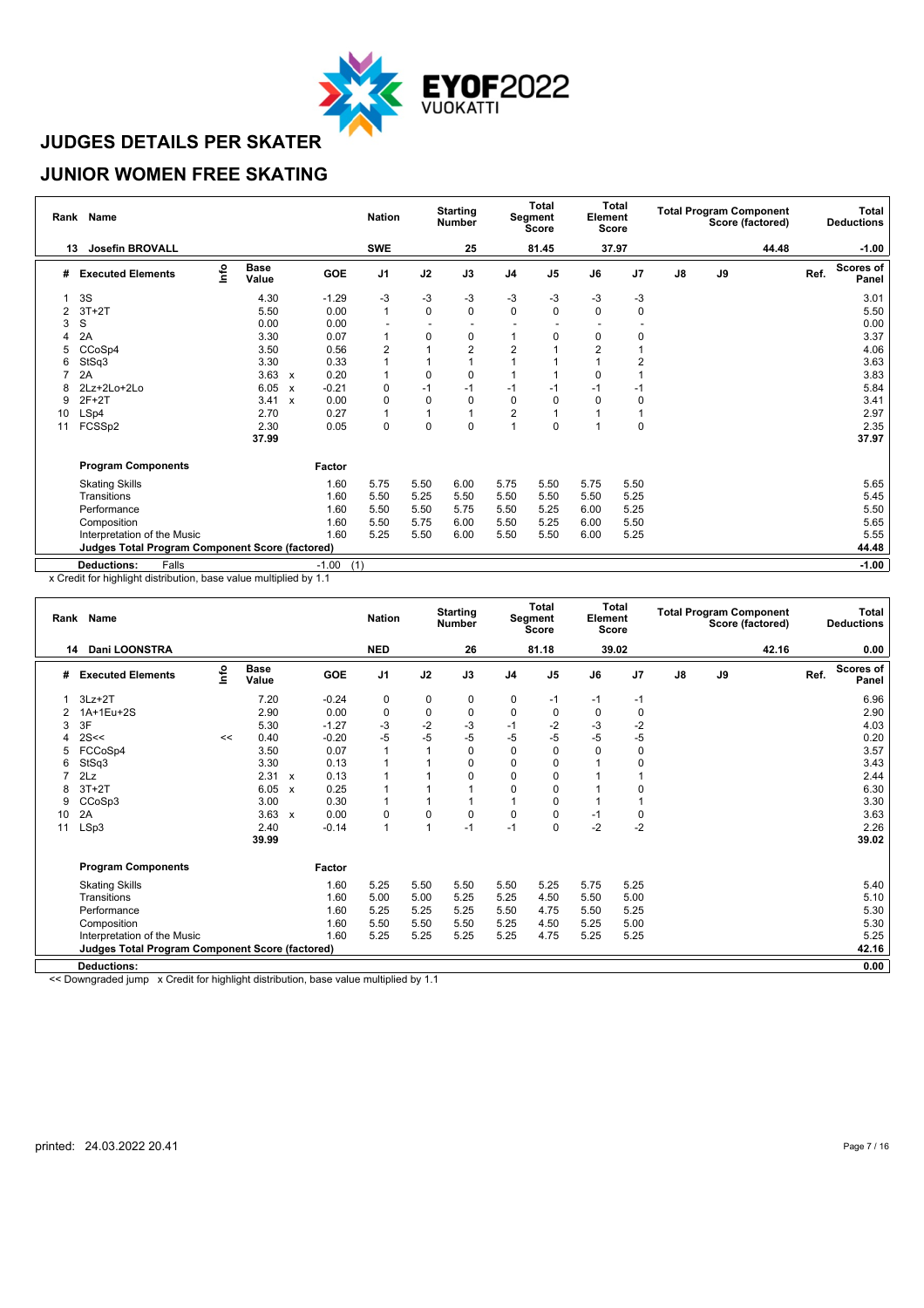

#### **JUNIOR WOMEN FREE SKATING**

| Rank | <b>Name</b>                                            |       |                      |                           |         | <b>Nation</b>  |             | <b>Starting</b><br><b>Number</b> |                | Total<br>Segment<br>Score | Element<br><b>Score</b> | <b>Total</b> |               | <b>Total Program Component</b> | Score (factored) |      | Total<br><b>Deductions</b> |
|------|--------------------------------------------------------|-------|----------------------|---------------------------|---------|----------------|-------------|----------------------------------|----------------|---------------------------|-------------------------|--------------|---------------|--------------------------------|------------------|------|----------------------------|
| 15   | <b>Maria MANOVA</b>                                    |       |                      |                           |         | <b>BUL</b>     |             | 14                               |                | 80.35                     |                         | 40.67        |               |                                | 39.68            |      | 0.00                       |
| #    | <b>Executed Elements</b>                               | lnfo  | <b>Base</b><br>Value |                           | GOE     | J <sub>1</sub> | J2          | J3                               | J <sub>4</sub> | J <sub>5</sub>            | J6                      | J7           | $\mathsf{J}8$ | J9                             |                  | Ref. | <b>Scores of</b><br>Panel  |
|      | 3Lz<                                                   | $\,<$ | 4.72                 |                           | $-1.42$ | -3             | $-2$        | -3                               | -3             | -3                        | -3                      | -3           |               |                                |                  |      | 3.30                       |
| 2    | 1F                                                     |       | 0.50                 |                           | $-0.02$ | $\pmb{0}$      | $\mathbf 0$ | $-1$                             | 0              | $-1$                      | 0                       | -1           |               |                                |                  |      | 0.48                       |
|      | $3T+2T$                                                |       | 5.50                 |                           | 0.00    | 0              | 0           | $\Omega$                         | $\Omega$       | $\Omega$                  | $-1$                    | 0            |               |                                |                  |      | 5.50                       |
|      | 1A+1Eu+3S                                              |       | 5.90                 |                           | $-0.17$ | 0              | $\mathbf 0$ | 0                                | $-1$           | $-1$                      | $-1$                    | 0            |               |                                |                  |      | 5.73                       |
|      | CCoSp4                                                 |       | 3.50                 |                           | 0.35    | 1              |             |                                  |                | $-1$                      | 1                       |              |               |                                |                  |      | 3.85                       |
| 6    | $3S+2T$                                                |       | 6.16                 | $\boldsymbol{\mathsf{x}}$ | $-0.34$ | 0              | 0           | $-1$                             | $-1$           | $-1$                      | $-1$                    | $-1$         |               |                                |                  |      | 5.82                       |
|      | 3T                                                     |       | 4.62                 | $\boldsymbol{\mathsf{x}}$ | 0.08    | 0              |             | 0                                | $\Omega$       | $\Omega$                  | $\overline{2}$          | $\mathbf 0$  |               |                                |                  |      | 4.70                       |
| 8    | 2A                                                     |       | 3.63                 | $\boldsymbol{\mathsf{x}}$ | 0.00    | 0              | $\mathbf 0$ | 0                                | 0              | $\Omega$                  | 0                       | $-2$         |               |                                |                  |      | 3.63                       |
| 9    | FSSp4                                                  |       | 3.00                 |                           | $-0.06$ | 0              | $\mathbf 0$ | $\mathbf 0$                      | 0              | -1                        | 0                       | -1           |               |                                |                  |      | 2.94                       |
| 10   | StSq2                                                  |       | 2.60                 |                           | 0.26    | 1              |             | $\overline{2}$                   |                |                           |                         | $\mathbf 0$  |               |                                |                  |      | 2.86                       |
| 11   | LSp2                                                   |       | 1.90                 |                           | $-0.04$ | $\mathbf 0$    | $\mathbf 0$ | $-1$                             | $\Omega$       |                           | $-1$                    | 0            |               |                                |                  |      | 1.86                       |
|      |                                                        |       | 42.03                |                           |         |                |             |                                  |                |                           |                         |              |               |                                |                  |      | 40.67                      |
|      | <b>Program Components</b>                              |       |                      |                           | Factor  |                |             |                                  |                |                           |                         |              |               |                                |                  |      |                            |
|      | <b>Skating Skills</b>                                  |       |                      |                           | 1.60    | 5.25           | 5.25        | 5.25                             | 4.75           | 5.25                      | 5.25                    | 4.75         |               |                                |                  |      | 5.15                       |
|      | Transitions                                            |       |                      |                           | 1.60    | 4.75           | 4.75        | 4.75                             | 4.75           | 5.00                      | 4.25                    | 4.50         |               |                                |                  |      | 4.70                       |
|      | Performance                                            |       |                      |                           | 1.60    | 5.00           | 5.00        | 5.00                             | 4.75           | 5.25                      | 5.25                    | 4.75         |               |                                |                  |      | 5.00                       |
|      | Composition                                            |       |                      |                           | 1.60    | 5.00           | 4.75        | 5.00                             | 5.00           | 5.00                      | 5.25                    | 4.50         |               |                                |                  |      | 4.95                       |
|      | Interpretation of the Music                            |       |                      |                           | 1.60    | 5.00           | 5.00        | 5.25                             | 5.00           | 5.00                      | 5.00                    | 4.50         |               |                                |                  |      | 5.00                       |
|      | <b>Judges Total Program Component Score (factored)</b> |       |                      |                           |         |                |             |                                  |                |                           |                         |              |               |                                |                  |      | 39.68                      |
|      | <b>Deductions:</b>                                     |       |                      |                           |         |                |             |                                  |                |                           |                         |              |               |                                |                  |      | 0.00                       |

< Under-rotated jump x Credit for highlight distribution, base value multiplied by 1.1

|              |                                                                                                                                                                                                   |                      |  |         | <b>Nation</b>  |             | <b>Starting</b><br><b>Number</b> |                | <b>Segment</b><br><b>Score</b> | Element<br><b>Score</b> |                |               | <b>Total Program Component</b><br>Score (factored) |       |      | <b>Total</b><br><b>Deductions</b> |
|--------------|---------------------------------------------------------------------------------------------------------------------------------------------------------------------------------------------------|----------------------|--|---------|----------------|-------------|----------------------------------|----------------|--------------------------------|-------------------------|----------------|---------------|----------------------------------------------------|-------|------|-----------------------------------|
|              | 16 Anna Deniz OZDEMIR                                                                                                                                                                             |                      |  |         | <b>TUR</b>     |             | 9                                |                | 80.31                          |                         | 41.79          |               |                                                    | 39.52 |      | $-1.00$                           |
| #            | lnfo<br><b>Executed Elements</b>                                                                                                                                                                  | <b>Base</b><br>Value |  | GOE     | J <sub>1</sub> | J2          | J3                               | J <sub>4</sub> | J <sub>5</sub>                 | J6                      | J <sub>7</sub> | $\mathsf{J}8$ | J9                                                 |       | Ref. | <b>Scores of</b><br>Panel         |
| 2Aq          |                                                                                                                                                                                                   | 3.30<br>q            |  | $-1.65$ | $-5$           | -5          | $-5$                             | $-5$           | -5                             | -5                      | $-5$           |               |                                                    |       |      | 1.65                              |
| $3S+2T$      |                                                                                                                                                                                                   | 5.60                 |  | 0.09    | $-1$           | $\mathbf 0$ | 1                                | $\mathbf{1}$   | $\Omega$                       | 0                       | $\mathbf 0$    |               |                                                    |       |      | 5.69                              |
| 3S<<br>3     |                                                                                                                                                                                                   | 3.44<br>$\,<\,$      |  | $-1.10$ | $-4$           | $-3$        | $-3$                             | -4             | $-3$                           | $-3$                    | $-3$           |               |                                                    |       |      | 2.34                              |
| $3T+2T$      |                                                                                                                                                                                                   | 5.50                 |  | 0.08    | $\mathbf 0$    | $\mathbf 0$ | $\Omega$                         | 1              | $\Omega$                       | 1                       | 0              |               |                                                    |       |      | 5.58                              |
| 3T<br>5      | $\mathbf 0$<br>4.62 $\times$<br>0.25<br>$\mathbf 0$<br>$\overline{2}$<br>0<br>1<br>0.00<br>0<br>$\Omega$<br>$\Omega$<br>$\Omega$<br>2Lz+1Eu+2F<br>4.84<br>$\Omega$<br>0<br>O<br>6<br>$\mathsf{x}$ |                      |  |         |                |             |                                  |                |                                |                         |                |               |                                                    |       |      | 4.87                              |
|              | 0.14<br>FCCoSp4<br>3.50<br>0<br>0<br>$-1$                                                                                                                                                         |                      |  |         |                |             |                                  |                |                                |                         |                |               |                                                    |       |      | 4.84                              |
|              | 2.31<br>0.17<br>0<br>2Lz<br>0<br>8<br>$\mathsf{x}$<br>2.70                                                                                                                                        |                      |  |         |                |             |                                  |                |                                |                         |                |               |                                                    |       |      | 3.64                              |
|              |                                                                                                                                                                                                   |                      |  |         |                |             |                                  |                |                                |                         |                |               |                                                    |       |      | 2.48                              |
| LSp4<br>9    |                                                                                                                                                                                                   |                      |  | 0.38    | $\overline{2}$ |             |                                  | $\overline{c}$ |                                | $\overline{2}$          |                |               |                                                    |       |      | 3.08                              |
| StSq3<br>10  |                                                                                                                                                                                                   | 3.30                 |  | 0.40    | 1              |             | 2                                | $\overline{c}$ |                                |                         |                |               |                                                    |       |      | 3.70                              |
| CCoSp4<br>11 |                                                                                                                                                                                                   | 3.50                 |  | 0.42    | 1              |             |                                  | $\overline{2}$ | $\overline{2}$                 |                         | 1              |               |                                                    |       |      | 3.92                              |
|              |                                                                                                                                                                                                   | 42.61                |  |         |                |             |                                  |                |                                |                         |                |               |                                                    |       |      | 41.79                             |
|              | <b>Program Components</b>                                                                                                                                                                         |                      |  | Factor  |                |             |                                  |                |                                |                         |                |               |                                                    |       |      |                                   |
|              | <b>Skating Skills</b>                                                                                                                                                                             |                      |  | 1.60    | 5.25           | 5.00        | 5.25                             | 5.25           | 5.50                           | 5.00                    | 5.00           |               |                                                    |       |      | 5.15                              |
| Transitions  |                                                                                                                                                                                                   |                      |  | 1.60    | 4.50           | 4.50        | 4.75                             | 5.00           | 5.50                           | 4.00                    | 4.00           |               |                                                    |       |      | 4.55                              |
|              | Performance                                                                                                                                                                                       |                      |  | 1.60    | 5.00           | 4.75        | 5.00                             | 5.00           | 5.25                           | 5.50                    | 4.75           |               |                                                    |       |      | 5.00                              |
|              | Composition                                                                                                                                                                                       |                      |  | 1.60    | 4.75           | 4.75        | 5.00                             | 5.25           | 5.25                           | 4.75                    | 4.50           |               |                                                    |       |      | 4.90                              |
|              | Interpretation of the Music                                                                                                                                                                       |                      |  | 1.60    | 5.00           | 4.75        | 5.25                             | 5.25           | 5.75                           | 5.25                    | 4.50           |               |                                                    |       |      | 5.10                              |
|              | Judges Total Program Component Score (factored)                                                                                                                                                   |                      |  |         |                |             |                                  |                |                                |                         |                |               |                                                    |       |      | 39.52                             |
|              | <b>Deductions:</b><br>Falls                                                                                                                                                                       |                      |  | $-1.00$ | (1)            |             |                                  |                |                                |                         |                |               |                                                    |       |      | $-1.00$                           |

q Jump landed on the quarter < Under-rotated jump x Credit for highlight distribution, base value multiplied by 1.1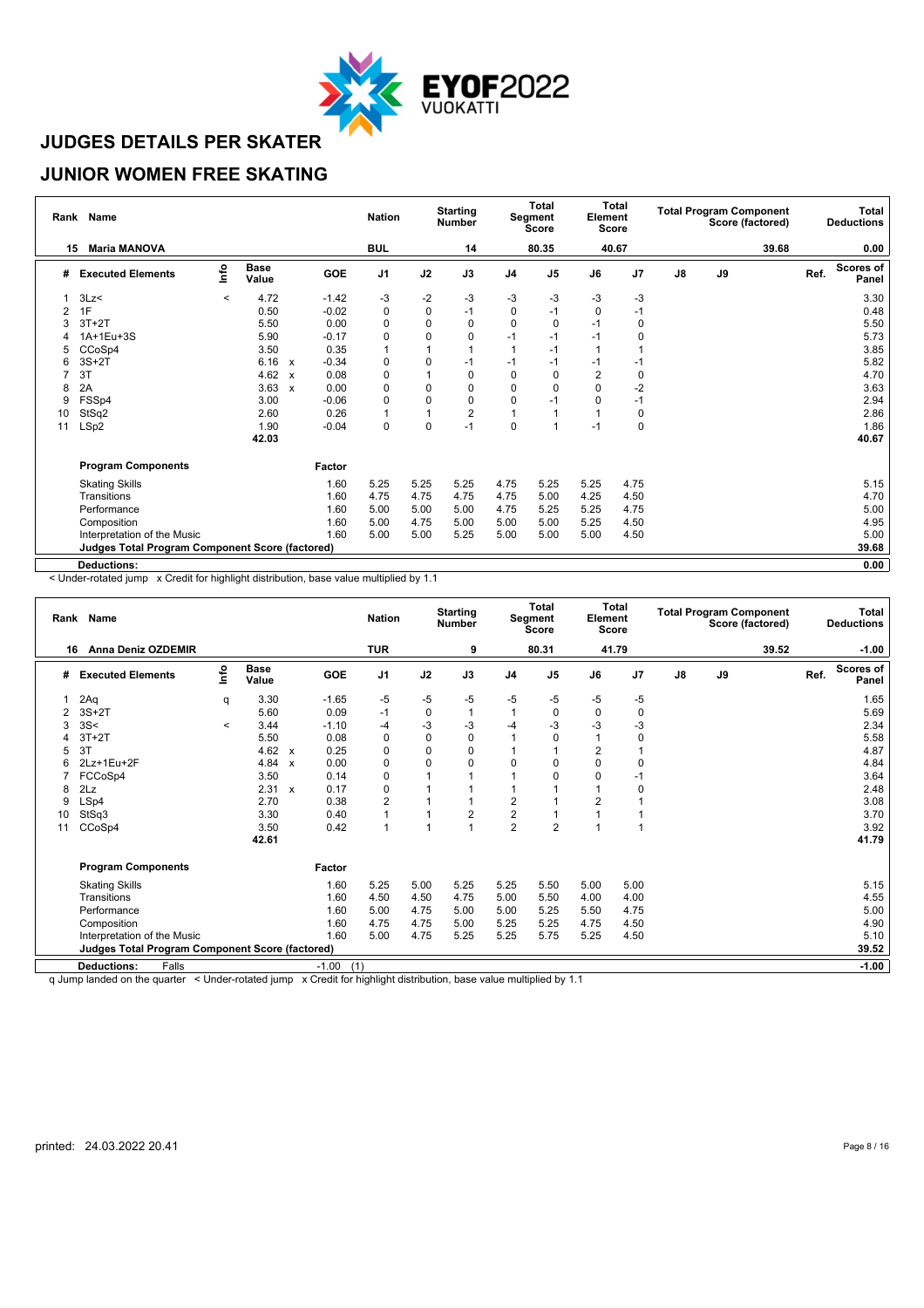

#### **JUNIOR WOMEN FREE SKATING**

| Rank | <b>Name</b>                                            |      |                      |                           |         | <b>Nation</b> |          | <b>Starting</b><br><b>Number</b> |                | <b>Total</b><br>Segment<br><b>Score</b> | Element | <b>Total</b><br><b>Score</b> |               |    | <b>Total Program Component</b><br>Score (factored) |      | <b>Total</b><br><b>Deductions</b> |
|------|--------------------------------------------------------|------|----------------------|---------------------------|---------|---------------|----------|----------------------------------|----------------|-----------------------------------------|---------|------------------------------|---------------|----|----------------------------------------------------|------|-----------------------------------|
| 17   | Michaela VRASTAKOVA                                    |      |                      |                           |         | <b>CZE</b>    |          | 18                               |                | 79.49                                   |         | 38.21                        |               |    | 41.28                                              |      | 0.00                              |
| #    | <b>Executed Elements</b>                               | lnfo | <b>Base</b><br>Value |                           | GOE     | J1            | J2       | J3                               | J <sub>4</sub> | J <sub>5</sub>                          | J6      | J <sub>7</sub>               | $\mathsf{J}8$ | J9 |                                                    | Ref. | <b>Scores of</b><br>Panel         |
|      | 3Lo                                                    |      | 4.90                 |                           | $-0.59$ | $-2$          | $-1$     | $-1$                             | $-1$           | -1                                      | $-3$    | $-1$                         |               |    |                                                    |      | 4.31                              |
| 2    | 2A+1Eu+2S                                              |      | 5.10                 |                           | 0.20    | 0             | 1        |                                  | $\mathbf 0$    |                                         | 0       |                              |               |    |                                                    |      | 5.30                              |
|      | $3T+2T$                                                |      | 5.50                 |                           | 0.42    |               |          |                                  |                |                                         | 0       |                              |               |    |                                                    |      | 5.92                              |
|      | 3S                                                     |      | 4.30                 |                           | 0.34    |               |          | 0                                | 0              |                                         |         |                              |               |    |                                                    |      | 4.64                              |
| 5    | 3T                                                     |      | 4.20                 |                           | $-2.02$ | $-5$          | -4       | -5                               | -5             | -4                                      | -5      | -5                           |               |    |                                                    |      | 2.18                              |
| 6    | CCoSp2                                                 |      | 2.50                 |                           | 0.05    | 0             |          | 0                                | 0              | 0                                       | 2       | 0                            |               |    |                                                    |      | 2.55                              |
|      | 2S                                                     |      | 1.43                 | $\boldsymbol{\mathsf{x}}$ | 0.00    | 0             | $\Omega$ | $\Omega$                         | 0              | 0                                       | 0       | 0                            |               |    |                                                    |      | 1.43                              |
| 8    | CCSp4                                                  |      | 3.20                 |                           | 0.13    | 0             |          | 0                                | $\mathbf 0$    |                                         | 2       | 0                            |               |    |                                                    |      | 3.33                              |
| 9    | StSq2                                                  |      | 2.60                 |                           | 0.21    |               |          |                                  |                |                                         | 0       | 0                            |               |    |                                                    |      | 2.81                              |
| 10   | 2A                                                     |      | 3.63                 | $\boldsymbol{\mathsf{x}}$ | 0.00    | 0             | 0        | 0                                | -1             | 0                                       | 0       | 0                            |               |    |                                                    |      | 3.63                              |
| 11   | FCCoSp3V                                               |      | 2.25                 |                           | $-0.14$ | $\pmb{0}$     | $-1$     | $\Omega$                         | $\mathbf 0$    | $-2$                                    | $-3$    | 0                            |               |    |                                                    |      | 2.11                              |
|      |                                                        |      | 39.61                |                           |         |               |          |                                  |                |                                         |         |                              |               |    |                                                    |      | 38.21                             |
|      | <b>Program Components</b>                              |      |                      |                           | Factor  |               |          |                                  |                |                                         |         |                              |               |    |                                                    |      |                                   |
|      | <b>Skating Skills</b>                                  |      |                      |                           | 1.60    | 5.50          | 5.50     | 5.50                             | 5.50           | 5.25                                    | 5.25    | 5.25                         |               |    |                                                    |      | 5.40                              |
|      | Transitions                                            |      |                      |                           | 1.60    | 5.25          | 5.00     | 4.75                             | 5.00           | 4.75                                    | 4.25    | 5.00                         |               |    |                                                    |      | 4.90                              |
|      | Performance                                            |      |                      |                           | 1.60    | 5.25          | 5.25     | 5.00                             | 5.25           | 5.25                                    | 5.50    | 5.25                         |               |    |                                                    |      | 5.25                              |
|      | Composition                                            |      |                      |                           | 1.60    | 5.50          | 5.25     | 5.25                             | 5.25           | 4.75                                    | 4.75    | 5.25                         |               |    |                                                    |      | 5.15                              |
|      | Interpretation of the Music                            |      |                      |                           | 1.60    | 5.50          | 5.25     | 5.25                             | 5.00           | 4.75                                    | 5.00    | 5.00                         |               |    |                                                    |      | 5.10                              |
|      | <b>Judges Total Program Component Score (factored)</b> |      |                      |                           |         |               |          |                                  |                |                                         |         |                              |               |    |                                                    |      | 41.28                             |
|      | <b>Deductions:</b>                                     |      |                      |                           |         |               |          |                                  |                |                                         |         |                              |               |    |                                                    |      | 0.00                              |

x Credit for highlight distribution, base value multiplied by 1.1

| Rank | <b>Name</b>                                                                                       |      |                      |                           |            | <b>Nation</b>  |             | <b>Starting</b><br><b>Number</b> |                | Total<br>Segment<br><b>Score</b> | Element        | Total<br><b>Score</b> |               | <b>Total Program Component</b> | Score (factored) |      | <b>Total</b><br><b>Deductions</b> |
|------|---------------------------------------------------------------------------------------------------|------|----------------------|---------------------------|------------|----------------|-------------|----------------------------------|----------------|----------------------------------|----------------|-----------------------|---------------|--------------------------------|------------------|------|-----------------------------------|
| 18   | <b>Mia Caroline RISA GOMEZ</b>                                                                    |      |                      |                           |            | <b>NOR</b>     |             | 23                               |                | 76.11                            |                | 36.15                 |               |                                | 40.96            |      | $-1.00$                           |
| #    | <b>Executed Elements</b>                                                                          | Info | <b>Base</b><br>Value |                           | <b>GOE</b> | J <sub>1</sub> | J2          | J3                               | J <sub>4</sub> | J <sub>5</sub>                   | J6             | J <sub>7</sub>        | $\mathsf{J}8$ | J9                             |                  | Ref. | Scores of<br>Panel                |
|      | 3Lo+1Eu+2S                                                                                        |      | 6.70                 |                           | 0.00       | $\pmb{0}$      | 0           | 0                                | 0              | -1                               | 0              | 0                     |               |                                |                  |      | 6.70                              |
|      | 3F                                                                                                |      | 5.30                 |                           | 0.32       |                | $\pmb{0}$   |                                  |                | 0                                |                | 0                     |               |                                |                  |      | 5.62                              |
| 3    | 3T                                                                                                |      | 4.20                 |                           | $-2.10$    | -5             | -5          | $-5$                             | $-5$           | -5                               | -5             | -5                    |               |                                |                  |      | 2.10                              |
|      | 2S                                                                                                |      | 1.30                 |                           | 0.05       | $\mathbf 0$    | $\Omega$    | 0                                |                |                                  |                | 0                     |               |                                |                  |      | 1.35                              |
| 5    | FCCoSp4                                                                                           |      | 3.50                 |                           | 0.28       |                |             | 0                                |                |                                  |                | 0                     |               |                                |                  |      | 3.78                              |
| 6    | CCoSp4                                                                                            |      | 3.50                 |                           | 0.21       |                | $-1$        |                                  | 0              |                                  | $\overline{2}$ | 0                     |               |                                |                  |      | 3.71                              |
|      | 1A                                                                                                |      | 1.21                 | $\boldsymbol{\mathsf{x}}$ | 0.02       | 0              | 0           | 0                                | 0              |                                  |                | 0                     |               |                                |                  |      | 1.23                              |
| 8    | $2A+2T$                                                                                           |      | 5.06                 | $\boldsymbol{\mathsf{x}}$ | 0.13       | $\mathbf 0$    |             |                                  | 0              |                                  | $\Omega$       |                       |               |                                |                  |      | 5.19                              |
| 9    | StSq3                                                                                             |      | 3.30                 |                           | 0.13       |                |             |                                  | $\mathbf 0$    |                                  | $\Omega$       | 0                     |               |                                |                  |      | 3.43                              |
| 10   | 1F                                                                                                |      | 0.55                 | $\boldsymbol{\mathsf{x}}$ | $-0.21$    | -3             | $-3$        | $-4$                             | $-5$           | -5                               | -4             | -5                    |               |                                |                  |      | 0.34                              |
| 11   | LSp4                                                                                              |      | 2.70                 |                           | 0.00       | $\mathbf 0$    | $\mathbf 0$ | $\mathbf 0$                      | $\mathbf 0$    | $-1$                             | $\Omega$       | $\mathbf 0$           |               |                                |                  |      | 2.70                              |
|      |                                                                                                   |      | 37.32                |                           |            |                |             |                                  |                |                                  |                |                       |               |                                |                  |      | 36.15                             |
|      | <b>Program Components</b>                                                                         |      |                      |                           | Factor     |                |             |                                  |                |                                  |                |                       |               |                                |                  |      |                                   |
|      | <b>Skating Skills</b>                                                                             |      |                      |                           | 1.60       | 5.50           | 5.50        | 5.50                             | 5.25           | 5.00                             | 5.00           | 5.25                  |               |                                |                  |      | 5.30                              |
|      | Transitions                                                                                       |      |                      |                           | 1.60       | 5.25           | 5.00        | 5.00                             | 5.00           | 4.75                             | 4.75           | 5.00                  |               |                                |                  |      | 4.95                              |
|      | Performance                                                                                       |      |                      |                           | 1.60       | 5.50           | 5.25        | 5.25                             | 5.00           | 4.75                             | 5.00           | 5.00                  |               |                                |                  |      | 5.10                              |
|      | Composition                                                                                       |      |                      |                           | 1.60       | 5.50           | 5.50        | 5.25                             | 5.25           | 4.50                             | 4.50           | 5.00                  |               |                                |                  |      | 5.10                              |
|      | Interpretation of the Music                                                                       |      |                      |                           | 1.60       | 5.25           | 5.25        | 5.25                             | 5.00           | 5.00                             | 5.25           | 5.00                  |               |                                |                  |      | 5.15                              |
|      | <b>Judges Total Program Component Score (factored)</b>                                            |      |                      |                           |            |                |             |                                  |                |                                  |                |                       |               |                                |                  |      | 40.96                             |
|      | <b>Deductions:</b><br>Falls                                                                       |      |                      |                           | $-1.00$    | (1)            |             |                                  |                |                                  |                |                       |               |                                |                  |      | $-1.00$                           |
|      | Concentration in the little and continuations are as a concentration of the state of the state of |      |                      |                           |            |                |             |                                  |                |                                  |                |                       |               |                                |                  |      |                                   |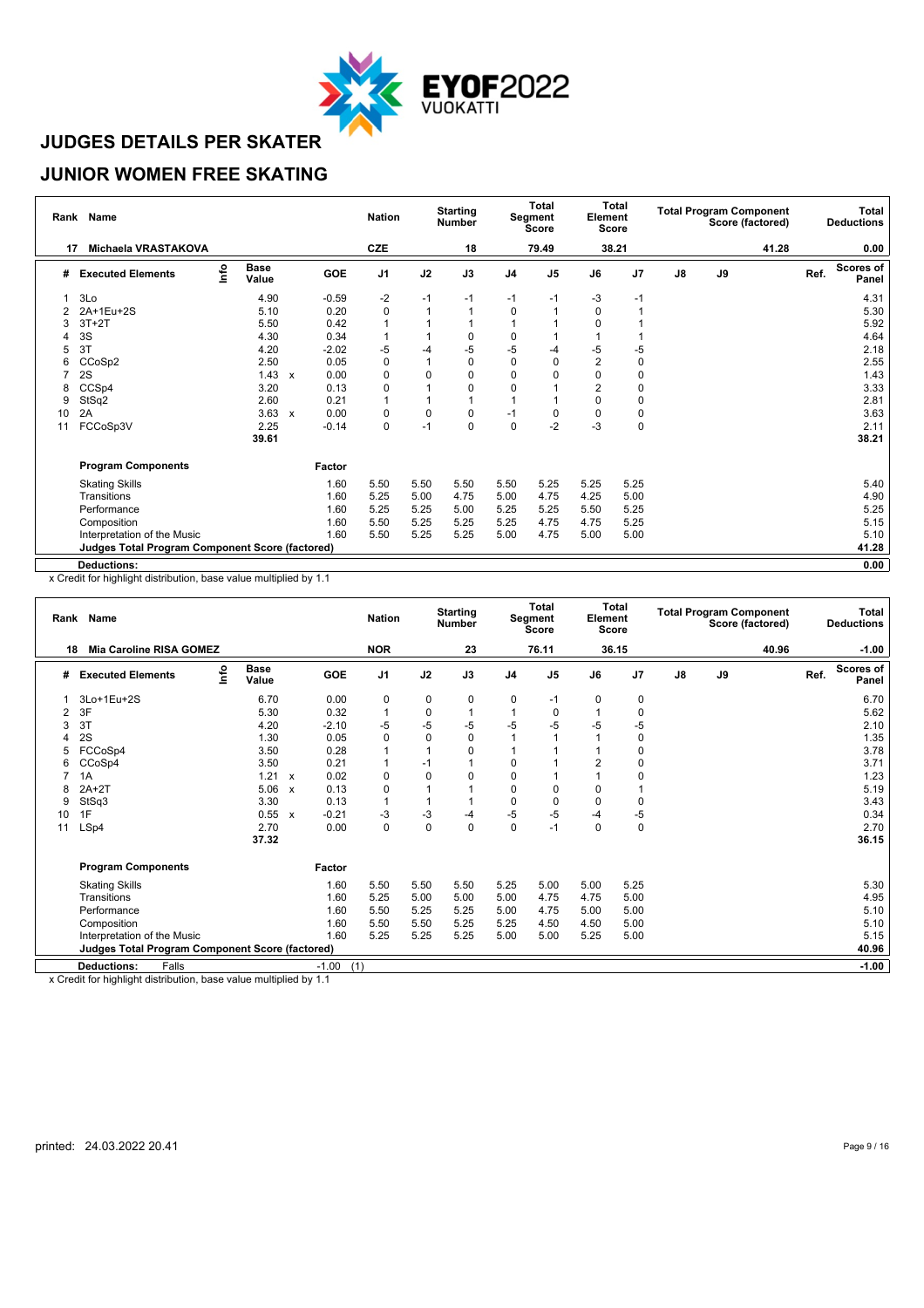

#### **JUNIOR WOMEN FREE SKATING**

| Rank | <b>Name</b>                                     |      |                      |                           |         | <b>Nation</b>  |              | <b>Starting</b><br><b>Number</b> |                | <b>Total</b><br>Segment<br><b>Score</b> | Element        | <b>Total</b><br>Score |               |    | <b>Total Program Component</b><br>Score (factored) |      | Total<br><b>Deductions</b> |
|------|-------------------------------------------------|------|----------------------|---------------------------|---------|----------------|--------------|----------------------------------|----------------|-----------------------------------------|----------------|-----------------------|---------------|----|----------------------------------------------------|------|----------------------------|
| 19   | Anna Dea GULBIANI-SCHMIDT                       |      |                      |                           |         | <b>GEO</b>     |              | 8                                |                | 75.27                                   |                | 39.43                 |               |    | 37.84                                              |      | $-2.00$                    |
| #    | <b>Executed Elements</b>                        | lnfo | <b>Base</b><br>Value |                           | GOE     | J <sub>1</sub> | J2           | J3                               | J <sub>4</sub> | J <sub>5</sub>                          | J6             | J <sub>7</sub>        | $\mathsf{J}8$ | J9 |                                                    | Ref. | <b>Scores of</b><br>Panel  |
|      | 2Aq                                             | q    | 3.30                 |                           | $-1.65$ | $-5$           | $-5$         | -5                               | -5             | $-5$                                    | $-5$           | $-5$                  |               |    |                                                    |      | 1.65                       |
| 2    | $3T+2T$                                         |      | 5.50                 |                           | 0.08    | $\pmb{0}$      | $\mathbf{1}$ |                                  |                | $\Omega$                                | $-2$           | $-1$                  |               |    |                                                    |      | 5.58                       |
| 3    | 3T                                              |      | 4.20                 |                           | 0.25    |                |              | $\Omega$                         |                |                                         |                | $\mathbf 0$           |               |    |                                                    |      | 4.45                       |
|      | FCCoSp3                                         |      | 3.00                 |                           | 0.30    |                | 1            |                                  |                |                                         |                | $-1$                  |               |    |                                                    |      | 3.30                       |
| 5    | 3Sq                                             | q    | 4.30                 |                           | $-2.15$ | $-5$           | $-5$         | -5                               | -5             | -5                                      | -5             | -5                    |               |    |                                                    |      | 2.15                       |
|      | $3Sq+2Tq$                                       | q    | 6.16                 | $\mathsf{x}$              | $-1.63$ | $-4$           | -4           | $-1$                             | -4             | $-3$                                    | $-4$           | $-4$                  |               |    |                                                    |      | 4.53                       |
|      | 2Lz+2Lo+2Lo                                     |      | 6.05                 | $\boldsymbol{\mathsf{x}}$ | $-0.04$ | $\mathbf 0$    | 0            | $\Omega$                         | $\Omega$       | $\Omega$                                | $-1$           | $-1$                  |               |    |                                                    |      | 6.01                       |
|      | 2Lz                                             |      | 2.31                 | $\boldsymbol{\mathsf{x}}$ | 0.00    | $\mathbf 0$    | $-1$         | $\Omega$                         | $\Omega$       | 0                                       | 0              | 0                     |               |    |                                                    |      | 2.31                       |
| 9    | StSq2                                           |      | 2.60                 |                           | 0.16    |                | 0            |                                  | $\mathbf 0$    |                                         | 2              | 0                     |               |    |                                                    |      | 2.76                       |
| 10   | CCoSp4                                          |      | 3.50                 |                           | 0.49    | $\overline{2}$ | $\mathbf{1}$ |                                  |                | $\overline{2}$                          | $\overline{2}$ |                       |               |    |                                                    |      | 3.99                       |
| 11   | LSp4                                            |      | 2.70                 |                           | 0.00    | 1              | $-2$         | $\Omega$                         | $\Omega$       | 0                                       | 0              | $\mathbf 0$           |               |    |                                                    |      | 2.70                       |
|      |                                                 |      | 43.62                |                           |         |                |              |                                  |                |                                         |                |                       |               |    |                                                    |      | 39.43                      |
|      | <b>Program Components</b>                       |      |                      |                           | Factor  |                |              |                                  |                |                                         |                |                       |               |    |                                                    |      |                            |
|      | <b>Skating Skills</b>                           |      |                      |                           | 1.60    | 5.00           | 4.75         | 4.75                             | 5.00           | 5.25                                    | 5.00           | 4.25                  |               |    |                                                    |      | 4.90                       |
|      | Transitions                                     |      |                      |                           | 1.60    | 4.50           | 4.25         | 4.25                             | 4.75           | 5.00                                    | 4.75           | 3.75                  |               |    |                                                    |      | 4.50                       |
|      | Performance                                     |      |                      |                           | 1.60    | 4.75           | 4.50         | 4.50                             | 4.75           | 5.25                                    | 5.25           | 3.75                  |               |    |                                                    |      | 4.75                       |
|      | Composition                                     |      |                      |                           | 1.60    | 4.75           | 4.75         | 4.75                             | 5.00           | 5.00                                    | 4.75           | 4.00                  |               |    |                                                    |      | 4.80                       |
|      | Interpretation of the Music                     |      |                      |                           | 1.60    | 4.75           | 4.50         | 4.75                             | 4.50           | 5.00                                    | 5.00           | 3.75                  |               |    |                                                    |      | 4.70                       |
|      | Judges Total Program Component Score (factored) |      |                      |                           |         |                |              |                                  |                |                                         |                |                       |               |    |                                                    |      | 37.84                      |
|      | Falls<br><b>Deductions:</b>                     |      |                      |                           | $-2.00$ | (2)            |              |                                  |                |                                         |                |                       |               |    |                                                    |      | $-2.00$                    |

q Jump landed on the quarter x Credit for highlight distribution, base value multiplied by 1.1

| <b>Julia Ros VIDARSDOTTIR</b><br><b>ISL</b><br>13<br>74.69<br>35.77<br>39.92<br>20<br>$\mathop{\mathsf{Irr}}\nolimits$<br><b>Base</b><br>J <sub>1</sub><br>J9<br>Ref.<br>GOE<br>J2<br>J3<br>J <sub>5</sub><br>J6<br>J <sub>7</sub><br>$\mathsf{J}8$<br><b>Executed Elements</b><br>J <sub>4</sub><br>#<br>Value<br>$-0.09$<br>$3S+2T$<br>5.60<br>0<br>0<br>0<br>$-1$<br>0<br>0<br>$-1$<br>$-5$<br>$-5$<br>-5<br>-5<br>3.30<br>$-1.65$<br>-5<br>-5<br>-5<br>2A<br>3S<br>2<br>0.43<br>$\mathbf{1}$<br>1<br>$\overline{1}$<br>4.30<br>$\Omega$<br>3<br>3<br>$\overline{2}$<br>$\overline{2}$<br>0.70<br>3<br>$\overline{2}$<br>$\overline{2}$<br>FCSp4<br>3.20<br>2.10<br>0.13<br>0<br>$\mathbf 0$<br>2Lz<br>0<br>$\overline{2}$<br>$\overline{2}$<br>$\overline{2}$<br>CCoSp3<br>3.00<br>0.42<br>1<br>6<br>$-5$<br>$-0.88$<br>-5<br>$-4$<br>$2Lz + 2Lo$<br>4.18<br>-4<br>-4<br>-4<br>-4<br>$\boldsymbol{\mathsf{x}}$<br>$\Omega$<br>$\theta$<br>$-1$<br>0<br>$\Omega$<br>$2F+2T$<br>0.00<br>$\Omega$<br>0<br>3.41<br>8<br>$\boldsymbol{\mathsf{x}}$<br>2F<br>0.07<br>1.98<br>0<br>0<br>0<br>0<br>9<br>$\boldsymbol{\mathsf{x}}$<br>$\overline{2}$<br>$-1$<br>StSq3<br>3.30<br>0.20<br>0<br>$\overline{A}$<br>$\Omega$<br>10<br>$\mathbf{1}$<br>FCCoSp2V<br>1.88<br>0.19<br>$\overline{1}$<br>11<br>4<br>36.25<br><b>Program Components</b><br>Factor<br>5.25<br>5.00<br>4.75<br>5.50<br>5.00<br>1.60<br>4.50<br>5.25<br><b>Skating Skills</b><br>5.75<br>4.50<br>Transitions<br>1.60<br>4.50<br>5.25<br>4.75<br>5.00<br>4.50<br>1.60<br>6.25<br>5.00<br>Performance<br>4.75<br>5.25<br>5.00<br>5.00<br>5.25 | Rank Name   |  |  |  |      | <b>Nation</b> |      | <b>Starting</b><br><b>Number</b> |      | <b>Total</b><br>Segment<br><b>Score</b> | Element | <b>Total</b><br><b>Score</b> |  |  | <b>Total Program Component</b><br>Score (factored) |      | <b>Total</b><br><b>Deductions</b> |
|-----------------------------------------------------------------------------------------------------------------------------------------------------------------------------------------------------------------------------------------------------------------------------------------------------------------------------------------------------------------------------------------------------------------------------------------------------------------------------------------------------------------------------------------------------------------------------------------------------------------------------------------------------------------------------------------------------------------------------------------------------------------------------------------------------------------------------------------------------------------------------------------------------------------------------------------------------------------------------------------------------------------------------------------------------------------------------------------------------------------------------------------------------------------------------------------------------------------------------------------------------------------------------------------------------------------------------------------------------------------------------------------------------------------------------------------------------------------------------------------------------------------------------------------------------------------------------------------------------------|-------------|--|--|--|------|---------------|------|----------------------------------|------|-----------------------------------------|---------|------------------------------|--|--|----------------------------------------------------|------|-----------------------------------|
|                                                                                                                                                                                                                                                                                                                                                                                                                                                                                                                                                                                                                                                                                                                                                                                                                                                                                                                                                                                                                                                                                                                                                                                                                                                                                                                                                                                                                                                                                                                                                                                                           |             |  |  |  |      |               |      |                                  |      |                                         |         |                              |  |  |                                                    |      | $-1.00$                           |
|                                                                                                                                                                                                                                                                                                                                                                                                                                                                                                                                                                                                                                                                                                                                                                                                                                                                                                                                                                                                                                                                                                                                                                                                                                                                                                                                                                                                                                                                                                                                                                                                           |             |  |  |  |      |               |      |                                  |      |                                         |         |                              |  |  |                                                    |      | <b>Scores of</b><br>Panel         |
|                                                                                                                                                                                                                                                                                                                                                                                                                                                                                                                                                                                                                                                                                                                                                                                                                                                                                                                                                                                                                                                                                                                                                                                                                                                                                                                                                                                                                                                                                                                                                                                                           |             |  |  |  |      |               |      |                                  |      |                                         |         |                              |  |  |                                                    |      | 5.51                              |
|                                                                                                                                                                                                                                                                                                                                                                                                                                                                                                                                                                                                                                                                                                                                                                                                                                                                                                                                                                                                                                                                                                                                                                                                                                                                                                                                                                                                                                                                                                                                                                                                           |             |  |  |  |      |               |      |                                  |      |                                         |         |                              |  |  |                                                    |      | 1.65                              |
|                                                                                                                                                                                                                                                                                                                                                                                                                                                                                                                                                                                                                                                                                                                                                                                                                                                                                                                                                                                                                                                                                                                                                                                                                                                                                                                                                                                                                                                                                                                                                                                                           |             |  |  |  |      |               |      |                                  |      |                                         |         |                              |  |  |                                                    |      | 4.73                              |
|                                                                                                                                                                                                                                                                                                                                                                                                                                                                                                                                                                                                                                                                                                                                                                                                                                                                                                                                                                                                                                                                                                                                                                                                                                                                                                                                                                                                                                                                                                                                                                                                           |             |  |  |  |      |               |      |                                  |      |                                         |         |                              |  |  |                                                    |      | 3.90                              |
|                                                                                                                                                                                                                                                                                                                                                                                                                                                                                                                                                                                                                                                                                                                                                                                                                                                                                                                                                                                                                                                                                                                                                                                                                                                                                                                                                                                                                                                                                                                                                                                                           |             |  |  |  |      |               |      |                                  |      |                                         |         |                              |  |  |                                                    | 2.23 |                                   |
|                                                                                                                                                                                                                                                                                                                                                                                                                                                                                                                                                                                                                                                                                                                                                                                                                                                                                                                                                                                                                                                                                                                                                                                                                                                                                                                                                                                                                                                                                                                                                                                                           |             |  |  |  |      |               |      |                                  |      |                                         |         |                              |  |  |                                                    | 3.42 |                                   |
|                                                                                                                                                                                                                                                                                                                                                                                                                                                                                                                                                                                                                                                                                                                                                                                                                                                                                                                                                                                                                                                                                                                                                                                                                                                                                                                                                                                                                                                                                                                                                                                                           |             |  |  |  |      |               |      |                                  |      |                                         |         |                              |  |  |                                                    |      | 3.30                              |
|                                                                                                                                                                                                                                                                                                                                                                                                                                                                                                                                                                                                                                                                                                                                                                                                                                                                                                                                                                                                                                                                                                                                                                                                                                                                                                                                                                                                                                                                                                                                                                                                           |             |  |  |  |      |               |      |                                  |      |                                         |         |                              |  |  |                                                    |      | 3.41                              |
|                                                                                                                                                                                                                                                                                                                                                                                                                                                                                                                                                                                                                                                                                                                                                                                                                                                                                                                                                                                                                                                                                                                                                                                                                                                                                                                                                                                                                                                                                                                                                                                                           |             |  |  |  |      |               |      |                                  |      |                                         |         |                              |  |  |                                                    |      | 2.05                              |
|                                                                                                                                                                                                                                                                                                                                                                                                                                                                                                                                                                                                                                                                                                                                                                                                                                                                                                                                                                                                                                                                                                                                                                                                                                                                                                                                                                                                                                                                                                                                                                                                           |             |  |  |  |      |               |      |                                  |      |                                         |         |                              |  |  |                                                    |      | 3.50                              |
|                                                                                                                                                                                                                                                                                                                                                                                                                                                                                                                                                                                                                                                                                                                                                                                                                                                                                                                                                                                                                                                                                                                                                                                                                                                                                                                                                                                                                                                                                                                                                                                                           |             |  |  |  |      |               |      |                                  |      |                                         |         |                              |  |  |                                                    |      | 2.07                              |
|                                                                                                                                                                                                                                                                                                                                                                                                                                                                                                                                                                                                                                                                                                                                                                                                                                                                                                                                                                                                                                                                                                                                                                                                                                                                                                                                                                                                                                                                                                                                                                                                           |             |  |  |  |      |               |      |                                  |      |                                         |         |                              |  |  |                                                    |      | 35.77                             |
|                                                                                                                                                                                                                                                                                                                                                                                                                                                                                                                                                                                                                                                                                                                                                                                                                                                                                                                                                                                                                                                                                                                                                                                                                                                                                                                                                                                                                                                                                                                                                                                                           |             |  |  |  |      |               |      |                                  |      |                                         |         |                              |  |  |                                                    |      |                                   |
|                                                                                                                                                                                                                                                                                                                                                                                                                                                                                                                                                                                                                                                                                                                                                                                                                                                                                                                                                                                                                                                                                                                                                                                                                                                                                                                                                                                                                                                                                                                                                                                                           |             |  |  |  |      |               |      |                                  |      |                                         |         |                              |  |  |                                                    |      | 5.05                              |
|                                                                                                                                                                                                                                                                                                                                                                                                                                                                                                                                                                                                                                                                                                                                                                                                                                                                                                                                                                                                                                                                                                                                                                                                                                                                                                                                                                                                                                                                                                                                                                                                           |             |  |  |  |      |               |      |                                  |      |                                         |         |                              |  |  |                                                    |      | 4.80                              |
|                                                                                                                                                                                                                                                                                                                                                                                                                                                                                                                                                                                                                                                                                                                                                                                                                                                                                                                                                                                                                                                                                                                                                                                                                                                                                                                                                                                                                                                                                                                                                                                                           |             |  |  |  |      |               |      |                                  |      |                                         |         |                              |  |  |                                                    |      | 5.10                              |
|                                                                                                                                                                                                                                                                                                                                                                                                                                                                                                                                                                                                                                                                                                                                                                                                                                                                                                                                                                                                                                                                                                                                                                                                                                                                                                                                                                                                                                                                                                                                                                                                           | Composition |  |  |  | 1.60 | 4.75          | 5.00 | 5.00                             | 5.25 | 5.00                                    | 5.75    | 4.75                         |  |  |                                                    |      | 5.00                              |
| 1.60<br>Interpretation of the Music<br>4.75<br>5.00<br>5.25<br>5.25<br>4.75<br>6.00<br>4.75                                                                                                                                                                                                                                                                                                                                                                                                                                                                                                                                                                                                                                                                                                                                                                                                                                                                                                                                                                                                                                                                                                                                                                                                                                                                                                                                                                                                                                                                                                               |             |  |  |  |      |               |      |                                  |      |                                         |         |                              |  |  |                                                    |      | 5.00                              |
| <b>Judges Total Program Component Score (factored)</b>                                                                                                                                                                                                                                                                                                                                                                                                                                                                                                                                                                                                                                                                                                                                                                                                                                                                                                                                                                                                                                                                                                                                                                                                                                                                                                                                                                                                                                                                                                                                                    |             |  |  |  |      |               |      |                                  |      |                                         |         |                              |  |  |                                                    |      | 39.92                             |
| <b>Deductions:</b><br>Falls<br>$-1.00$<br>(1)                                                                                                                                                                                                                                                                                                                                                                                                                                                                                                                                                                                                                                                                                                                                                                                                                                                                                                                                                                                                                                                                                                                                                                                                                                                                                                                                                                                                                                                                                                                                                             |             |  |  |  |      |               |      |                                  |      |                                         |         |                              |  |  |                                                    |      | $-1.00$                           |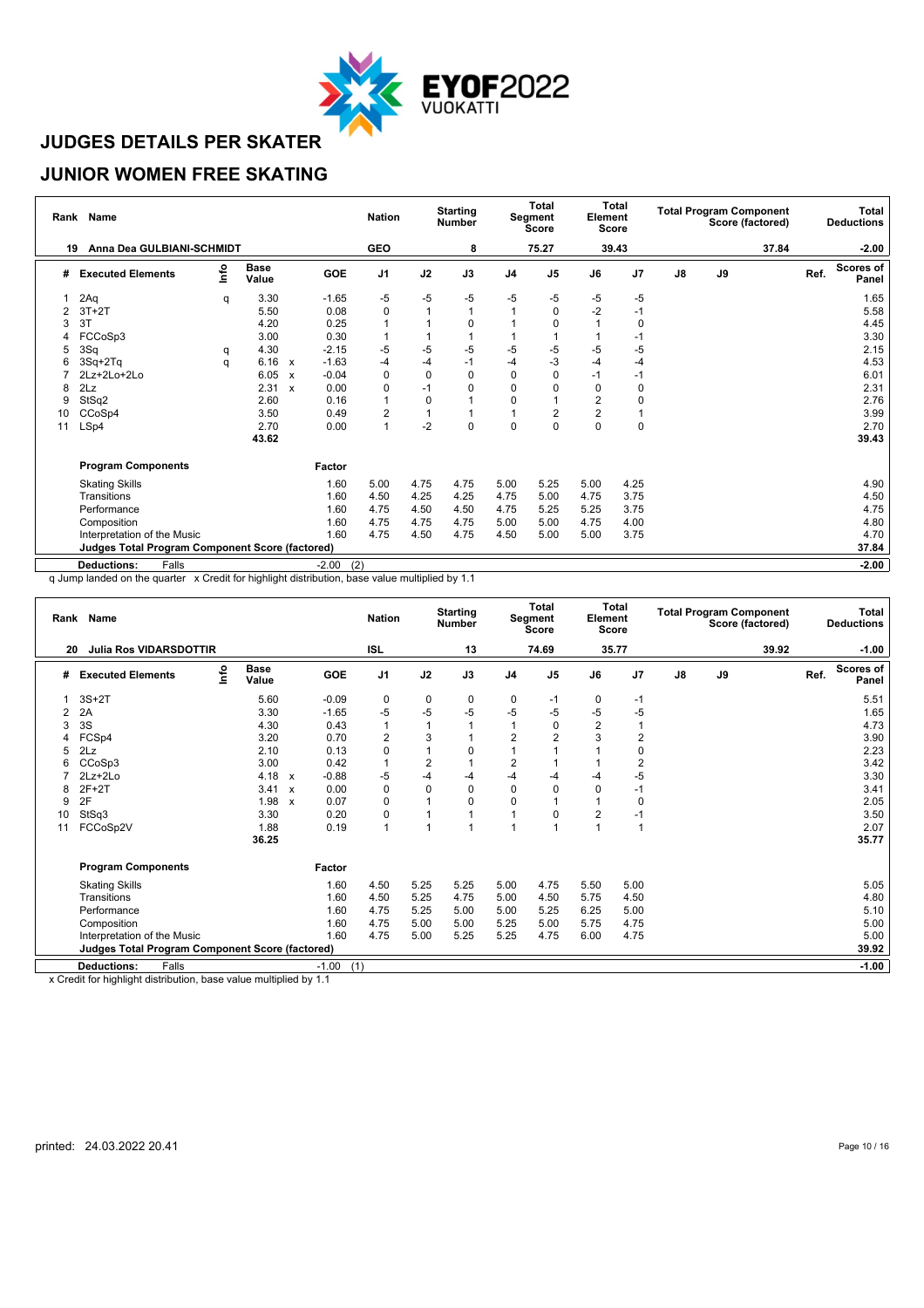

#### **JUNIOR WOMEN FREE SKATING**

| Rank | Name                                                   |         |                      |                           |                | <b>Nation</b>  |             | <b>Starting</b><br><b>Number</b> |                | Total<br>Segment<br><b>Score</b> | Element  | <b>Total</b><br>Score |               |    | <b>Total Program Component</b><br>Score (factored) |      | Total<br><b>Deductions</b> |
|------|--------------------------------------------------------|---------|----------------------|---------------------------|----------------|----------------|-------------|----------------------------------|----------------|----------------------------------|----------|-----------------------|---------------|----|----------------------------------------------------|------|----------------------------|
| 21   | Elena KOMOVA                                           |         |                      |                           |                | <b>GBR</b>     |             | 20                               |                | 73.77                            |          | 35.49                 |               |    | 39.28                                              |      | $-1.00$                    |
| #    | <b>Executed Elements</b>                               | Info    | <b>Base</b><br>Value |                           | GOE            | J <sub>1</sub> | J2          | J3                               | J <sub>4</sub> | J <sub>5</sub>                   | J6       | J7                    | $\mathsf{J}8$ | J9 |                                                    | Ref. | <b>Scores of</b><br>Panel  |
|      | 2Lo                                                    |         | 1.70                 |                           | 0.03           | 0              | 0           | 0                                |                | 0                                |          | 0                     |               |    |                                                    |      | 1.73                       |
| 2    | 3T                                                     |         | 4.20                 |                           | 0.08           | $\mathbf{1}$   | $\mathbf 0$ | 0                                | 0              | 0                                |          | 0                     |               |    |                                                    |      | 4.28                       |
| 3    | 2A+1Eu+3S<                                             | $\prec$ | 7.24                 |                           | $-0.69$        | $-2$           | $-2$        | $-2$                             | $-2$           | $-2$                             | $-2$     | -3                    |               |    |                                                    |      | 6.55                       |
|      | $2F+2T$                                                |         | 3.10                 |                           | 0.00           | 0              | $\mathbf 0$ | 0                                | 0              |                                  | $\Omega$ | 0                     |               |    |                                                    |      | 3.10                       |
| 5    | LSp4                                                   |         | 2.70                 |                           | 0.27           | 0              |             |                                  |                |                                  |          |                       |               |    |                                                    |      | 2.97                       |
| 6    | StSq2                                                  |         | 2.60                 |                           | 0.21           | 1              |             | 2                                |                |                                  |          | 0                     |               |    |                                                    |      | 2.81                       |
|      | 3S                                                     |         | 4.73 $\times$        |                           | 0.00           | 0              | 0           | 0                                | 0              | 0                                | 0        | $\mathbf 0$           |               |    |                                                    |      | 4.73                       |
| 8    | 3T+REP                                                 |         | 3.23                 | $\boldsymbol{\mathsf{x}}$ | $-2.10$        | -5             | -5          | $-5$                             | -5             | $-5$                             | $-5$     | -5                    |               |    |                                                    |      | 1.13                       |
| 9    | $1A+2T$                                                |         | 2.64                 | $\boldsymbol{\mathsf{x}}$ | 0.00           | 0              | $\mathbf 0$ | $\mathbf 0$                      | $\mathbf 0$    | 0                                | 0        | -1                    |               |    |                                                    |      | 2.64                       |
| 10   | FSSp2                                                  |         | 2.30                 |                           | $-0.32$        | 0              | $-2$        | 0                                | $-1$           | $-2$                             | $-2$     | $-2$                  |               |    |                                                    |      | 1.98                       |
| 11   | CCoSp4                                                 |         | 3.50                 |                           | 0.07           | 0              | $\mathbf 0$ |                                  | $\mathbf 0$    |                                  | 0        | $\mathbf 0$           |               |    |                                                    |      | 3.57                       |
|      |                                                        |         | 37.94                |                           |                |                |             |                                  |                |                                  |          |                       |               |    |                                                    |      | 35.49                      |
|      | <b>Program Components</b>                              |         |                      |                           | Factor         |                |             |                                  |                |                                  |          |                       |               |    |                                                    |      |                            |
|      | <b>Skating Skills</b>                                  |         |                      |                           | 1.60           | 5.00           | 5.00        | 5.25                             | 5.00           | 5.50                             | 4.25     | 4.50                  |               |    |                                                    |      | 4.95                       |
|      | Transitions                                            |         |                      |                           | 1.60           | 5.00           | 4.75        | 5.00                             | 5.00           | 5.25                             | 3.75     | 4.50                  |               |    |                                                    |      | 4.85                       |
|      | Performance                                            |         |                      |                           | 1.60           | 5.00           | 5.00        | 5.50                             | 5.00           | 4.50                             | 4.50     | 4.50                  |               |    |                                                    |      | 4.80                       |
|      | Composition                                            |         |                      |                           | 1.60           | 5.25           | 5.00        | 5.25                             | 5.25           | 5.00                             | 4.00     | 4.75                  |               |    |                                                    |      | 5.05                       |
|      | Interpretation of the Music                            |         |                      |                           | 1.60           | 5.00           | 5.00        | 5.50                             | 5.25           | 4.75                             | 4.25     | 4.50                  |               |    |                                                    |      | 4.90                       |
|      | <b>Judges Total Program Component Score (factored)</b> |         |                      |                           |                |                |             |                                  |                |                                  |          |                       |               |    |                                                    |      | 39.28                      |
|      | <b>Deductions:</b><br>Falls                            |         |                      |                           | (1)<br>$-1.00$ |                |             |                                  |                |                                  |          |                       |               |    |                                                    |      | $-1.00$                    |

< Under-rotated jump x Credit for highlight distribution, base value multiplied by 1.1 REP Jump repetition

|    | Rank Name                                              |                                  |                      |                           |                | <b>Nation</b>  |             | <b>Starting</b><br><b>Number</b> |                | <b>Total</b><br>Segment<br>Score | Element  | <b>Total</b><br><b>Score</b> |               |    | <b>Total Program Component</b><br>Score (factored) |      | <b>Total</b><br><b>Deductions</b> |
|----|--------------------------------------------------------|----------------------------------|----------------------|---------------------------|----------------|----------------|-------------|----------------------------------|----------------|----------------------------------|----------|------------------------------|---------------|----|----------------------------------------------------|------|-----------------------------------|
| 22 | <b>Lili KRIZSANOVSZKI</b>                              |                                  |                      |                           |                | <b>HUN</b>     |             | 11                               |                | 70.69                            |          | 32.41                        |               |    | 39.28                                              |      | $-1.00$                           |
| #  | <b>Executed Elements</b>                               | $\mathop{\mathsf{Irr}}\nolimits$ | <b>Base</b><br>Value |                           | <b>GOE</b>     | J <sub>1</sub> | J2          | J3                               | J <sub>4</sub> | J <sub>5</sub>                   | J6       | J <sub>7</sub>               | $\mathsf{J}8$ | J9 |                                                    | Ref. | Scores of<br>Panel                |
|    | $3Lz + 2T$                                             |                                  | 7.20                 |                           | 0.24           | 0              | 1           | 0                                |                | $-1$                             |          | 0                            |               |    |                                                    |      | 7.44                              |
|    | 3F <sub>1</sub>                                        | $\prec$                          | 4.24                 |                           | $-2.04$        | -5             | $-4$        | $-5$                             | -5             | -5                               | $-5$     | -4                           |               |    |                                                    |      | 2.20                              |
| 3  | 1A                                                     |                                  | 1.10                 |                           | $-0.22$        | $-2$           | $-2$        | $-2$                             | $-1$           | $-2$                             | $-2$     | $-3$                         |               |    |                                                    |      | 0.88                              |
|    | FSSp3                                                  |                                  | 2.60                 |                           | $-0.16$        | 0              | $-1$        | $\mathbf 0$                      |                | $-1$                             | $-1$     | $-1$                         |               |    |                                                    |      | 2.44                              |
| 5  | 3Lz                                                    |                                  | 5.90                 |                           | $-2.60$        | $-5$           | $-4$        | $-4$                             | -5             | $-4$                             | $-4$     | $-5$                         |               |    |                                                    |      | 3.30                              |
| 6  | 3S                                                     |                                  | 4.30                 |                           | 0.00           | $\mathbf{1}$   | $\mathbf 0$ | $\mathbf 0$                      | $\mathbf 0$    | $\Omega$                         | 0        | $-1$                         |               |    |                                                    |      | 4.30                              |
|    | CCoSp4                                                 |                                  | 3.50                 |                           | 0.21           | 1              | $\mathbf 0$ | 0                                |                | $\Omega$                         | 2        |                              |               |    |                                                    |      | 3.71                              |
| 8  | 1Lo                                                    |                                  | 0.55                 | $\boldsymbol{\mathsf{x}}$ | $-0.01$        | 0              | $\mathbf 0$ | $-1$                             | $\mathbf 0$    | $\Omega$                         | $\Omega$ | $-1$                         |               |    |                                                    |      | 0.54                              |
| 9  | 3Lo<                                                   | $\,<\,$                          | 4.31                 | $\boldsymbol{\mathsf{x}}$ | $-1.96$        | $-5$           | $-5$        | $-5$                             | $-5$           | $-5$                             | $-5$     | -5                           |               |    |                                                    |      | 2.35                              |
| 10 | StSq2                                                  |                                  | 2.60                 |                           | $-0.05$        | $\mathbf 0$    | $\mathbf 0$ | 0                                | $\mathbf 0$    | $-1$                             | $-1$     | 0                            |               |    |                                                    |      | 2.55                              |
| 11 | LSp4                                                   |                                  | 2.70                 |                           | 0.00           | $-1$           | $\mathbf 0$ | $\mathbf 0$                      | $\overline{2}$ | $-1$                             | 0        | 1                            |               |    |                                                    |      | 2.70                              |
|    |                                                        |                                  | 39.00                |                           |                |                |             |                                  |                |                                  |          |                              |               |    |                                                    |      | 32.41                             |
|    | <b>Program Components</b>                              |                                  |                      |                           | Factor         |                |             |                                  |                |                                  |          |                              |               |    |                                                    |      |                                   |
|    | <b>Skating Skills</b>                                  |                                  |                      |                           | 1.60           | 5.50           | 5.25        | 5.00                             | 5.00           | 5.25                             | 5.50     | 5.00                         |               |    |                                                    |      | 5.20                              |
|    | Transitions                                            |                                  |                      |                           | 1.60           | 4.50           | 4.75        | 4.25                             | 4.75           | 4.50                             | 5.25     | 4.50                         |               |    |                                                    |      | 4.60                              |
|    | Performance                                            |                                  |                      |                           | 1.60           | 5.00           | 4.75        | 4.75                             | 5.00           | 4.75                             | 5.75     | 5.00                         |               |    |                                                    |      | 4.90                              |
|    | Composition                                            |                                  |                      |                           | 1.60           | 4.75           | 4.75        | 4.75                             | 5.50           | 4.50                             | 5.50     | 5.00                         |               |    |                                                    |      | 4.95                              |
|    | Interpretation of the Music                            |                                  |                      |                           | 1.60           | 5.00           | 5.00        | 4.50                             | 5.25           | 4.50                             | 5.75     | 4.75                         |               |    |                                                    |      | 4.90                              |
|    | <b>Judges Total Program Component Score (factored)</b> |                                  |                      |                           |                |                |             |                                  |                |                                  |          |                              |               |    |                                                    |      | 39.28                             |
|    | <b>Deductions:</b><br>Falls                            |                                  |                      |                           | (1)<br>$-1.00$ |                |             |                                  |                |                                  |          |                              |               |    |                                                    |      | $-1.00$                           |

< Under-rotated jump ! Not clear edge x Credit for highlight distribution, base value multiplied by 1.1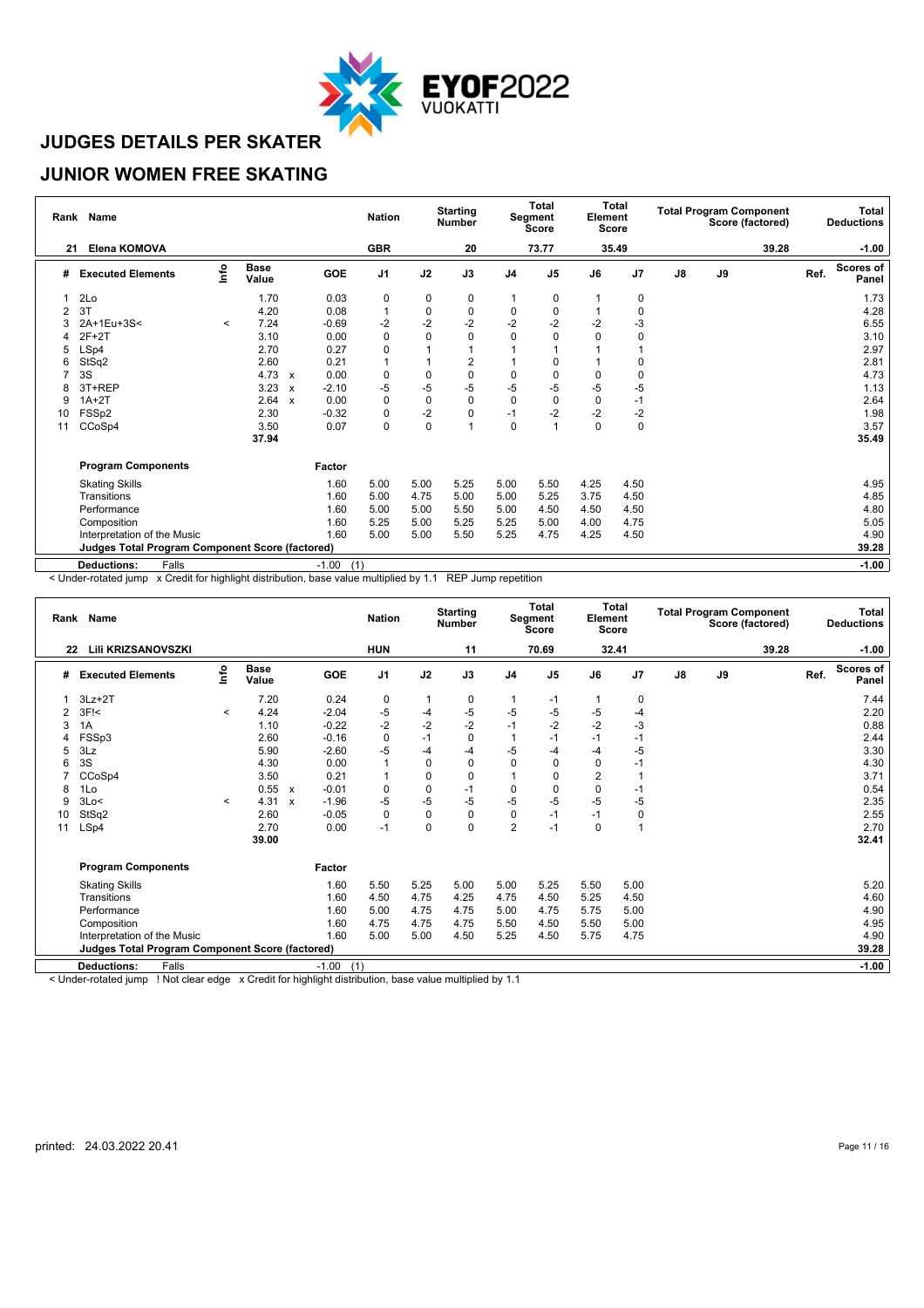

#### **JUNIOR WOMEN FREE SKATING**

| Rank | <b>Name</b>                                     |         |                      |                           |         | <b>Nation</b>  |             | <b>Starting</b><br><b>Number</b> |                | <b>Total</b><br>Segment<br>Score | Element        | <b>Total</b><br><b>Score</b> |               |    | <b>Total Program Component</b><br>Score (factored) |      | Total<br><b>Deductions</b> |
|------|-------------------------------------------------|---------|----------------------|---------------------------|---------|----------------|-------------|----------------------------------|----------------|----------------------------------|----------------|------------------------------|---------------|----|----------------------------------------------------|------|----------------------------|
| 23   | <b>Ysaline HIBON</b>                            |         |                      |                           |         | <b>LUX</b>     |             | 12                               |                | 69.85                            |                | 30.17                        |               |    | 39.68                                              |      | 0.00                       |
| #    | <b>Executed Elements</b>                        | lnfo    | <b>Base</b><br>Value |                           | GOE     | J <sub>1</sub> | J2          | J3                               | J <sub>4</sub> | J <sub>5</sub>                   | J6             | J7                           | $\mathsf{J}8$ | J9 |                                                    | Ref. | <b>Scores of</b><br>Panel  |
|      | 2A<                                             | $\,<\,$ | 2.64                 |                           | $-0.53$ | $-2$           | $-2$        | $-2$                             | $-2$           | $-3$                             | -2             | $-2$                         |               |    |                                                    |      | 2.11                       |
| 2    | 1T                                              |         | 0.40                 |                           | $-0.01$ | $\pmb{0}$      | $\mathbf 0$ | $\mathbf 0$                      | $\mathbf 0$    | $-1$                             | 0              | $-2$                         |               |    |                                                    |      | 0.39                       |
|      | $2F+2T$                                         |         | 3.10                 |                           | $-0.22$ | $-1$           | $\pmb{0}$   | $-1$                             | -1             | $-1$                             | $-2$           | $-2$                         |               |    |                                                    |      | 2.88                       |
|      | 2A<                                             | $\,<\,$ | 2.64                 |                           | $-0.58$ | $-3$           | $-2$        | $-2$                             | $-2$           | $-3$                             | $-2$           | $-2$                         |               |    |                                                    |      | 2.06                       |
|      | CCoSp4                                          |         | 3.50                 |                           | 0.35    | $\overline{1}$ |             |                                  |                |                                  | 1              | $\overline{1}$               |               |    |                                                    |      | 3.85                       |
| 6    | 2Lz+2Lo+2T                                      |         | 5.61                 | $\boldsymbol{\mathsf{x}}$ | $-0.08$ | 0              | 0           | 0                                | $-1$           | 0                                | $-1$           | $-1$                         |               |    |                                                    |      | 5.53                       |
|      | StSq2                                           |         | 2.60                 |                           | 0.26    | 2              |             |                                  | $\mathbf 0$    | $\Omega$                         | $\overline{2}$ |                              |               |    |                                                    |      | 2.86                       |
| 8    | 2Lzq+1Lo                                        | q       | 2.86                 | $\boldsymbol{\mathsf{x}}$ | $-0.84$ | $-4$           | $-4$        | $-2$                             | $-5$           | -4                               | $-4$           | $-4$                         |               |    |                                                    |      | 2.02                       |
| 9    | 2F                                              |         | 1.98                 | $\boldsymbol{\mathsf{x}}$ | 0.00    | 0              | $\mathbf 0$ | $\Omega$                         | 0              | $\Omega$                         | 0              | 0                            |               |    |                                                    |      | 1.98                       |
| 10   | FCCoSp4                                         |         | 3.50                 |                           | 0.07    |                | 0           |                                  | $\Omega$       |                                  | $-1$           | $-2$                         |               |    |                                                    |      | 3.57                       |
| 11   | LSp4                                            |         | 2.70                 |                           | 0.22    | 1              |             | $\Omega$                         | $\mathbf 0$    |                                  | 1              | $\overline{2}$               |               |    |                                                    |      | 2.92                       |
|      |                                                 |         | 31.53                |                           |         |                |             |                                  |                |                                  |                |                              |               |    |                                                    |      | 30.17                      |
|      | <b>Program Components</b>                       |         |                      |                           | Factor  |                |             |                                  |                |                                  |                |                              |               |    |                                                    |      |                            |
|      | <b>Skating Skills</b>                           |         |                      |                           | 1.60    | 4.75           | 5.00        | 4.75                             | 4.75           | 4.75                             | 5.00           | 5.25                         |               |    |                                                    |      | 4.85                       |
|      | Transitions                                     |         |                      |                           | 1.60    | 5.00           | 4.75        | 4.25                             | 4.50           | 5.00                             | 5.25           | 5.00                         |               |    |                                                    |      | 4.85                       |
|      | Performance                                     |         |                      |                           | 1.60    | 5.00           | 4.75        | 4.75                             | 4.75           | 4.75                             | 5.50           | 5.00                         |               |    |                                                    |      | 4.85                       |
|      | Composition                                     |         |                      |                           | 1.60    | 5.25           | 5.00        | 4.50                             | 4.75           | 5.00                             | 5.50           | 5.50                         |               |    |                                                    |      | 5.10                       |
|      | Interpretation of the Music                     |         |                      |                           | 1.60    | 5.25           | 5.00        | 4.50                             | 5.00           | 5.25                             | 5.25           | 5.50                         |               |    |                                                    |      | 5.15                       |
|      | Judges Total Program Component Score (factored) |         |                      |                           |         |                |             |                                  |                |                                  |                |                              |               |    |                                                    |      | 39.68                      |
|      | <b>Deductions:</b>                              |         |                      |                           |         |                |             |                                  |                |                                  |                |                              |               |    |                                                    |      | 0.00                       |

< Under-rotated jump x Credit for highlight distribution, base value multiplied by 1.1 q Jump landed on the quarter

| Rank | Name                                                   |          |                      |                           |         | <b>Nation</b>  |          | <b>Starting</b><br><b>Number</b> |                | Total<br>Segment<br><b>Score</b> | Element  | Total<br><b>Score</b> |               | <b>Total Program Component</b> | Score (factored) |      | <b>Total</b><br><b>Deductions</b> |
|------|--------------------------------------------------------|----------|----------------------|---------------------------|---------|----------------|----------|----------------------------------|----------------|----------------------------------|----------|-----------------------|---------------|--------------------------------|------------------|------|-----------------------------------|
| 24   | <b>Taisiia SPESIVTSEVA</b>                             |          |                      |                           |         | <b>UKR</b>     |          | 17                               |                | 68.62                            |          | 28.62                 |               |                                | 40.00            |      | 0.00                              |
| #    | <b>Executed Elements</b>                               | <b>u</b> | <b>Base</b><br>Value |                           | GOE     | J <sub>1</sub> | J2       | J3                               | J <sub>4</sub> | J <sub>5</sub>                   | J6       | J <sub>7</sub>        | $\mathsf{J}8$ | J9                             |                  | Ref. | <b>Scores of</b><br>Panel         |
|      | 2S                                                     |          | 1.30                 |                           | $-0.42$ | -3             | $-3$     | $-2$                             | $-3$           | -4                               | -4       | $-3$                  |               |                                |                  |      | 0.88                              |
| 2    | 1A                                                     |          | 1.10                 |                           | $-0.04$ | 0              | $-1$     | 0                                | 0              | $-1$                             | 0        | $-1$                  |               |                                |                  |      | 1.06                              |
| 3    | 3S                                                     |          | 4.30                 |                           | $-1.46$ | -3             | $-3$     | $-3$                             | $-4$           | $-3$                             | $-5$     | $-4$                  |               |                                |                  |      | 2.84                              |
| 4    | 2F                                                     |          | 1.80                 |                           | 0.04    | 1              | $\Omega$ | $\mathbf 0$                      |                |                                  | $\Omega$ | 0                     |               |                                |                  |      | 1.84                              |
| 5    | LSp4                                                   |          | 2.70                 |                           | 0.27    | 1              |          |                                  |                |                                  | 0        |                       |               |                                |                  |      | 2.97                              |
| 6    | 2Lz                                                    |          | 2.31                 | $\boldsymbol{\mathsf{x}}$ | 0.13    | 0              |          |                                  |                |                                  | $\Omega$ | 0                     |               |                                |                  |      | 2.44                              |
|      | 2A                                                     |          | 3.63                 | $\boldsymbol{\mathsf{x}}$ | 0.00    | 0              | 0        | 0                                | 0              |                                  | $\Omega$ | $-1$                  |               |                                |                  |      | 3.63                              |
| 8    | StSq1                                                  |          | 1.80                 |                           | 0.04    | 0              | 0        | $\mathbf 0$                      |                | $-1$                             | $\Omega$ |                       |               |                                |                  |      | 1.84                              |
| 9    | $2F+2Lo$                                               |          | 3.85                 | $\mathsf{x}$              | 0.00    | 0              | 0        | $\mathbf 0$                      | 0              | $\Omega$                         | $\Omega$ | 0                     |               |                                |                  |      | 3.85                              |
| 10   | CCoSp4                                                 |          | 3.50                 |                           | 0.35    |                |          | 0                                |                | $\overline{c}$                   |          |                       |               |                                |                  |      | 3.85                              |
| 11   | FCCoSp3                                                |          | 3.00                 |                           | 0.42    | $\overline{2}$ | 1        | $\overline{2}$                   | $\overline{2}$ | $\overline{2}$                   | $-1$     | 0                     |               |                                |                  |      | 3.42                              |
|      |                                                        |          | 29.29                |                           |         |                |          |                                  |                |                                  |          |                       |               |                                |                  |      | 28.62                             |
|      | <b>Program Components</b>                              |          |                      |                           | Factor  |                |          |                                  |                |                                  |          |                       |               |                                |                  |      |                                   |
|      | <b>Skating Skills</b>                                  |          |                      |                           | 1.60    | 5.00           | 5.00     | 5.25                             | 5.00           | 4.75                             | 5.00     | 5.25                  |               |                                |                  |      | 5.05                              |
|      | Transitions                                            |          |                      |                           | 1.60    | 4.75           | 5.00     | 5.00                             | 5.25           | 4.25                             | 4.00     | 5.00                  |               |                                |                  |      | 4.80                              |
|      | Performance                                            |          |                      |                           | 1.60    | 5.00           | 5.00     | 5.25                             | 5.25           | 4.75                             | 4.75     | 5.00                  |               |                                |                  |      | 5.00                              |
|      | Composition                                            |          |                      |                           | 1.60    | 5.00           | 5.00     | 5.25                             | 5.50           | 4.50                             | 4.50     | 5.25                  |               |                                |                  |      | 5.00                              |
|      | Interpretation of the Music                            |          |                      |                           | 1.60    | 5.25           | 5.25     | 5.25                             | 5.50           | 4.50                             | 4.75     | 5.25                  |               |                                |                  |      | 5.15                              |
|      | <b>Judges Total Program Component Score (factored)</b> |          |                      |                           |         |                |          |                                  |                |                                  |          |                       |               |                                |                  |      | 40.00                             |
|      | <b>Deductions:</b>                                     |          |                      |                           |         |                |          |                                  |                |                                  |          |                       |               |                                |                  |      | 0.00                              |
|      |                                                        |          |                      |                           |         |                |          |                                  |                |                                  |          |                       |               |                                |                  |      |                                   |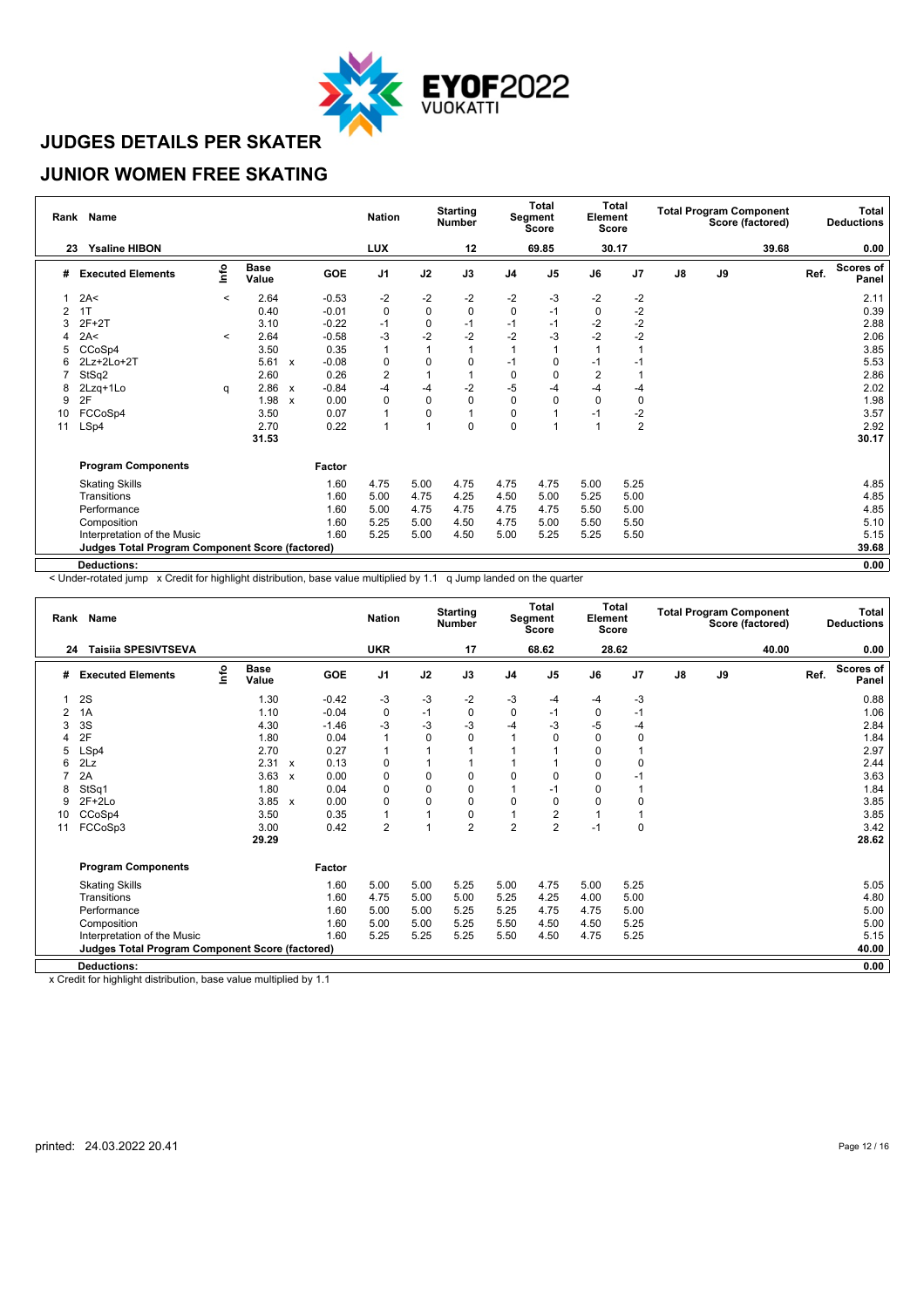

#### **JUNIOR WOMEN FREE SKATING**

| Rank | <b>Name</b>                                            |         |                      |              |                | <b>Nation</b>  |             | <b>Starting</b><br><b>Number</b> |                | Total<br>Segment<br>Score | Element | <b>Total</b><br>Score |               |    | <b>Total Program Component</b><br>Score (factored) |      | <b>Total</b><br><b>Deductions</b> |
|------|--------------------------------------------------------|---------|----------------------|--------------|----------------|----------------|-------------|----------------------------------|----------------|---------------------------|---------|-----------------------|---------------|----|----------------------------------------------------|------|-----------------------------------|
| 25   | Celia Vandhana GARNACHO                                |         |                      |              |                | <b>ESP</b>     |             | 7                                |                | 61.93                     |         | 27.93                 |               |    | 36.00                                              |      | $-2.00$                           |
| #    | <b>Executed Elements</b>                               | info    | <b>Base</b><br>Value |              | <b>GOE</b>     | J <sub>1</sub> | J2          | J3                               | J <sub>4</sub> | J <sub>5</sub>            | J6      | J7                    | $\mathsf{J}8$ | J9 |                                                    | Ref. | <b>Scores of</b><br>Panel         |
|      | 2A                                                     |         | 3.30                 |              | $-0.46$        | 0              | $-2$        | -1                               | -1             | -1                        | -2      | $-2$                  |               |    |                                                    |      | 2.84                              |
| 2    | 3T                                                     |         | 4.20                 |              | $-2.10$        | $-5$           | $-5$        | -5                               | -5             | -5                        | $-5$    | $-5$                  |               |    |                                                    |      | 2.10                              |
|      | 3Lo<                                                   | $\prec$ | 3.92                 |              | $-1.26$        | $-4$           | $-4$        | -3                               | -3             | -3                        | $-3$    | $-3$                  |               |    |                                                    |      | 2.66                              |
|      | FCCoSp4                                                |         | 3.50                 |              | 0.21           | $\mathbf{1}$   | $-2$        | $\mathbf 0$                      |                | 0                         | 1       | -1                    |               |    |                                                    |      | 3.71                              |
|      | 2A<<                                                   | <<      | 1.10                 |              | $-0.55$        | $-5$           | $-5$        | -5                               | -5             | -5                        | $-5$    | -5                    |               |    |                                                    |      | 0.55                              |
| 6    | 2F                                                     |         | 1.98                 | X            | 0.04           | 0              | $\mathbf 0$ | $\mathbf 0$                      |                | 0                         |         | 0                     |               |    |                                                    |      | 2.02                              |
|      | LSp2                                                   |         | 1.90                 |              | 0.11           |                | $\mathbf 0$ | 0                                |                | -1                        |         |                       |               |    |                                                    |      | 2.01                              |
|      | StSq2                                                  |         | 2.60                 |              | 0.00           | 0              | $\mathbf 0$ | $\Omega$                         | O              | $\Omega$                  | $-1$    | 0                     |               |    |                                                    |      | 2.60                              |
| g    | 2Lz+1Eu+2S                                             |         | 4.29                 | X            | $-0.25$        | $-1$           | $-2$        | -1                               | $-1$           | -1                        | $-1$    | -2                    |               |    |                                                    |      | 4.04                              |
| 10   | 2Lz!                                                   |         | 2.31                 | $\mathbf{x}$ | $-0.34$        | $\mathbf 0$    | $-2$        | $-1$                             | $-1$           | $-3$                      | $-2$    | $-2$                  |               |    |                                                    |      | 1.97                              |
| 11   | CCoSp4                                                 |         | 3.50                 |              | $-0.07$        | $\pmb{0}$      | $-1$        | $\mathbf 0$                      | $\overline{ }$ | 0                         | 0       | $-1$                  |               |    |                                                    |      | 3.43                              |
|      |                                                        |         | 32.60                |              |                |                |             |                                  |                |                           |         |                       |               |    |                                                    |      | 27.93                             |
|      | <b>Program Components</b>                              |         |                      |              | Factor         |                |             |                                  |                |                           |         |                       |               |    |                                                    |      |                                   |
|      | <b>Skating Skills</b>                                  |         |                      |              | 1.60           | 4.75           | 4.50        | 4.50                             | 5.00           | 4.75                      | 4.50    | 5.00                  |               |    |                                                    |      | 4.70                              |
|      | Transitions                                            |         |                      |              | 1.60           | 4.25           | 4.50        | 4.00                             | 4.75           | 4.50                      | 4.25    | 4.50                  |               |    |                                                    |      | 4.40                              |
|      | Performance                                            |         |                      |              | 1.60           | 4.50           | 4.50        | 4.25                             | 5.00           | 4.25                      | 4.75    | 4.50                  |               |    |                                                    |      | 4.50                              |
|      | Composition                                            |         |                      |              | 1.60           | 4.50           | 4.25        | 4.25                             | 4.75           | 4.50                      | 4.00    | 4.75                  |               |    |                                                    |      | 4.45                              |
|      | Interpretation of the Music                            |         |                      |              | 1.60           | 4.50           | 4.25        | 4.00                             | 4.75           | 4.25                      | 4.75    | 4.50                  |               |    |                                                    |      | 4.45                              |
|      | <b>Judges Total Program Component Score (factored)</b> |         |                      |              |                |                |             |                                  |                |                           |         |                       |               |    |                                                    |      | 36.00                             |
|      | <b>Deductions:</b><br>Falls                            |         |                      |              | (2)<br>$-2.00$ |                |             |                                  |                |                           |         |                       |               |    |                                                    |      | $-2.00$                           |

< Under-rotated jump << Downgraded jump x Credit for highlight distribution, base value multiplied by 1.1 ! Not clear edge

|    | Rank Name                                              |         |                      |                           |         | <b>Nation</b>  |             | <b>Starting</b><br><b>Number</b> |                | Total<br>Segment<br><b>Score</b> | Element  | <b>Total</b><br><b>Score</b> |               | <b>Total Program Component</b> | Score (factored) |      | <b>Total</b><br><b>Deductions</b> |
|----|--------------------------------------------------------|---------|----------------------|---------------------------|---------|----------------|-------------|----------------------------------|----------------|----------------------------------|----------|------------------------------|---------------|--------------------------------|------------------|------|-----------------------------------|
| 26 | <b>Elizabeth GOLDING</b>                               |         |                      |                           |         | <b>IRL</b>     |             | 6                                |                | 61.50                            |          | 25.74                        |               |                                | 35.76            |      | 0.00                              |
| #  | <b>Executed Elements</b>                               | Info    | <b>Base</b><br>Value |                           | GOE     | J <sub>1</sub> | J2          | J3                               | J <sub>4</sub> | J <sub>5</sub>                   | J6       | J7                           | $\mathsf{J}8$ | J9                             |                  | Ref. | Scores of<br>Panel                |
|    | 2Lz                                                    |         | 2.10                 |                           | 0.21    | 0              | 1           | 0                                |                | 2                                | 2        |                              |               |                                |                  |      | 2.31                              |
|    | 3S<+1Eu+2S                                             | $\prec$ | 5.24                 |                           | $-1.17$ | -3             | -3          | $-3$                             | $-3$           | $-4$                             | -4       | -4                           |               |                                |                  |      | 4.07                              |
| 3  | 3S<<                                                   | <<      | 1.30                 |                           | $-0.57$ | $-4$           | $-5$        | $-4$                             | $-4$           | $-5$                             | -4       | -5                           |               |                                |                  |      | 0.73                              |
| 4  | 1A                                                     |         | 1.10                 |                           | 0.00    | $\mathbf 0$    | $\mathbf 0$ | $\mathbf 0$                      | $\mathbf 0$    | $\Omega$                         |          | $\mathbf 0$                  |               |                                |                  |      | 1.10                              |
|    | CCoSp2V                                                |         | 1.88                 |                           | 0.00    | $\mathbf 0$    | $\mathbf 0$ | $\mathbf 0$                      | $\mathbf 0$    | $\Omega$                         | 0        | $\mathbf 0$                  |               |                                |                  |      | 1.88                              |
| ี  | $2Lz+2T$                                               |         | 3.40                 |                           | $-0.17$ | $-2$           | $-1$        | $-1$                             | $\mathbf 0$    | $-1$                             | 0        | -1                           |               |                                |                  |      | 3.23                              |
|    | $2F+2T<<$                                              | <<      | 2.42                 | $\boldsymbol{\mathsf{x}}$ | $-0.68$ | -4             | -4          | $-3$                             | $-3$           | $-5$                             | $-5$     | -3                           |               |                                |                  |      | 1.74                              |
| 8  | 2F                                                     |         | 1.98                 | $\boldsymbol{\mathsf{x}}$ | 0.07    | $-1$           | 1           | $\mathbf 0$                      |                | $\Omega$                         |          | 0                            |               |                                |                  |      | 2.05                              |
| 9  | StSq2                                                  |         | 2.60                 |                           | $-0.05$ | 0              | 0           | 0                                |                | $-1$                             | $-1$     | 0                            |               |                                |                  |      | 2.55                              |
| 10 | FCSp4                                                  |         | 3.20                 |                           | 0.38    | 2              | $\pmb{0}$   | $\overline{1}$                   |                | $\overline{2}$                   |          |                              |               |                                |                  |      | 3.58                              |
| 11 | LSp3                                                   |         | 2.40                 |                           | 0.10    | 1              | 1           | $\mathbf 0$                      |                | $\Omega$                         | $\Omega$ | $\mathbf 0$                  |               |                                |                  |      | 2.50                              |
|    |                                                        |         | 27.62                |                           |         |                |             |                                  |                |                                  |          |                              |               |                                |                  |      | 25.74                             |
|    | <b>Program Components</b>                              |         |                      |                           | Factor  |                |             |                                  |                |                                  |          |                              |               |                                |                  |      |                                   |
|    | <b>Skating Skills</b>                                  |         |                      |                           | 1.60    | 4.75           | 4.75        | 4.50                             | 4.50           | 4.50                             | 4.50     | 4.75                         |               |                                |                  |      | 4.60                              |
|    | Transitions                                            |         |                      |                           | 1.60    | 4.50           | 4.50        | 3.75                             | 4.25           | 3.75                             | 3.75     | 4.25                         |               |                                |                  |      | 4.10                              |
|    | Performance                                            |         |                      |                           | 1.60    | 4.75           | 4.50        | 4.25                             | 4.75           | 4.25                             | 4.75     | 4.75                         |               |                                |                  |      | 4.60                              |
|    | Composition                                            |         |                      |                           | 1.60    | 5.00           | 4.50        | 4.25                             | 4.75           | 4.50                             | 3.75     | 4.75                         |               |                                |                  |      | 4.55                              |
|    | Interpretation of the Music                            |         |                      |                           | 1.60    | 4.75           | 4.50        | 4.00                             | 4.25           | 4.25                             | 4.75     | 4.75                         |               |                                |                  |      | 4.50                              |
|    | <b>Judges Total Program Component Score (factored)</b> |         |                      |                           |         |                |             |                                  |                |                                  |          |                              |               |                                |                  |      | 35.76                             |
|    | <b>Deductions:</b>                                     |         |                      |                           |         |                |             |                                  |                |                                  |          |                              |               |                                |                  |      | 0.00                              |
|    |                                                        |         |                      |                           |         |                |             |                                  |                |                                  |          |                              |               |                                |                  |      |                                   |

< Under-rotated jump << Downgraded jump x Credit for highlight distribution, base value multiplied by 1.1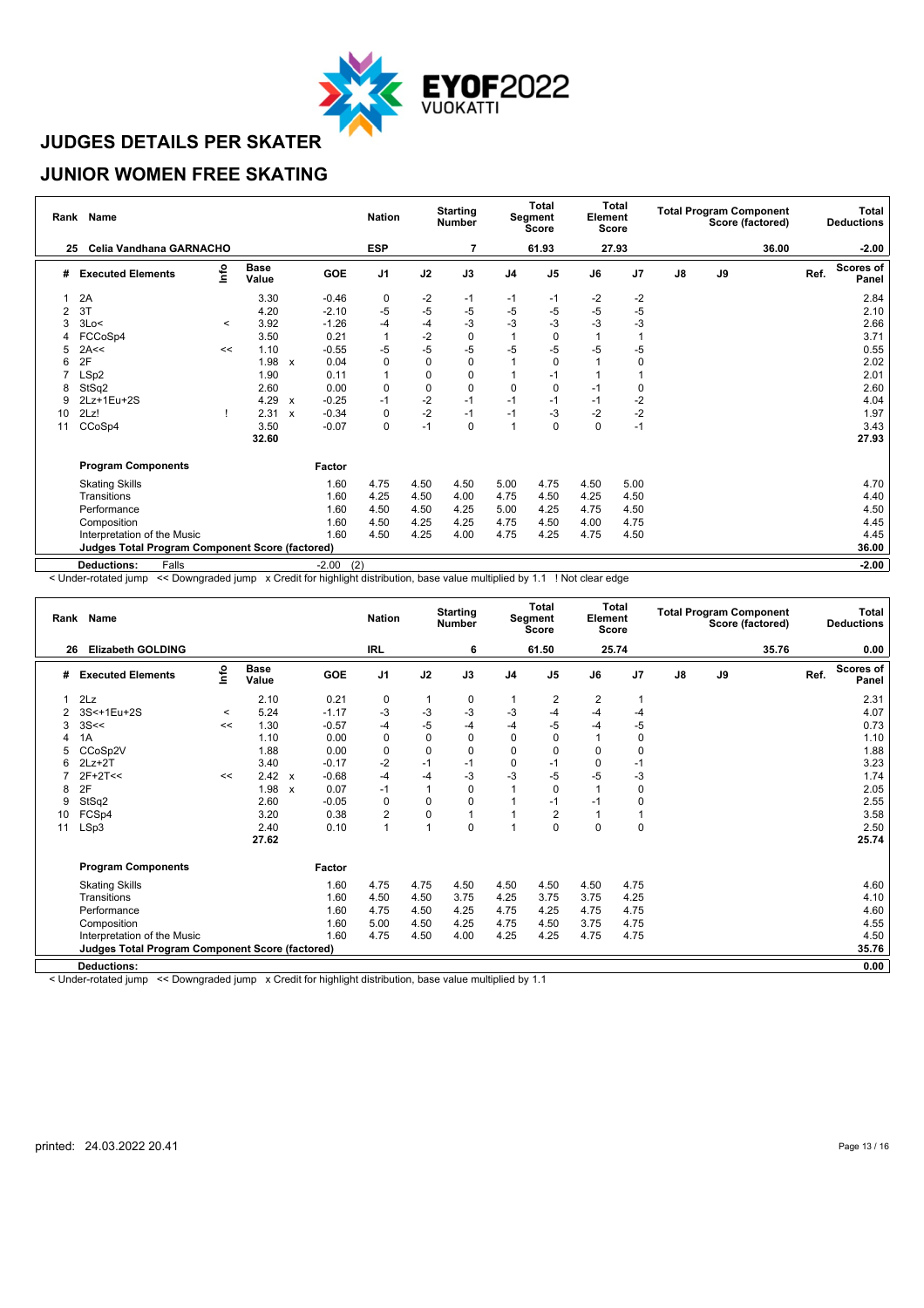

#### **JUNIOR WOMEN FREE SKATING**

| Rank | <b>Name</b>                                     |         |                      |                           |                | <b>Nation</b>  | <b>Starting</b><br><b>Number</b> |             |                | Total<br>Segment<br><b>Score</b> |      | <b>Total</b><br>Element<br>Score |               | <b>Total Program Component</b><br>Score (factored) |       |      | Total<br><b>Deductions</b> |  |
|------|-------------------------------------------------|---------|----------------------|---------------------------|----------------|----------------|----------------------------------|-------------|----------------|----------------------------------|------|----------------------------------|---------------|----------------------------------------------------|-------|------|----------------------------|--|
| 27   | Luiza-Elena ILIE                                |         |                      |                           |                | <b>ROU</b>     |                                  | 5           |                | 56.75                            |      | 23.11                            |               |                                                    | 34.64 |      | $-1.00$                    |  |
| #    | <b>Executed Elements</b>                        | lnfo    | <b>Base</b><br>Value |                           | GOE            | J <sub>1</sub> | J2                               | J3          | J <sub>4</sub> | J <sub>5</sub>                   | J6   | J7                               | $\mathsf{J}8$ | J9                                                 |       | Ref. | <b>Scores of</b><br>Panel  |  |
|      | 2A<<                                            | $\,<$   | 1.10                 |                           | $-0.55$        | $-5$           | $-5$                             | -5          | -5             | -5                               | -5   | -5                               |               |                                                    |       |      | 0.55                       |  |
| 2    | 3S <                                            | $\,<$   | 1.30                 |                           | $-0.65$        | $-5$           | $-5$                             | $-5$        | $-5$           | $-5$                             | -5   | -4                               |               |                                                    |       |      | 0.65                       |  |
|      | 2A<<                                            | <<      | 1.10                 |                           | $-0.55$        | $-5$           | $-5$                             | $-5$        | -5             | -5                               | $-5$ | -5                               |               |                                                    |       |      | 0.55                       |  |
|      | 2Lz+2Loq+2Lo<                                   | $\,<\,$ | 5.16                 |                           | $-0.67$        | $-2$           | $-2$                             | $-3$        | $-3$           | $-4$                             | -4   | $-4$                             |               |                                                    |       |      | 4.49                       |  |
|      | FCCoSp4                                         |         | 3.50                 |                           | 0.07           | $\overline{1}$ | $\mathbf 0$                      | $\mathbf 0$ | $\overline{2}$ | $\Omega$                         | 0    | $\mathbf 0$                      |               |                                                    |       |      | 3.57                       |  |
| 6    | $2F+2Tq$                                        | q       | 3.10                 |                           | $-0.86$        | $-5$           | $-5$                             | -4          | -5             | -4                               | -5   | -5                               |               |                                                    |       |      | 2.24                       |  |
|      | 2Lz                                             |         | 2.31                 | $\boldsymbol{\mathsf{x}}$ | 0.00           |                | 0                                | 0           | $-1$           | 0                                | 0    | 0                                |               |                                                    |       |      | 2.31                       |  |
| 8    | CCoSp2V                                         |         | 1.88                 |                           | $-0.23$        | $-1$           | $-1$                             | $\Omega$    | $\Omega$       | $-2$                             | $-2$ | $-2$                             |               |                                                    |       |      | 1.65                       |  |
| 9    | StSq2                                           |         | 2.60                 |                           | 0.10           | $\overline{1}$ | 0                                |             |                | 0                                | 0    | $-1$                             |               |                                                    |       |      | 2.70                       |  |
| 10   | 2F!                                             |         | 1.98                 | $\boldsymbol{\mathsf{x}}$ | $-0.22$        | $-2$           | $-1$                             | $-1$        | $-1$           | $-2$                             | $-1$ | $-1$                             |               |                                                    |       |      | 1.76                       |  |
| 11   | LSp3                                            |         | 2.40                 |                           | 0.24           | 1              |                                  |             | $\overline{2}$ |                                  | 1    | 0                                |               |                                                    |       |      | 2.64                       |  |
|      |                                                 |         | 26.43                |                           |                |                |                                  |             |                |                                  |      |                                  |               |                                                    |       |      | 23.11                      |  |
|      | <b>Program Components</b>                       |         |                      |                           | Factor         |                |                                  |             |                |                                  |      |                                  |               |                                                    |       |      |                            |  |
|      | <b>Skating Skills</b>                           |         |                      |                           | 1.60           | 4.50           | 4.50                             | 4.50        | 4.50           | 4.25                             | 4.25 | 3.50                             |               |                                                    |       |      | 4.40                       |  |
|      | Transitions                                     |         |                      |                           | 1.60           | 4.25           | 4.25                             | 4.00        | 4.25           | 4.25                             | 4.00 | 3.00                             |               |                                                    |       |      | 4.15                       |  |
|      | Performance                                     |         |                      |                           | 1.60           | 4.50           | 4.25                             | 4.50        | 4.75           | 4.00                             | 4.50 | 3.25                             |               |                                                    |       |      | 4.35                       |  |
|      | Composition                                     |         |                      |                           | 1.60           | 4.50           | 4.25                             | 4.25        | 4.75           | 4.00                             | 4.00 | 3.50                             |               |                                                    |       |      | 4.20                       |  |
|      | Interpretation of the Music                     |         |                      |                           | 1.60           | 4.75           | 4.50                             | 4.50        | 5.25           | 4.25                             | 4.75 | 3.50                             |               |                                                    |       |      | 4.55                       |  |
|      | Judges Total Program Component Score (factored) |         |                      |                           |                |                |                                  |             |                |                                  |      |                                  |               |                                                    |       |      | 34.64                      |  |
|      | <b>Deductions:</b><br>Falls                     |         |                      |                           | $-1.00$<br>(1) |                |                                  |             |                |                                  |      |                                  |               |                                                    |       |      | $-1.00$                    |  |

<< Downgraded jump < Under-rotated jump q Jump landed on the quarter x Credit for highlight distribution, base value multiplied by 1.1 ! Not clear edge

| Rank | <b>Name</b>                                            |      |                      |                           |         | <b>Nation</b>  |             | <b>Starting</b><br><b>Number</b> |                | Total<br>Segment<br><b>Score</b> | Element  | <b>Total</b><br>Score |               | <b>Total Program Component</b> | Score (factored) |      | Total<br><b>Deductions</b> |
|------|--------------------------------------------------------|------|----------------------|---------------------------|---------|----------------|-------------|----------------------------------|----------------|----------------------------------|----------|-----------------------|---------------|--------------------------------|------------------|------|----------------------------|
| 28   | <b>Lisa AMAECHI</b>                                    |      |                      |                           |         | <b>AUT</b>     |             |                                  |                | 54.24                            |          | 23.84                 |               |                                | 30.40            |      | 0.00                       |
| #    | <b>Executed Elements</b>                               | Info | <b>Base</b><br>Value |                           | GOE     | J <sub>1</sub> | J2          | J3                               | J <sub>4</sub> | J <sub>5</sub>                   | J6       | J7                    | $\mathsf{J}8$ | J9                             |                  | Ref. | <b>Scores of</b><br>Panel  |
|      | $2Lo+2T$                                               |      | 3.00                 |                           | $-0.17$ | $-1$           | $-1$        | $-1$                             | $-2$           | -1                               | $-1$     | $-1$                  |               |                                |                  |      | 2.83                       |
| 2    | 2A<<                                                   | <<   | 1.10                 |                           | $-0.51$ | -5             | $-4$        | $-4$                             | $-5$           | $-5$                             | $-5$     | -4                    |               |                                |                  |      | 0.59                       |
| 3    | $2F+2T$                                                |      | 3.10                 |                           | 0.00    | $\mathbf 0$    | 0           | $\mathbf 0$                      |                | $\Omega$                         | 0        | 0                     |               |                                |                  |      | 3.10                       |
| 4    | FCCoSp1                                                |      | 2.00                 |                           | $-0.20$ | $-1$           | $-2$        | $-1$                             | 0              | -1                               | 0        | $-2$                  |               |                                |                  |      | 1.80                       |
| 5    | 2F                                                     |      | 1.80                 |                           | $-0.54$ | -3             | $-3$        | $-2$                             | $-3$           | $-3$                             | -3       | -4                    |               |                                |                  |      | 1.26                       |
| 6    | 2Lo                                                    |      | 1.87                 | $\mathsf{x}$              | 0.00    | 0              | $\mathbf 0$ | $\mathbf 0$                      | $\mathbf 0$    | O                                | $\Omega$ | 0                     |               |                                |                  |      | 1.87                       |
|      | FSSp3                                                  |      | 2.60                 |                           | $-0.10$ | 0              | $-1$        | 0                                | 0              | -1                               |          | $-2$                  |               |                                |                  |      | 2.50                       |
| 8    | StSq2                                                  |      | 2.60                 |                           | $-0.10$ | 0              | $-1$        | 0                                | $\mathbf 0$    | -1                               |          | $-1$                  |               |                                |                  |      | 2.50                       |
| 9    | 1A+1Eu+2S                                              |      | 3.19                 | $\boldsymbol{\mathsf{x}}$ | $-0.03$ | 0              | $\mathbf 0$ | 0                                | $-1$           | $-1$                             | 0        | $\mathbf 0$           |               |                                |                  |      | 3.16                       |
| 10   | 2S                                                     |      | 1.43                 | $\boldsymbol{\mathsf{x}}$ | 0.00    | 0              | $\mathbf 0$ | 0                                | $\mathbf 0$    | O                                | 0        | 0                     |               |                                |                  |      | 1.43                       |
| 11   | CCoSp4                                                 |      | 3.50                 |                           | $-0.70$ | $-2$           | $-2$        | $-1$                             | $-1$           | $-2$                             | -3       | $-4$                  |               |                                |                  |      | 2.80                       |
|      |                                                        |      | 26.19                |                           |         |                |             |                                  |                |                                  |          |                       |               |                                |                  |      | 23.84                      |
|      | <b>Program Components</b>                              |      |                      |                           | Factor  |                |             |                                  |                |                                  |          |                       |               |                                |                  |      |                            |
|      | <b>Skating Skills</b>                                  |      |                      |                           | 1.60    | 3.75           | 4.25        | 4.25                             | 4.00           | 4.25                             | 4.00     | 3.50                  |               |                                |                  |      | 4.05                       |
|      | Transitions                                            |      |                      |                           | 1.60    | 3.50           | 3.75        | 3.75                             | 3.75           | 3.75                             | 3.25     | 3.25                  |               |                                |                  |      | 3.60                       |
|      | Performance                                            |      |                      |                           | 1.60    | 3.75           | 3.75        | 4.00                             | 4.00           | 4.00                             | 4.00     | 3.25                  |               |                                |                  |      | 3.90                       |
|      | Composition                                            |      |                      |                           | 1.60    | 3.50           | 3.75        | 4.00                             | 4.25           | 4.00                             | 3.50     | 3.75                  |               |                                |                  |      | 3.80                       |
|      | Interpretation of the Music                            |      |                      |                           | 1.60    | 3.75           | 3.50        | 4.25                             | 3.75           | 3.50                             | 3.75     | 3.25                  |               |                                |                  |      | 3.65                       |
|      | <b>Judges Total Program Component Score (factored)</b> |      |                      |                           |         |                |             |                                  |                |                                  |          |                       |               |                                |                  |      | 30.40                      |
|      | <b>Deductions:</b>                                     |      |                      |                           |         |                |             |                                  |                |                                  |          |                       |               |                                |                  |      | 0.00                       |
|      |                                                        |      |                      |                           |         |                |             |                                  |                |                                  |          |                       |               |                                |                  |      |                            |

<< Downgraded jump x Credit for highlight distribution, base value multiplied by 1.1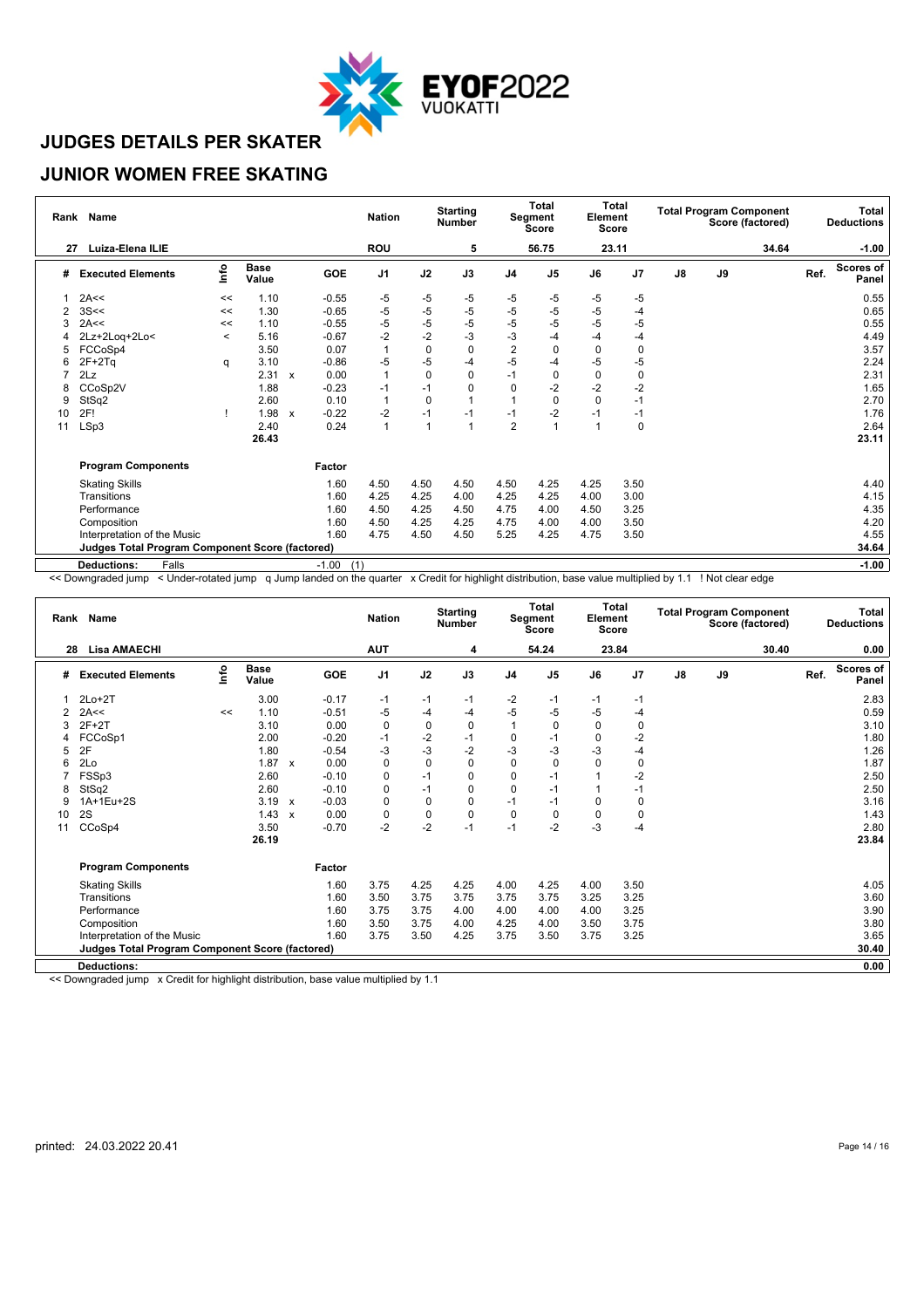

#### **JUNIOR WOMEN FREE SKATING**

| Rank           | Name                                                   |      |                      |                           |         | <b>Nation</b>  |      | <b>Starting</b><br><b>Number</b> |                | <b>Total</b><br>Segment<br><b>Score</b> | Element        | <b>Total</b><br><b>Score</b> |               |    | <b>Total Program Component</b><br>Score (factored) |      | <b>Total</b><br><b>Deductions</b> |
|----------------|--------------------------------------------------------|------|----------------------|---------------------------|---------|----------------|------|----------------------------------|----------------|-----------------------------------------|----------------|------------------------------|---------------|----|----------------------------------------------------|------|-----------------------------------|
| 29             | <b>Despoina KATSAROU</b>                               |      |                      |                           |         | <b>GRE</b>     |      | 3                                |                | 50.59                                   |                | 22.99                        |               |    | 27.60                                              |      | 0.00                              |
| #              | <b>Executed Elements</b>                               | lnfo | <b>Base</b><br>Value |                           | GOE     | J <sub>1</sub> | J2   | J3                               | J <sub>4</sub> | J <sub>5</sub>                          | J6             | J7                           | $\mathsf{J}8$ | J9 |                                                    | Ref. | <b>Scores of</b><br>Panel         |
|                | 1A                                                     |      | 1.10                 |                           | 0.09    | 0              | 1    |                                  |                |                                         |                | 0                            |               |    |                                                    |      | 1.19                              |
| $\overline{2}$ | $2Lz + 2T$                                             |      | 3.40                 |                           | 0.00    | $\pmb{0}$      | 0    | $\mathbf 0$                      |                | 0                                       | 0              | $-1$                         |               |    |                                                    |      | 3.40                              |
|                | $2F+1T$                                                |      | 2.20                 |                           | $-0.22$ | 0              | $-1$ | $-1$                             | $-1$           | $-1$                                    | $-2$           | $-2$                         |               |    |                                                    |      | 1.98                              |
|                | CCoSp4                                                 |      | 3.50                 |                           | 0.00    | 0              | $-1$ | 0                                | 0              |                                         | 0              | 0                            |               |    |                                                    |      | 3.50                              |
| 5              | 1Lo                                                    |      | 0.50                 |                           | $-0.21$ | $-5$           | -4   | -2                               | -5             | -4                                      | -4             | $-4$                         |               |    |                                                    |      | 0.29                              |
| 6              | $1A+2Lo$                                               |      | 3.08                 | $\boldsymbol{\mathsf{x}}$ | $-0.48$ | $-2$           | $-3$ | $-2$                             | $-2$           | -3                                      | $-4$           | -4                           |               |    |                                                    |      | 2.60                              |
|                | StSq1                                                  |      | 1.80                 |                           | $-0.18$ | $-1$           | $-1$ | $-1$                             | $-2$           | $-1$                                    | $-1$           | $-1$                         |               |    |                                                    |      | 1.62                              |
| 8              | FCCoSp2V                                               |      | 1.88                 |                           | $-0.11$ | 0              | $-1$ | $\mathbf 0$                      | $-1$           | 0                                       | $-1$           | $-1$                         |               |    |                                                    |      | 1.77                              |
| 9              | 2Lz                                                    |      | 2.31                 | $\boldsymbol{\mathsf{x}}$ | $-0.04$ | 0              | 0    | $-1$                             | 0              | 0                                       | 0              | $-1$                         |               |    |                                                    |      | 2.27                              |
| 10             | 2F                                                     |      | 1.98                 | $\mathbf{x}$              | 0.00    | 0              | 0    | $\Omega$                         | $\Omega$       | 0                                       | 0              | $-1$                         |               |    |                                                    |      | 1.98                              |
| 11             | FCSp2                                                  |      | 2.30                 |                           | 0.09    | $\pmb{0}$      | 0    | $\Omega$                         | 1              |                                         | $\overline{2}$ | 0                            |               |    |                                                    |      | 2.39                              |
|                |                                                        |      | 24.05                |                           |         |                |      |                                  |                |                                         |                |                              |               |    |                                                    |      | 22.99                             |
|                | <b>Program Components</b>                              |      |                      |                           | Factor  |                |      |                                  |                |                                         |                |                              |               |    |                                                    |      |                                   |
|                | <b>Skating Skills</b>                                  |      |                      |                           | 1.60    | 3.75           | 4.00 | 4.00                             | 3.50           | 3.75                                    | 3.75           | 3.25                         |               |    |                                                    |      | 3.75                              |
|                | Transitions                                            |      |                      |                           | 1.60    | 3.50           | 3.25 | 3.50                             | 3.00           | 3.25                                    | 3.00           | 3.00                         |               |    |                                                    |      | 3.20                              |
|                | Performance                                            |      |                      |                           | 1.60    | 3.50           | 3.75 | 4.00                             | 3.50           | 3.50                                    | 3.50           | 3.00                         |               |    |                                                    |      | 3.55                              |
|                | Composition                                            |      |                      |                           | 1.60    | 3.50           | 3.25 | 4.00                             | 3.50           | 3.50                                    | 3.25           | 3.25                         |               |    |                                                    |      | 3.40                              |
|                | Interpretation of the Music                            |      |                      |                           | 1.60    | 3.25           | 3.50 | 3.75                             | 3.00           | 3.25                                    | 3.50           | 3.25                         |               |    |                                                    |      | 3.35                              |
|                | <b>Judges Total Program Component Score (factored)</b> |      |                      |                           |         |                |      |                                  |                |                                         |                |                              |               |    |                                                    |      | 27.60                             |
|                | <b>Deductions:</b>                                     |      |                      |                           |         |                |      |                                  |                |                                         |                |                              |               |    |                                                    |      | 0.00                              |

x Credit for highlight distribution, base value multiplied by 1.1

|    | Rank Name                                       |          |                      |              |                | <b>Nation</b>  |           | <b>Starting</b><br><b>Number</b> |                | <b>Total</b><br><b>Segment</b><br>Score | Element | Total<br><b>Score</b> |               | <b>Total Program Component</b> | Score (factored) |      | <b>Total</b><br><b>Deductions</b> |
|----|-------------------------------------------------|----------|----------------------|--------------|----------------|----------------|-----------|----------------------------------|----------------|-----------------------------------------|---------|-----------------------|---------------|--------------------------------|------------------|------|-----------------------------------|
| 30 | <b>Jana KUKOVSKA</b>                            |          |                      |              |                | <b>MKD</b>     |           | 2                                |                | 43.73                                   |         | 20.09                 |               |                                | 24.64            |      | $-1.00$                           |
| #  | <b>Executed Elements</b>                        | info     | <b>Base</b><br>Value |              | <b>GOE</b>     | J <sub>1</sub> | J2        | J3                               | J <sub>4</sub> | J <sub>5</sub>                          | J6      | J7                    | $\mathsf{J}8$ | J9                             |                  | Ref. | <b>Scores of</b><br>Panel         |
|    | 2A<<                                            | <<       | 1.10                 |              | $-0.55$        | -5             | -5        | -5                               | $-5$           | $-5$                                    | -5      | $-5$                  |               |                                |                  |      | 0.55                              |
|    | $2F+2T$                                         |          | 3.10                 |              | $-0.50$        | -3             | $-2$      | -3                               | $-3$           | $-2$                                    | $-3$    | $-3$                  |               |                                |                  |      | 2.60                              |
|    | 2Lz+1Eu+2S                                      |          | 3.90                 |              | $-0.13$        | $\mathbf 0$    | $-1$      | $\mathbf 0$                      | $\mathbf 0$    | $-1$                                    | $-2$    | $-1$                  |               |                                |                  |      | 3.77                              |
| 4  | 2Lo                                             |          | 1.70                 |              | $-0.24$        | $-1$           | $-2$      | $\mathbf 0$                      | $-1$           | $-2$                                    | $-2$    | $-1$                  |               |                                |                  |      | 1.46                              |
|    | FSSp3                                           |          | 2.60                 |              | $-0.16$        | 0              | $\pmb{0}$ | $-1$                             | 0              | $-1$                                    | $-1$    | $-1$                  |               |                                |                  |      | 2.44                              |
|    | 2F<                                             | $\,<\,$  | 1.44                 |              | $-0.72$        | $-5$           | $-5$      | $-5$                             | $-5$           | $-5$                                    | $-5$    | $-5$                  |               |                                |                  |      | 0.72                              |
|    | 2Lo                                             |          | 1.87                 | $\mathbf{x}$ | $-0.68$        | $-4$           | $-4$      | $-3$                             | $-5$           | $-4$                                    | $-4$    | $-4$                  |               |                                |                  |      | 1.19                              |
| 8  | 2S                                              |          | 1.43                 | $\mathbf{x}$ | $-0.23$        | $-1$           | $-2$      | $-3$                             | $-2$           | $-1$                                    | $-2$    | $-2$                  |               |                                |                  |      | 1.20                              |
| 9  | StSqB                                           |          | 1.50                 |              | $-0.21$        | $-1$           | $-2$      | $-1$                             | $-3$           | $\Omega$                                | $-2$    | $-1$                  |               |                                |                  |      | 1.29                              |
| 10 | FCCoSp2                                         |          | 2.50                 |              | $-0.45$        | $-1$           | $-3$      | $-1$                             | $-1$           | $-1$                                    | $-3$    | $-4$                  |               |                                |                  |      | 2.05                              |
| 11 | CCoSp3                                          |          | 3.00                 |              | $-0.18$        | $-1$           | $-1$      | 0                                | $\Omega$       | $\Omega$                                | $-1$    | $-2$                  |               |                                |                  |      | 2.82                              |
|    |                                                 |          | 24.14                |              |                |                |           |                                  |                |                                         |         |                       |               |                                |                  |      | 20.09                             |
|    | <b>Program Components</b>                       |          |                      |              | Factor         |                |           |                                  |                |                                         |         |                       |               |                                |                  |      |                                   |
|    | <b>Skating Skills</b>                           |          |                      |              | 1.60           | 3.50           | 3.50      | 3.50                             | 3.00           | 3.25                                    | 2.75    | 3.00                  |               |                                |                  |      | 3.25                              |
|    | Transitions                                     |          |                      |              | 1.60           | 3.00           | 3.00      | 3.00                             | 2.75           | 3.00                                    | 2.25    | 2.50                  |               |                                |                  |      | 2.85                              |
|    | Performance                                     |          |                      |              | 1.60           | 3.50           | 3.25      | 3.25                             | 3.00           | 3.25                                    | 2.75    | 3.00                  |               |                                |                  |      | 3.15                              |
|    | Composition                                     |          |                      |              | 1.60           | 3.25           | 3.25      | 3.25                             | 3.25           | 3.00                                    | 2.50    | 3.00                  |               |                                |                  |      | 3.15                              |
|    | Interpretation of the Music                     |          |                      |              | 1.60           | 3.50           | 3.25      | 3.25                             | 2.75           | 2.75                                    | 3.00    | 2.75                  |               |                                |                  |      | 3.00                              |
|    | Judges Total Program Component Score (factored) |          |                      |              |                |                |           |                                  |                |                                         |         |                       |               |                                |                  |      | 24.64                             |
|    | Falls<br><b>Deductions:</b>                     |          |                      |              | (1)<br>$-1.00$ |                |           |                                  |                |                                         |         |                       |               |                                |                  |      | $-1.00$                           |
|    | Costume/Prop violation                          |          |                      |              | (1 of 8)       |                |           |                                  |                |                                         |         |                       |               |                                |                  |      |                                   |
|    |                                                 | $\cdots$ |                      |              |                |                |           |                                  |                |                                         |         |                       |               |                                |                  |      |                                   |

<< Downgraded jump < Under-rotated jump x Credit for highlight distribution, base value multiplied by 1.1